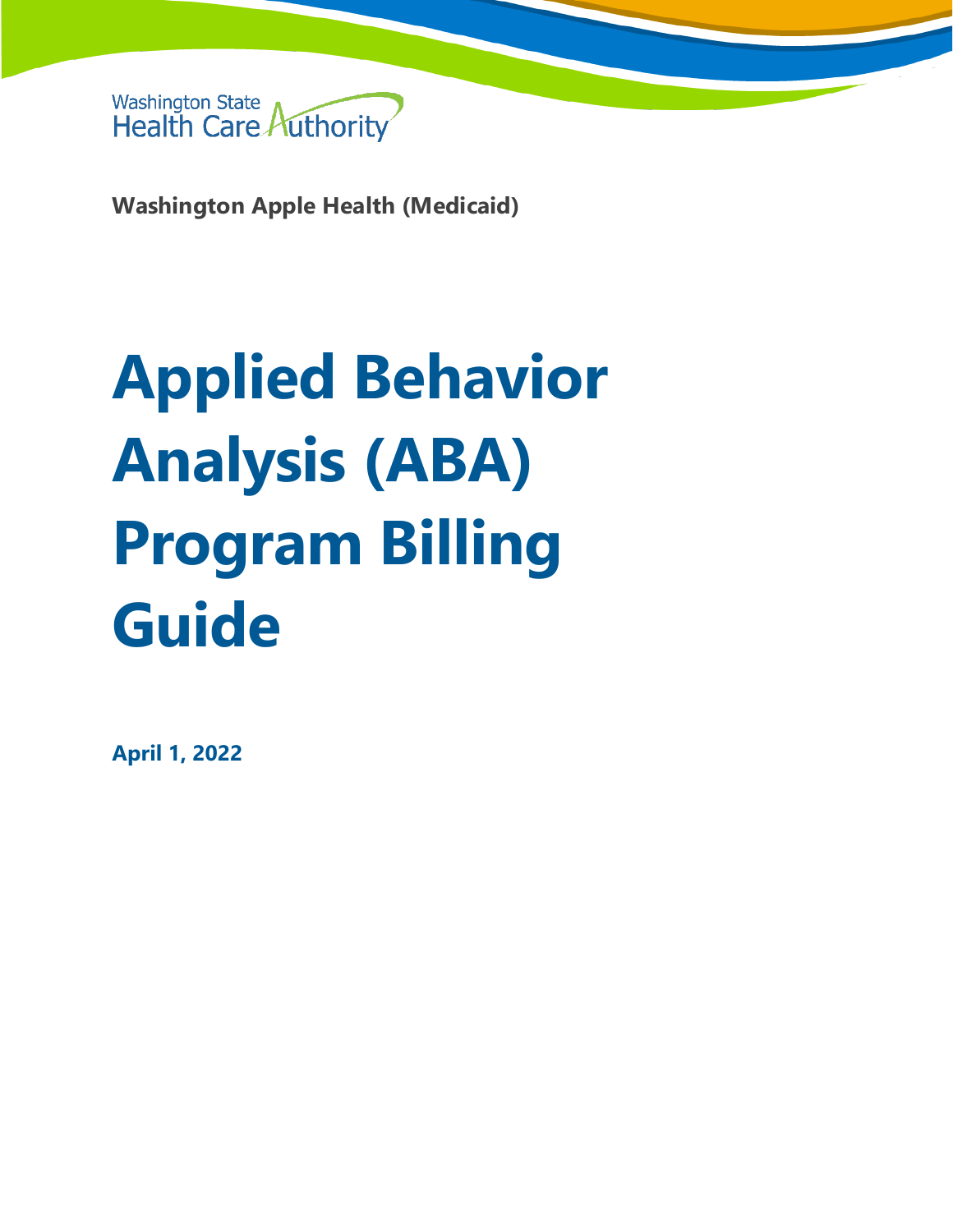

#### **Disclaimer**

Every effort has been made to ensure this guide's accuracy. If an actual or apparent conflict between this document and a Health Care Authority (HCA) rule arises, the rule applies.

Billing guides are updated on a regular basis. Due to the nature of content change on the internet, we do not fix broken links in past guides. If you find a broken link, please check the most recent version of the guide. If this is the most recent guide, please notify us at **[askmedicaid@hca.wa.gov](mailto:askmedicaid@hca.wa.gov)**.

# **About this guide[\\*](#page-1-0)**

This publication takes effect **April 1, 2022** and supersedes earlier billing guides to this program. Unless otherwise specified, the program(s) in this guide are governed by the rules found in **[Chapter 182-531A WAC](https://apps.leg.wa.gov/wac/default.aspx?cite=182-531A)**.

HCA is committed to providing equal access to our services. If you need an accommodation or require documents in another format, please call 1-800-562- 3022. People who have hearing or speech disabilities, please call 711 for relay services.

> Washington Apple Health means the public health insurance programs for eligible Washington residents. Washington Apple Health is the name used in Washington State for Medicaid, the children's health insurance program (CHIP), and state-only funded health care programs. Washington Apple Health is administered by HCA.

Refer also to HCA's **[ProviderOne billing and resource guide](http://www.hca.wa.gov/node/311)** for valuable information to help you conduct business with HCA.

# **How can I get HCA Apple Health provider documents?**

To access provider alerts, go to HCA's **[provider alerts webpage](http://www.hca.wa.gov/node/316)**.

To access provider documents, go to HCA's **[provider billing guides and fee](http://www.hca.wa.gov/node/301)  [schedules webpage.](http://www.hca.wa.gov/node/301)**

# <span id="page-1-1"></span>**Where can I download HCA forms?**

To download an HCA form, see HCA's **[Forms & Publications](http://www.hca.wa.gov/billers-providers/forms-and-publications)** webpage. Type only the form number into the Search box (Example: 13-835).

<span id="page-1-0"></span>\* This publication is a billing instruction.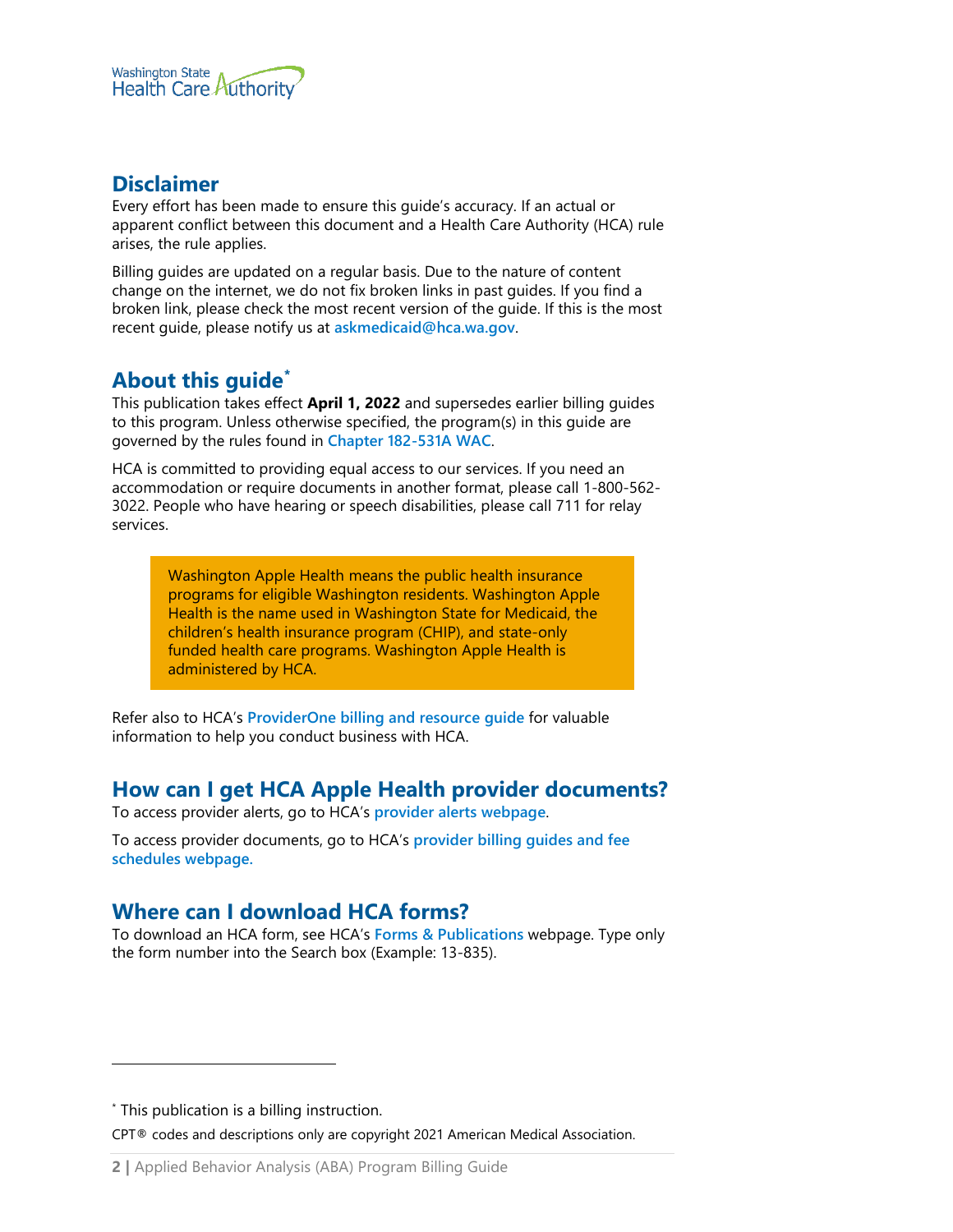

# **Copyright disclosure**

Current Procedural Terminology (CPT) copyright 2021 American Medical Association (AMA). All rights reserved. CPT is a registered trademark of the AMA.

Fee schedules, relative value units, conversion factors and/or related components are not assigned by the AMA, are not part of CPT, and the AMA is not recommending their use. The AMA does not directly or indirectly practice medicine or dispense medical services. The AMA assumes no liability for data contained or not contained herein.

#### **What has changed?**

The table below briefly outlines how this publication differs from the previous one. This table is organized by subject matter. Each item is the Subject column is a hyperlink that, when clicked, will take you to the specific change summarized in that row of the table.

| <b>Subject</b>                                                                                                                           | <b>Change</b>                                                                                             | <b>Reason for Change</b>                                                                                                                                 |  |
|------------------------------------------------------------------------------------------------------------------------------------------|-----------------------------------------------------------------------------------------------------------|----------------------------------------------------------------------------------------------------------------------------------------------------------|--|
| <b>Client eligibility - Clients</b><br>who are not enrolled in<br>an HCA-contracted<br>managed care plan for<br>physical health services | Removed language<br>regarding ABA services<br>availability through<br>MCOs and FFS.                       | If a client is enrolled in<br>managed care for<br>behavioral health<br>services only, the fee-for-<br>service program<br>authorizes and pays for<br>ABA. |  |
| Client eligibility -<br><b>Integrated managed</b><br>care                                                                                | Revised paragraph to<br>reflect enrollment in<br>an integrated<br>managed care plan.                      | Clarification                                                                                                                                            |  |
| Client eligibility -<br><b>American Indian/Alaska</b><br><b>Native (AI/AN) Clients</b>                                                   | Created new<br>subsection and moved<br>this information out of<br>the integrated<br>managed care section. | Creating a stand-alone<br>section for just Al/AN<br>clients.                                                                                             |  |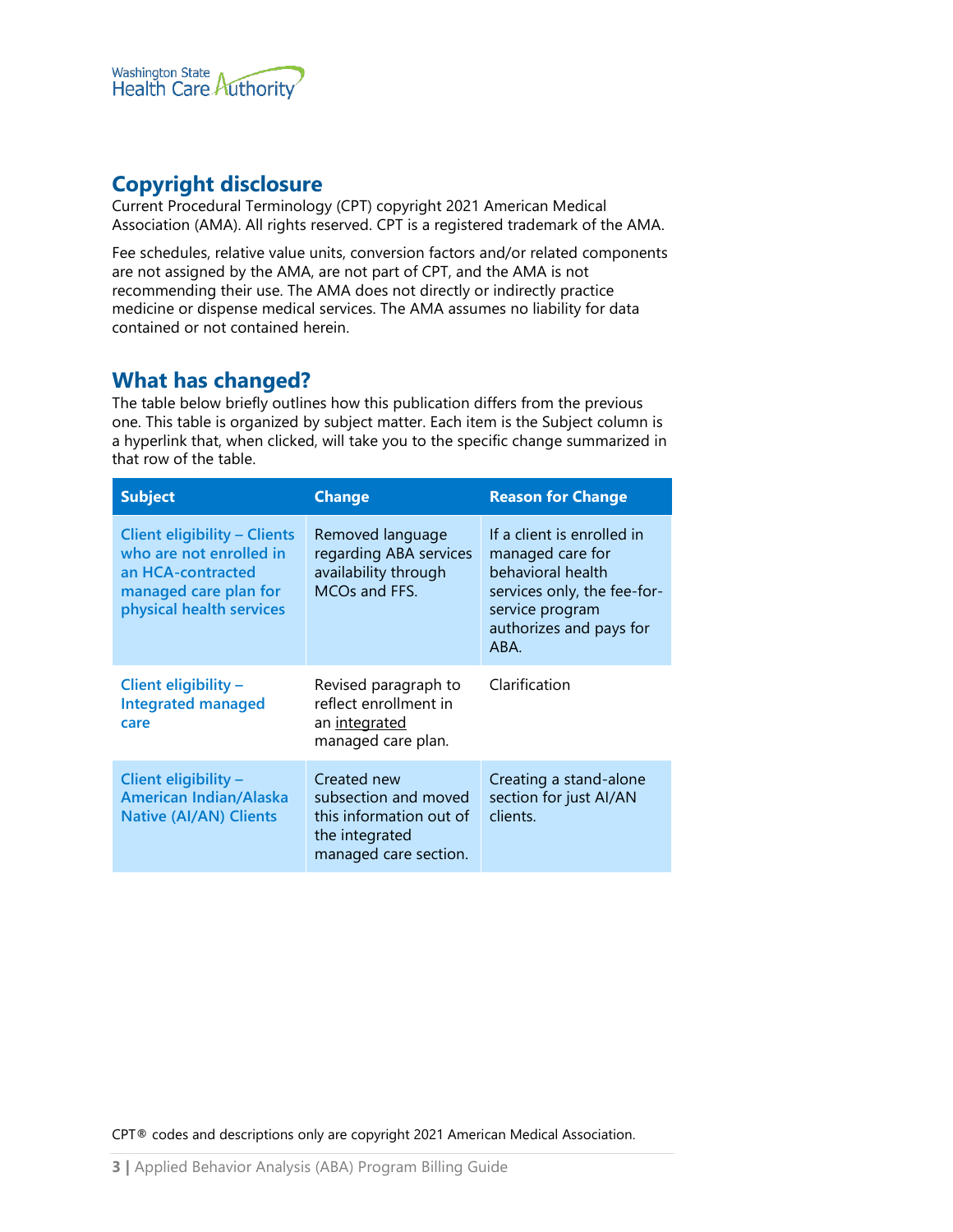

| <b>Subject</b>                                                                                                          | <b>Change</b>                                                                                                                                                       | <b>Reason for Change</b>                                                                                                                                         |
|-------------------------------------------------------------------------------------------------------------------------|---------------------------------------------------------------------------------------------------------------------------------------------------------------------|------------------------------------------------------------------------------------------------------------------------------------------------------------------|
| What are the<br>qualifications for a COE                                                                                | Added note "For<br>adults (clients age 21<br>and over), the<br>prescriber must be a<br>neurologist,<br>psychiatrist, or<br>psychologist."<br>Added note for Seattle | Clarification that<br>pediatric providers are<br>for children only                                                                                               |
|                                                                                                                         | Children's Autism<br>Clinic that "this does<br>not apply to adults<br>(clients age 21 and<br>over)"                                                                 | Clarification that this is<br>for children only                                                                                                                  |
| The comprehensive<br>diagnostic evaluation                                                                              | Removed "if available"<br>language                                                                                                                                  | Clarification that<br>documentation is<br>required                                                                                                               |
| <b>Selecting an ABA</b><br>provider                                                                                     | Added hyperlink to<br>Medicaid-enrolled<br>ABA provides                                                                                                             | Ease of finding necessary<br>providers                                                                                                                           |
| What is the early<br>childhood intensive<br>behavioral intervention<br>day treatment program<br>(day treatment program) | Removed language<br>regarding physician's<br>order and the day<br>treatment program                                                                                 | To remove possible<br>confusion about referrals<br>for the program. HCA<br>requires the correct<br>referrals from the correct<br>prescriber for ABA<br>services. |
| What client files and<br>records does HCA<br>require                                                                    | Removed language "if<br>available"                                                                                                                                  | Clarification of what<br>documentation is<br>required                                                                                                            |
| Why might HCA deny<br>recertification of ABA<br>services                                                                | Added language "or<br>reduction of hours"                                                                                                                           | Clarification that not only<br>can services be denied<br>but service hours can be<br>reduced                                                                     |
| How do I obtain an LE                                                                                                   | Added hyperlink to<br>WAC 182-501-0169                                                                                                                              | Ease of finding WAC<br>information related to<br>limitation extensions                                                                                           |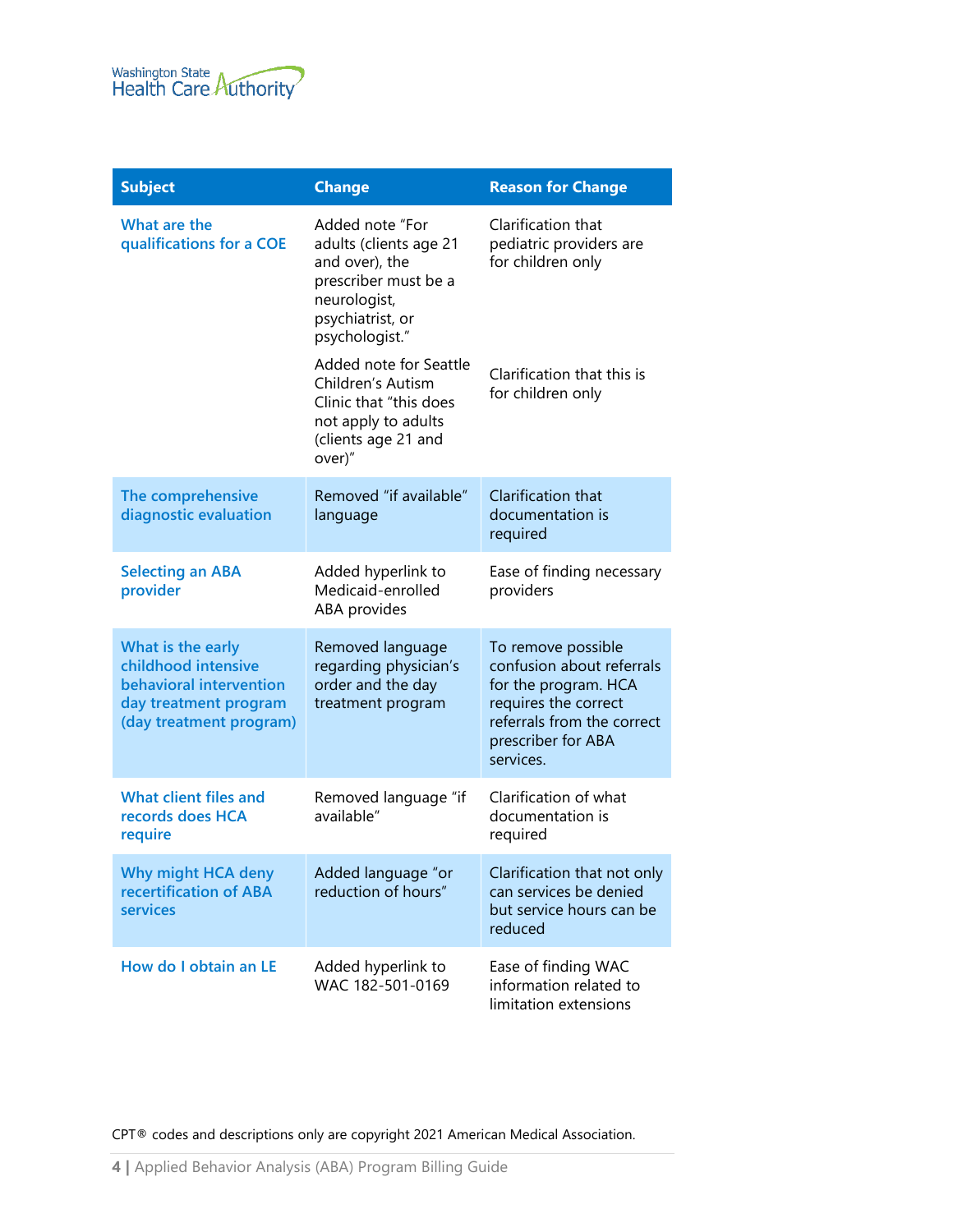

# **Table of Contents**

| Are clients enrolled in an HCA-contracted managed care organization (MCO)         |  |
|-----------------------------------------------------------------------------------|--|
|                                                                                   |  |
| Clients who are not enrolled in an HCA-contracted managed care plan for           |  |
|                                                                                   |  |
|                                                                                   |  |
|                                                                                   |  |
|                                                                                   |  |
|                                                                                   |  |
|                                                                                   |  |
| Who may provide services under the applied behavior analysis (ABA)                |  |
|                                                                                   |  |
|                                                                                   |  |
|                                                                                   |  |
| Will HCA accept an evaluation that was not completed by a COE?  16                |  |
|                                                                                   |  |
| Who can enroll with HCA as a lead behavior analysis therapist (LBAT)? 17          |  |
|                                                                                   |  |
| How do providers enroll with HCA as a certified behavior technician (CBT)?18      |  |
|                                                                                   |  |
|                                                                                   |  |
|                                                                                   |  |
| What is the applied behavior analysis (ABA) pathway to care?  19                  |  |
|                                                                                   |  |
|                                                                                   |  |
| CPT® codes and descriptions only are copyright 2021 American Medical Association. |  |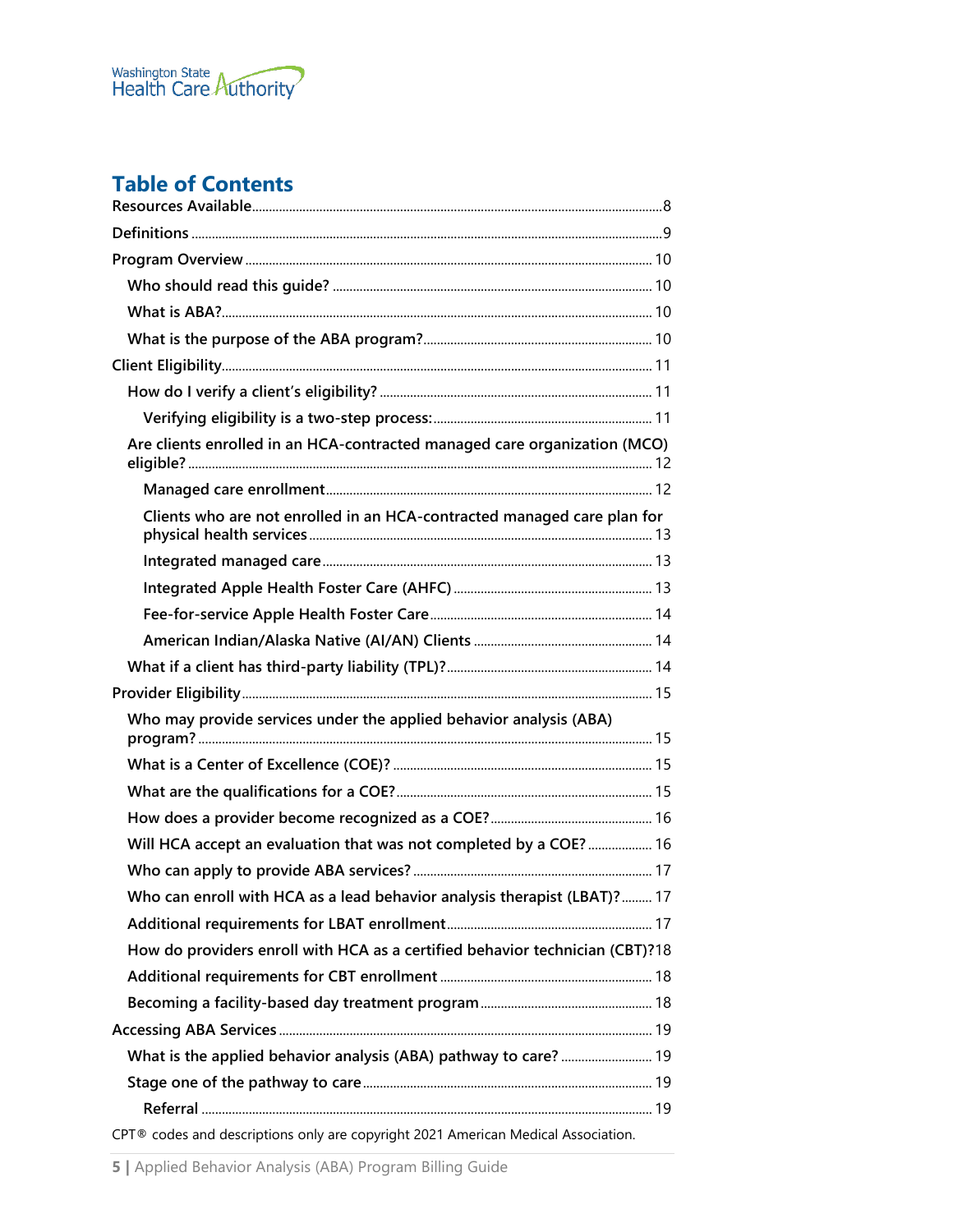

| Caregiver training only while the client is on a waitlist for individual ABA      |  |
|-----------------------------------------------------------------------------------|--|
|                                                                                   |  |
|                                                                                   |  |
|                                                                                   |  |
|                                                                                   |  |
|                                                                                   |  |
|                                                                                   |  |
| What is the early childhood intensive behavioral intervention day treatment       |  |
|                                                                                   |  |
|                                                                                   |  |
|                                                                                   |  |
|                                                                                   |  |
|                                                                                   |  |
|                                                                                   |  |
|                                                                                   |  |
|                                                                                   |  |
|                                                                                   |  |
|                                                                                   |  |
|                                                                                   |  |
|                                                                                   |  |
|                                                                                   |  |
|                                                                                   |  |
|                                                                                   |  |
|                                                                                   |  |
|                                                                                   |  |
|                                                                                   |  |
| What if additional units of service are needed to continue providing ABA          |  |
| What are the requirements for recertification of ABA services? 36                 |  |
| Additional requirements for recertification of ABA services  37                   |  |
| CPT® codes and descriptions only are copyright 2021 American Medical Association. |  |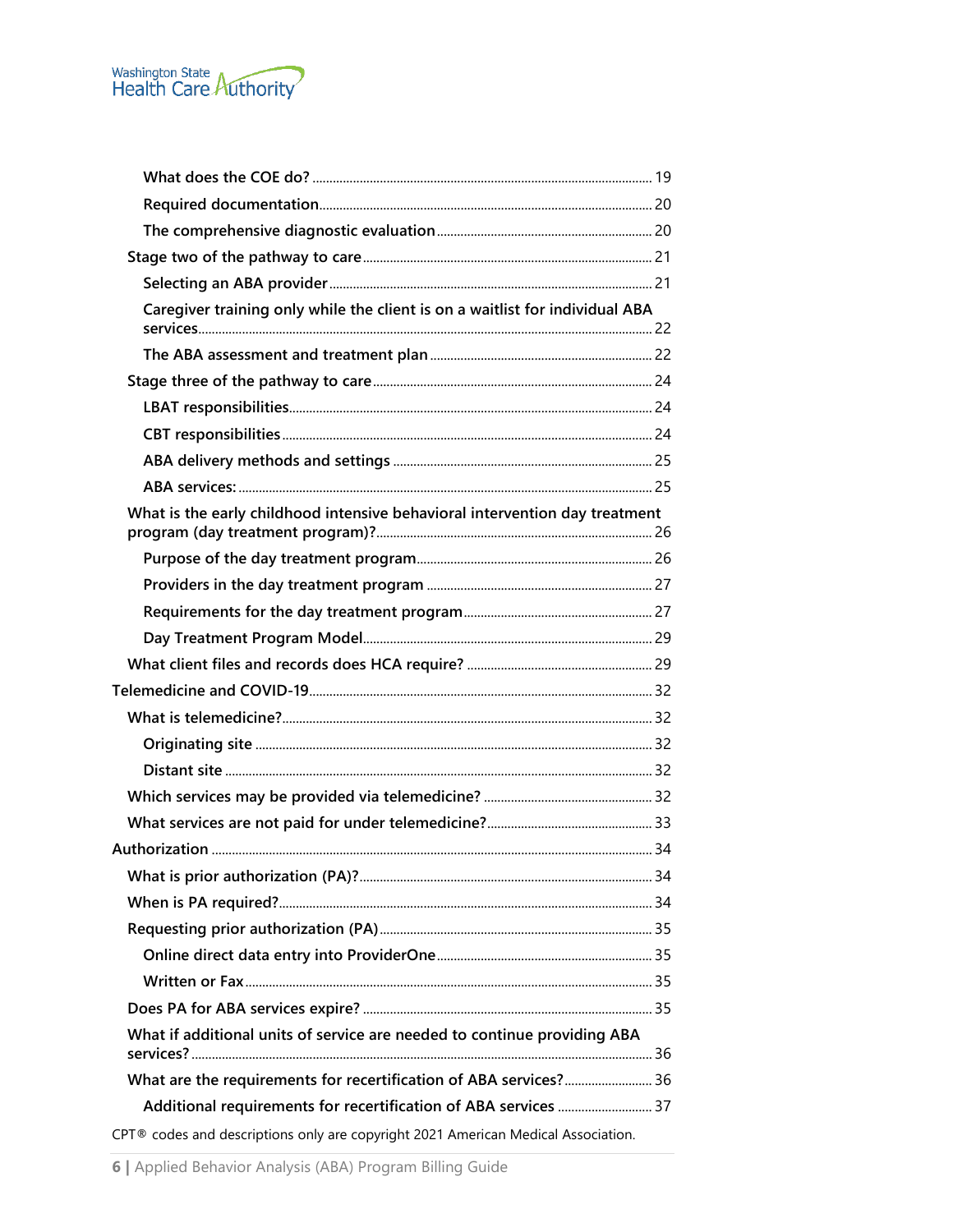

| Functional Assessment and Analysis/Treatment Plan Development  39<br>ABA Group Treatment in Home and Community-Based Settings* 41 |  |
|-----------------------------------------------------------------------------------------------------------------------------------|--|
|                                                                                                                                   |  |
|                                                                                                                                   |  |
|                                                                                                                                   |  |
|                                                                                                                                   |  |
|                                                                                                                                   |  |
|                                                                                                                                   |  |
|                                                                                                                                   |  |
|                                                                                                                                   |  |
|                                                                                                                                   |  |
|                                                                                                                                   |  |
|                                                                                                                                   |  |
|                                                                                                                                   |  |
|                                                                                                                                   |  |
|                                                                                                                                   |  |
|                                                                                                                                   |  |
|                                                                                                                                   |  |
|                                                                                                                                   |  |
|                                                                                                                                   |  |
|                                                                                                                                   |  |
|                                                                                                                                   |  |
|                                                                                                                                   |  |
|                                                                                                                                   |  |
|                                                                                                                                   |  |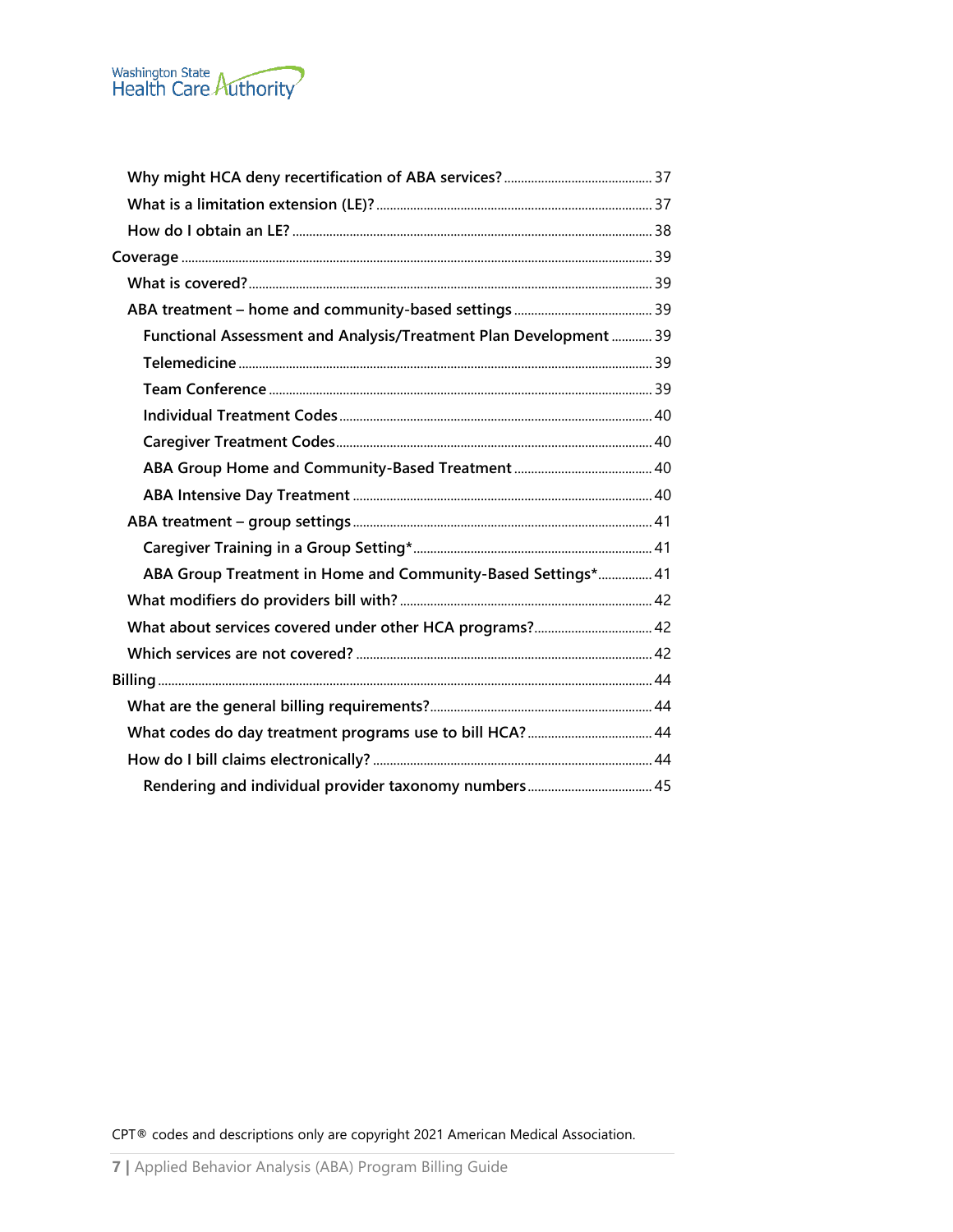# <span id="page-7-0"></span>**Resources Available**

<span id="page-7-1"></span>

| <b>Topic</b>                                                                                    | <b>Resource</b>                                                                                                                                                                                                                                                                                                                                                                                                                                                                                                                                                                                |
|-------------------------------------------------------------------------------------------------|------------------------------------------------------------------------------------------------------------------------------------------------------------------------------------------------------------------------------------------------------------------------------------------------------------------------------------------------------------------------------------------------------------------------------------------------------------------------------------------------------------------------------------------------------------------------------------------------|
| <b>Prior Authorization (PA) or</b><br><b>Limitation Extension (LE)</b>                          | For all requests for PA or LE, the following documentation is<br>required:<br>A completed, TYPED, General Information for Authorization<br>form, HCA 13-835. This request form MUST be the initial<br>page when you submit your request.<br>A completed Applied Behavior Analysis Services request<br>$\bullet$<br>form, HCA 12-411, for initial PA requests and recertification.<br>• A completed Assessment and Behavior Change Plan form,<br>HCA 13-400, for PA requests and recertification.<br>For information about downloading HCA forms, see Where can<br><b>I download HCA forms?</b> |
| <b>Becoming a provider or submitting</b><br>a change of address or ownership                    | See HCA's ProviderOne Resources webpage                                                                                                                                                                                                                                                                                                                                                                                                                                                                                                                                                        |
| <b>Contacting Provider Enrollment</b>                                                           | See HCA's ProviderOne Resources webpage                                                                                                                                                                                                                                                                                                                                                                                                                                                                                                                                                        |
| Finding out about payments,<br>denials, claims processing, or HCA<br>managed care organizations | See HCA's ProviderOne Resources webpage                                                                                                                                                                                                                                                                                                                                                                                                                                                                                                                                                        |
| <b>Electronic billing</b>                                                                       | See HCA's ProviderOne Resources webpage                                                                                                                                                                                                                                                                                                                                                                                                                                                                                                                                                        |
| <b>Finding HCA documents (e.g.,</b><br>billing guides, fee schedules)                           | See HCA's ProviderOne Resources webpage                                                                                                                                                                                                                                                                                                                                                                                                                                                                                                                                                        |
| Private insurance or third-party<br>liability, other than HCA-contracted<br>managed care        | See HCA's ProviderOne Resources webpage                                                                                                                                                                                                                                                                                                                                                                                                                                                                                                                                                        |
| <b>Access E-learning tools</b>                                                                  | See HCA's ProviderOne Resources webpage                                                                                                                                                                                                                                                                                                                                                                                                                                                                                                                                                        |
| <b>More information</b>                                                                         | See HCA's Autism and Applied Behavior Analysis (ABA)<br>therapy webpage                                                                                                                                                                                                                                                                                                                                                                                                                                                                                                                        |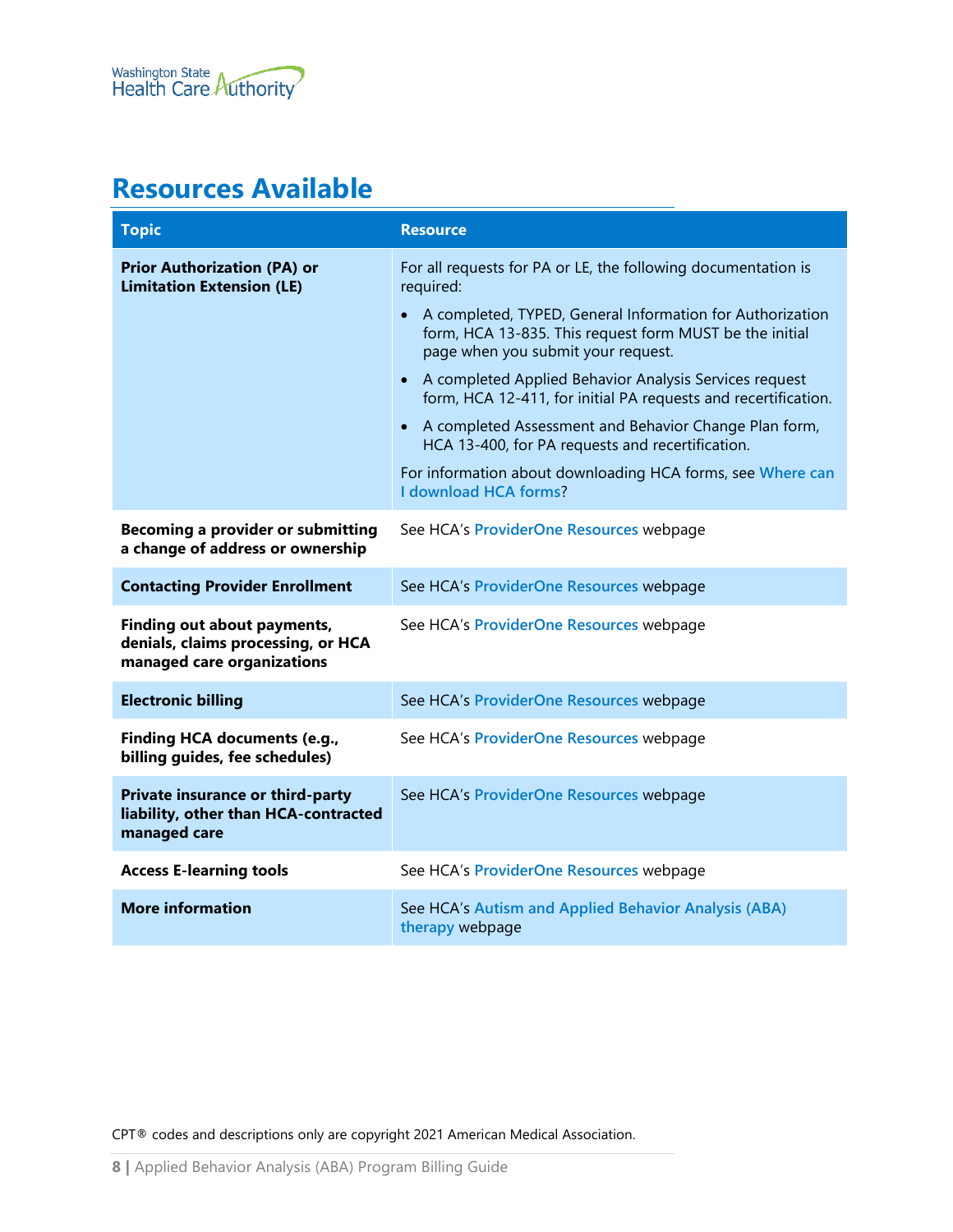

# <span id="page-8-0"></span>**Definitions**

This list defines terms and abbreviations, including acronyms, used in this billing guide. Refer to **[Chapter 182-500 WAC](http://app.leg.wa.gov/wac/default.aspx?cite=182-500&full=true)** for a complete list of definitions for Washington Apple Health.

**Autism diagnostic tool** - A validated tool used to establish the presence (or absence) of autism and to make a definitive diagnosis, which will be the basis for treatment decisions and the development of a treatment plan.

Examples of autism diagnostic tools include:

- Autism diagnosis interview (ADI).
- Autism diagnostic observation schedule (ADOS).

**Autism screening tool** - A validated tool used by a primary care provider to detect indicators or risk factors for autism and may indicate a suspicion of the condition, which would then require confirmation, which would then require a referral to a Center of Excellence for confirmation.

Examples of screening tools include:

- Ages and stages questionnaire (ASQ).
- Communication and symbolic behavior scales (CSBS).
- Parent's evaluation and developmental status (PEDS).
- Modified checklist for autism in toddlers (MCHAT).
- Screening tools for autism in toddlers and young children (STAT).

**Comprehensive treatment model** – A model that meets a client's individual needs in addressing core symptom areas of autism and related disorders, disrupts challenging behaviors, and builds a foundation for learning-readiness across multiple domains of functioning.

**Diagnostic and Statistical Manual of Mental Disorders (DSM-5)** - The manual published under this title by the American Psychiatric Association that provides a common language and standard criteria for the classification of mental disorders.

**Managed care organization (MCO)** – See **[WAC 182-538-050](http://app.leg.wa.gov/wac/default.aspx?cite=182-538-050)**.

**National Provider Identifier (NPI)** – See **[WAC 182-500-0075](http://app.leg.wa.gov/WAC/default.aspx?cite=182-500-0075)**.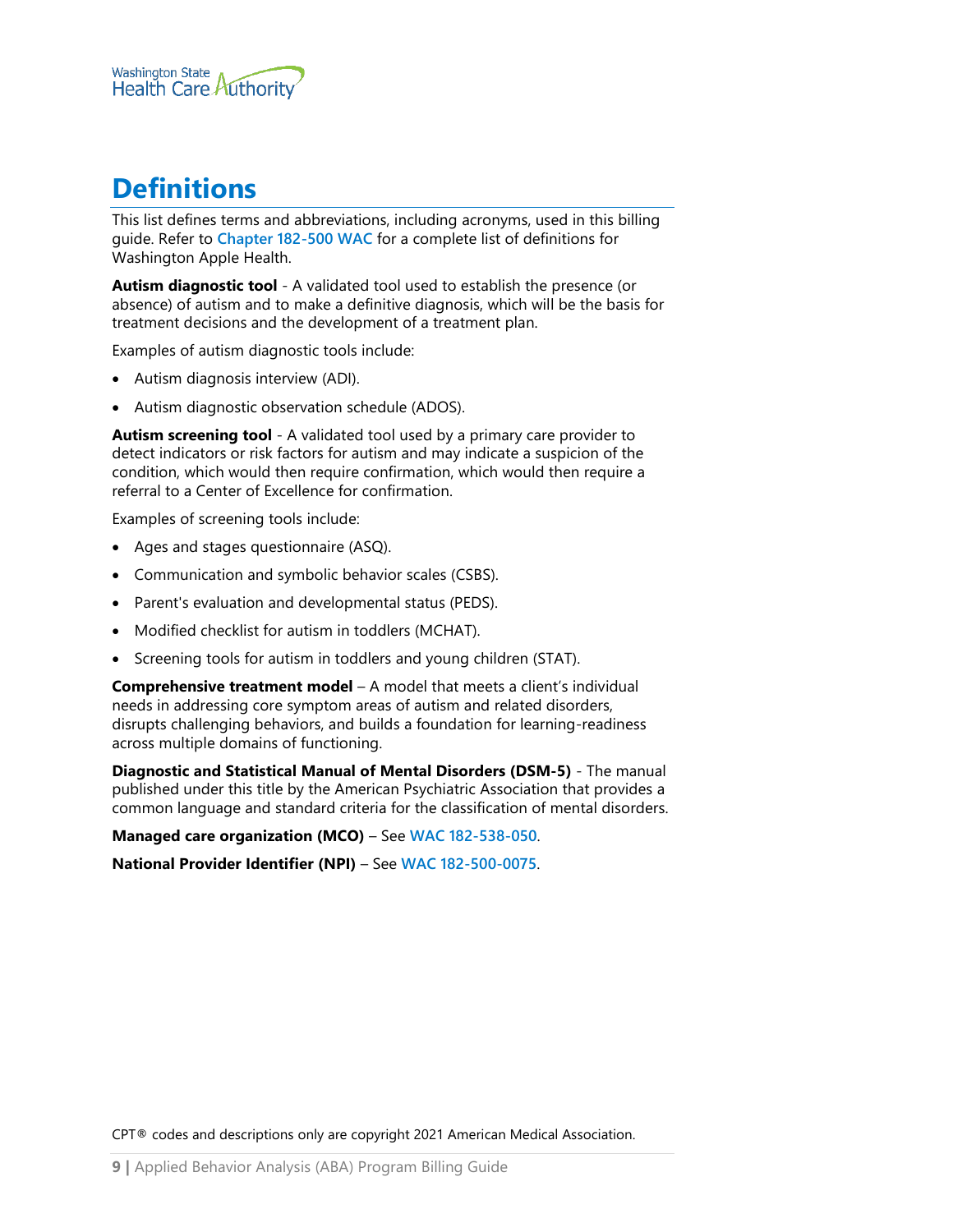

# <span id="page-9-0"></span>**Program Overview**

# <span id="page-9-1"></span>**Who should read this guide?**

This guide contains instructions for:

- Centers of Excellence (COEs) who conduct the clinical diagnostic evaluation, and
- Applied behavior analysis (ABA) providers offering ABA services.

This guide may also be helpful to primary care providers who want to assist clients and their families in accessing ABA services and navigating the pathway to care.

#### <span id="page-9-2"></span>**What is ABA?**

ABA is an approach to improve behavior and skills related to core impairments associated with autism and a number of other developmental disabilities. ABA therapy involves application of validated principles of human behavior to change inappropriate behaviors. Providers monitor and measure how well therapy is working using validated methods. ABA therapy also focuses on social significance, which promotes a family-centered, whole-life approach.

#### <span id="page-9-3"></span>**What is the purpose of the ABA program?**

Apple Health includes coverage for ABA services to address the core symptoms associated with autism spectrum disorders or other developmental disabilities. ABA services support learning and assist with the development of social, behavioral, adaptive, motor, vocational, and cognitive skills. ABA services are considered medically necessary when other less intensive treatment has been unsuccessful, and the client's condition is known to be responsive to ABA based on current research.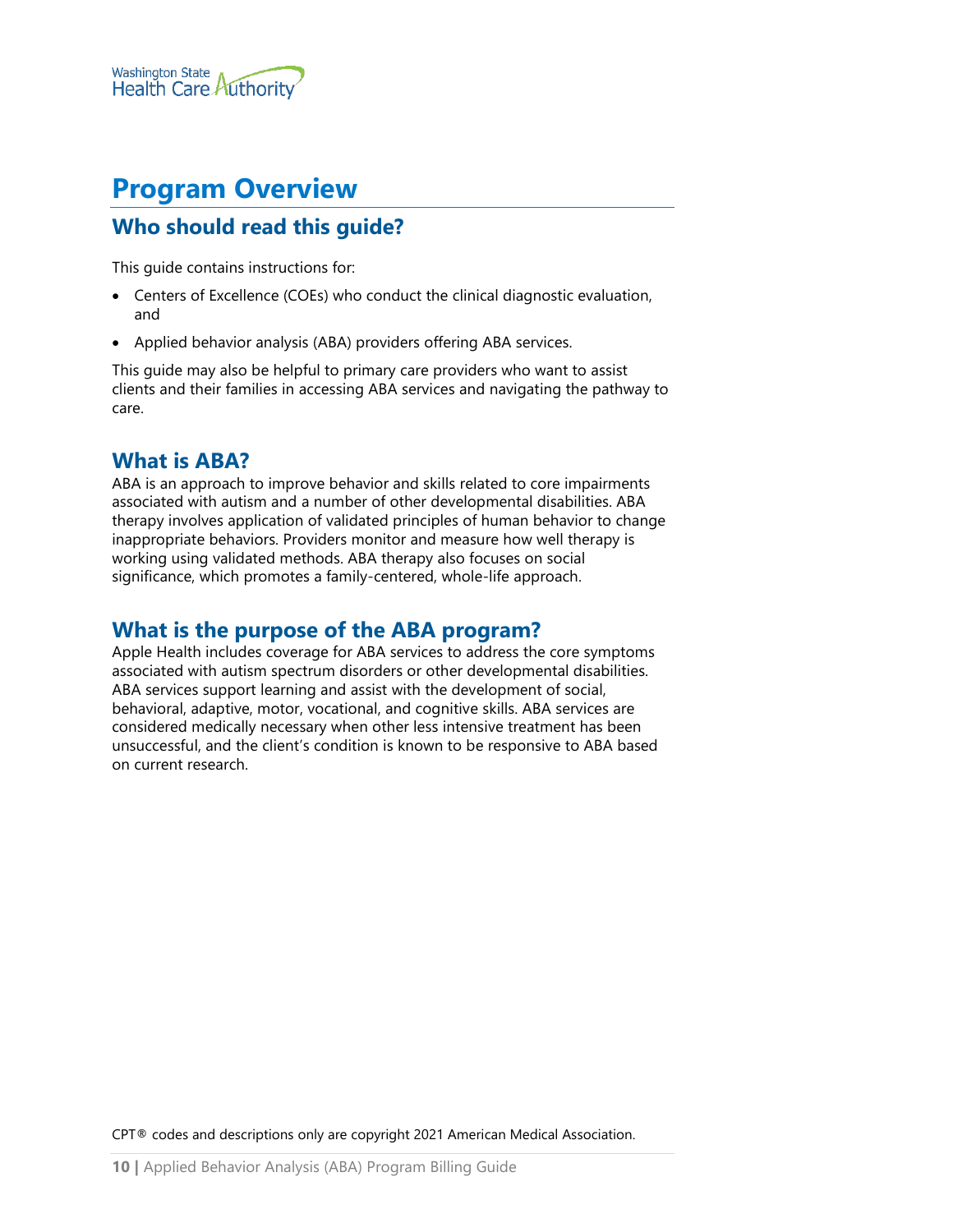

# <span id="page-10-0"></span>**Client Eligibility**

Most Apple Health clients are enrolled in an HCA-contracted managed care organization (MCO). This means that Apple Health pays a monthly premium to an MCO for providing preventative, primary, specialty, and other health services to Apple Health clients. Clients in managed care must see only providers who are in their MCO's provider network, unless prior authorized or to treat urgent or emergent care. See HCA's **[Apple Health managed care page](https://www.hca.wa.gov/node/831)** for further details.

**It is important to always check a client's eligibility prior to providing any services because it affects who will pay for the services.**

#### <span id="page-10-1"></span>**How do I verify a client's eligibility?**

Check the client's services card or follow the two-step process below to verify that a client has Apple Health coverage for the date of service and that the client's benefit package covers the applicable service. This helps prevent delivering a service HCA will not pay for.

#### <span id="page-10-2"></span>**Verifying eligibility is a two-step process:**

**Step 1. Verify the patient's eligibility for Apple Health**. For detailed instructions on verifying a patient's eligibility for Apple Health, see the *Client Eligibility, Benefit Packages, and Coverage Limits* section in HCA's **[ProviderOne Billing and Resource Guide](http://www.hca.wa.gov/node/311)**.

> If the patient is eligible for Apple Health, proceed to **Step 2**. If the patient is **not** eligible, see the note box below.

**Step 2. Verify service coverage under the Apple Health client's benefit package**. To determine if the requested service is a covered benefit under the Apple Health client's benefit package, see HCA's **[Program Benefit Packages and Scope of Services](http://www.hca.wa.gov/node/2391)** webpage.

**Note**: Patients who are not Apple Health clients may submit an application for health care coverage in one of the following ways:

- 1. By visiting the **[Washington Healthplanfinder's website](http://www.wahealthplanfinder.org/)**.
- 2. By calling the Customer Support Center toll-free at: 855-WAFINDER

(855-923-4633) or 855-627-9604 (TTY)

3. By mailing the application to: Washington Healthplanfinder PO Box 946 Olympia, WA 98507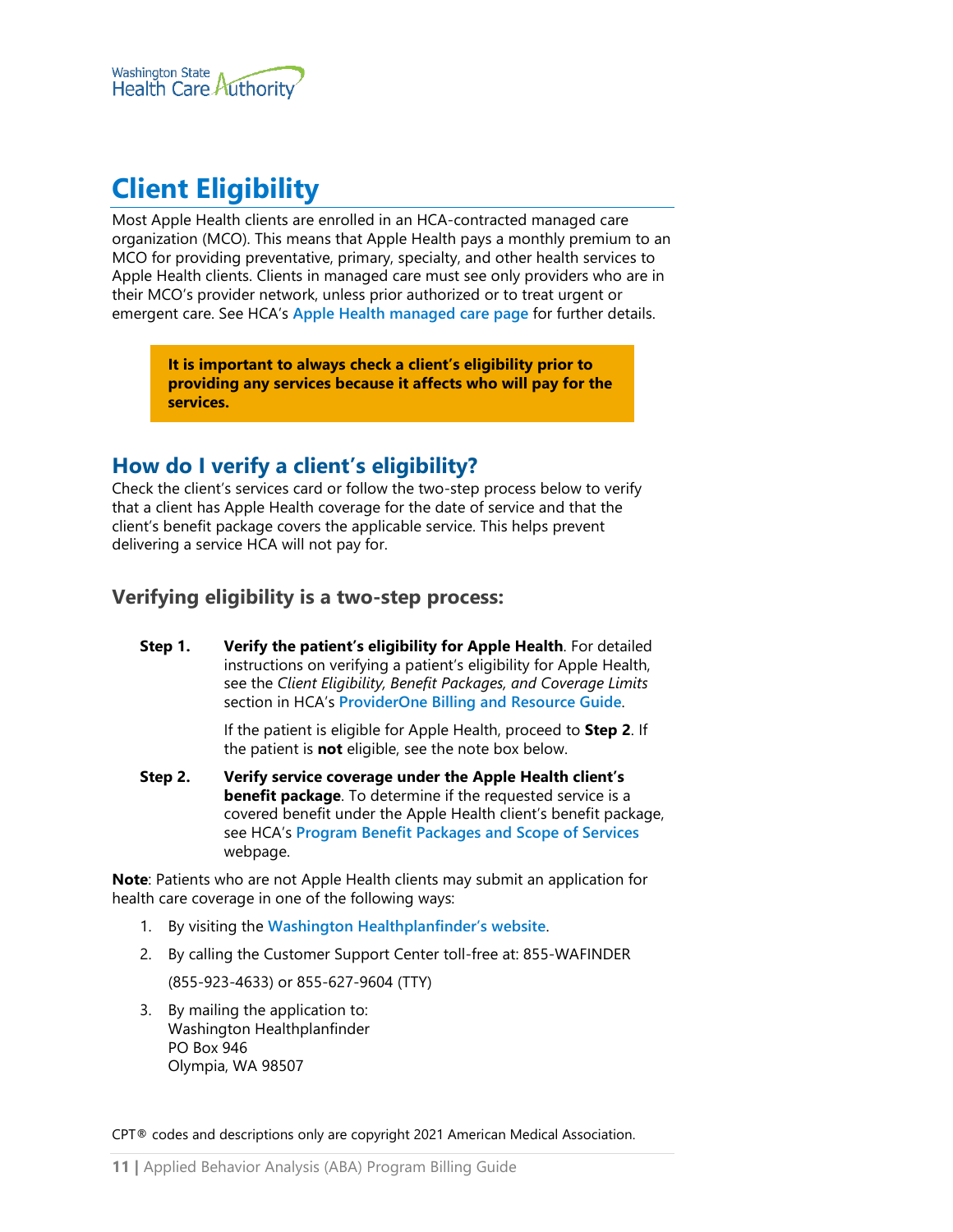

In-person application assistance is also available. To get information about inperson application assistance available in their area, people may visit the **[Washington Healthplanfinder's website](http://www.wahealthplanfinder.org/)** or call the Customer Support Center.

#### <span id="page-11-0"></span>**Are clients enrolled in an HCA-contracted managed care organization (MCO) eligible? Yes**.

Most Apple Health (Medicaid) clients are enrolled in one of HCA's contracted managed care organizations (MCOs). For these clients, managed care enrollment is displayed on the client benefit inquiry screen in ProviderOne.

All medical services covered under an HCA-contracted MCO must be obtained through the MCO's contracted network. The MCO is responsible for:

- Payment of covered services
- Payment of services referred by a provider participating with the plan to an outside provider

**Note**: A client's enrollment can change monthly. Providers who are not contracted with the MCO must receive approval from **both** the MCO and the client's primary care provider (PCP) prior to serving a managed care client.

**Send claims to the client's MCO for payment**. Call the client's MCO to discuss payment prior to providing the service. Providers may bill clients only in very limited situations as described in **[WAC 182-502-0160](http://apps.leg.wa.gov/wac/default.aspx?cite=182-502-0160)**

#### <span id="page-11-1"></span>**Managed care enrollment**

Most Apple Health (Medicaid) clients are enrolled in HCA-contracted MCO the same month they are determined eligible for managed care as a new or renewing client. Some clients may still start their first month of eligibility in the FFS program because their qualification for MC enrollment is not established until the month following their Medicaid eligibility determination. Providers must check eligibility to determine enrollment for the month of service.

New clients are those initially applying for benefits or those with changes in their existing eligibility program that consequently make them eligible for Apple Health managed care.

#### **Checking eligibility**

- Providers must check eligibility and know when a client is enrolled and with which MCO. For help with enrolling, clients can refer to the Washington Healthplanfinder's **[Get Help Enrolling](http://www.wahbexchange.org/new-customers/application-support/customer-support-network/)** page.
- MCOs have retroactive authorization and notification policies in place. The provider must know the MCO's requirements and be compliant with the MCO's policies.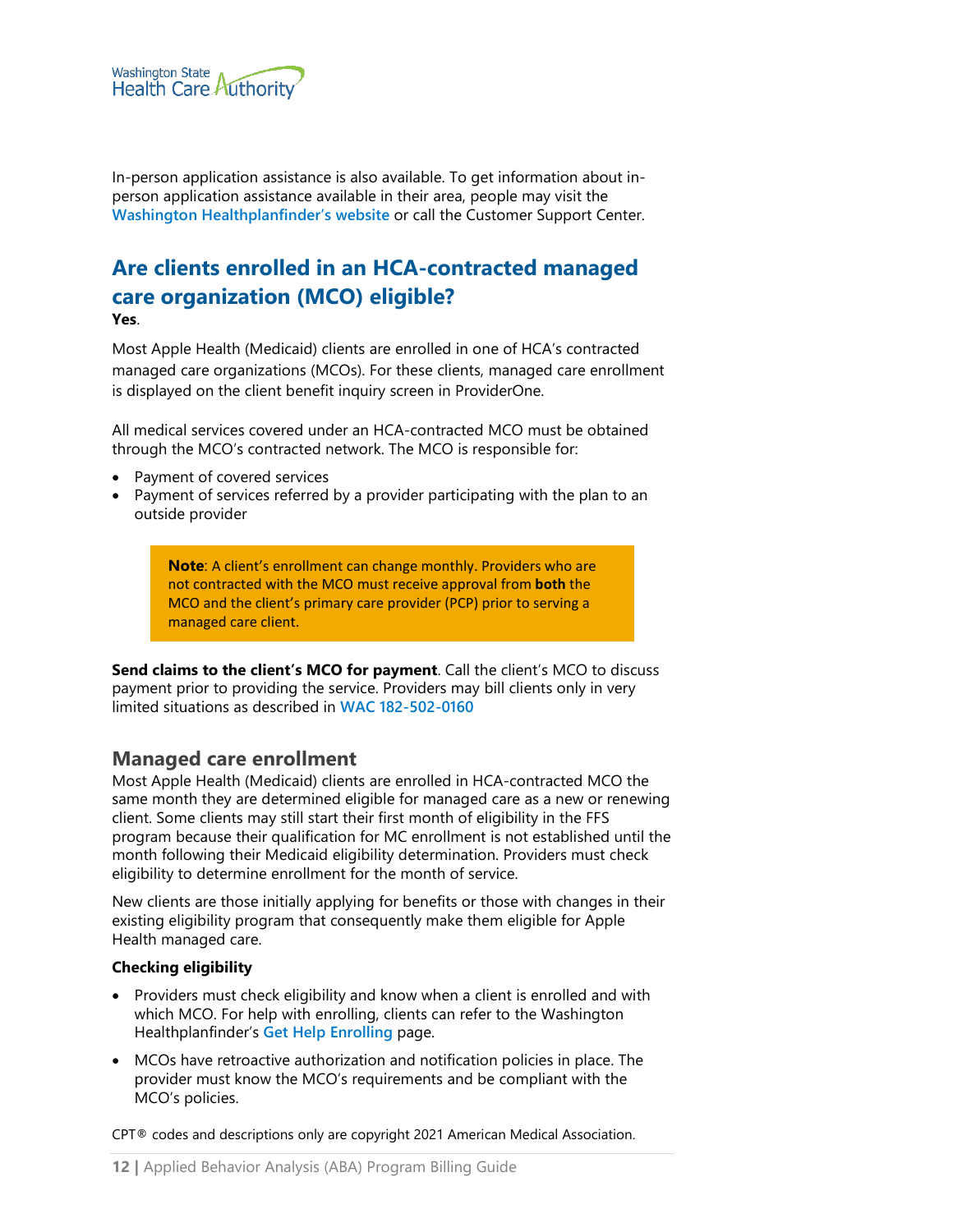

Clients have a variety of options to change their plan:

#### • **Available to clients with a Washington Healthplanfinder account**:

Go to **[Washington Healthplanfinder website](http://www.wahealthplanfinder.org/)**.

#### • **Available to all Apple Health clients:**

- o Visit the **[ProviderOne Client Portal website](https://www.providerone.wa.gov/)**:
- o Request a change online at **[ProviderOne Contact Us](https://fortress.wa.gov/hca/p1contactus)** (this will generate an email to Apple Health Customer Service). Select the topic "Enroll/Change Health Plans."
- o Call Apple Health Customer Service at 1-800-562-3022. The automated system is available 24/7.

For online information, direct clients to HCA's **[Apple Health Managed Care](https://www.hca.wa.gov/node/2446) [webpage](https://www.hca.wa.gov/node/2446)**.

# <span id="page-12-0"></span>**Clients who are not enrolled in an HCA-contracted managed care plan for physical health services**

Some Medicaid clients do not meet the qualifications for managed care enrollment. These clients are eligible for services under the fee-for-service Medicaid program.

Some examples of populations that may be exempt from enrolling into a managed care plan are Medicare dual-eligible, American Indian/Alaska Native, Adoption support and Foster Care alumni. If a client is enrolled in managed care for behavioral health services only, the fee-for-service program authorizes and pays for ABA.

#### <span id="page-12-1"></span>**Integrated managed care**

Clients qualified for enrollment in an integrated managed care plan receive all physical health services, mental health services, and substance use disorder treatment through their HCA-contracted managed care organization (MCO).

#### <span id="page-12-2"></span>**Integrated Apple Health Foster Care (AHFC)**

Children and young adults in the Foster Care, Adoption Support and Alumni programs who are enrolled in Coordinated Care of Washington's (CCW) Apple Health Foster Care program receive both medical and behavioral health services from CCW.

Clients under this program are:

- Under the age of 21 who are in foster care (out of home placement)
- Under the age of 21 who are receiving adoption support
- Age 18-21 years old in extended foster care
- Age 18 to 26 years old who aged out of foster care on or after their 18th birthday (alumni)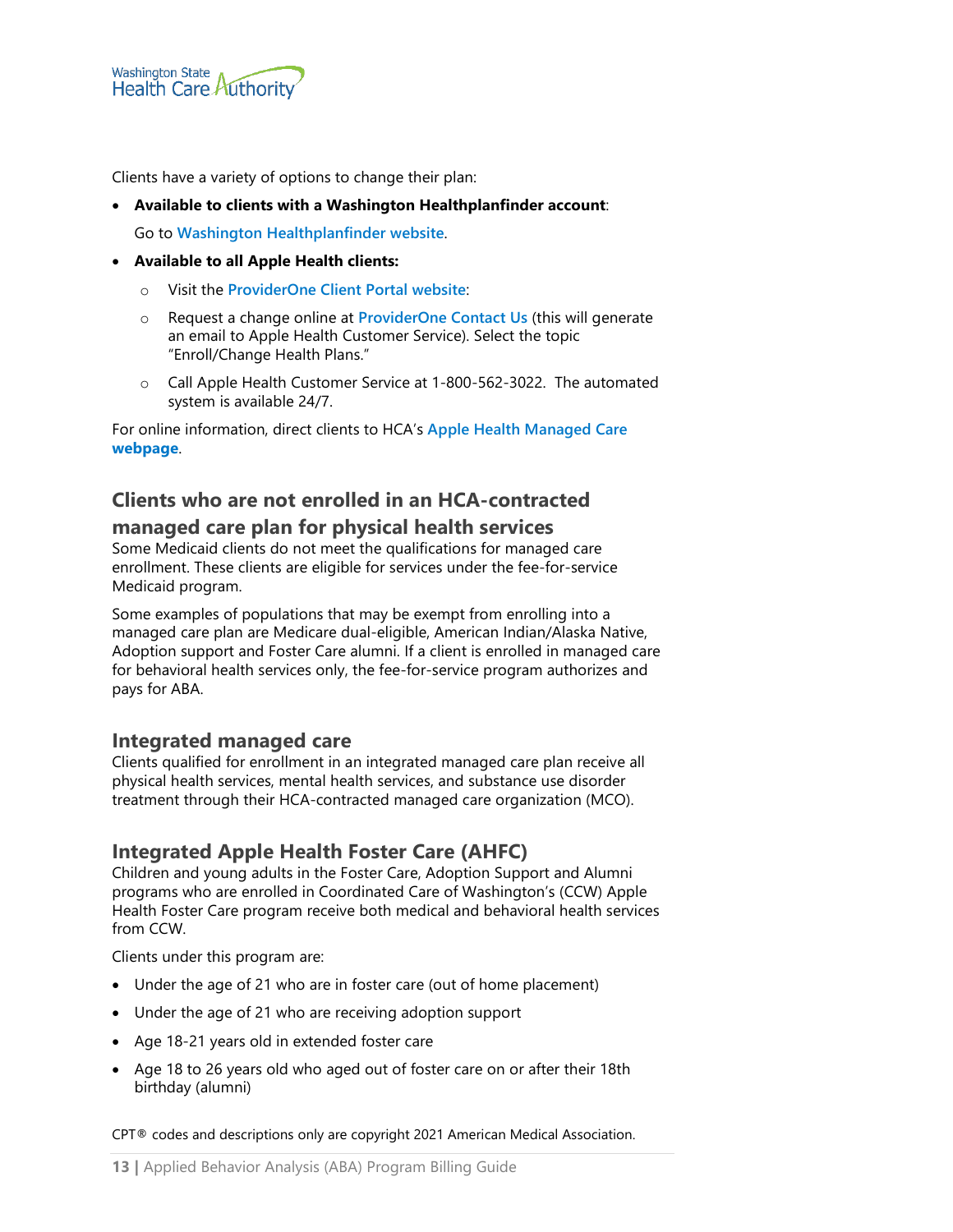

These clients are identified in ProviderOne as "**Coordinated Care Healthy Options Foster Care**."

The Apple Health Customer Services staff can answer general questions about this program. For specific questions about Adoption Support, Foster Care or Alumni clients, contact HCA's Foster Care Medical Team at 1-800-562-3022, Ext. 15480.

#### <span id="page-13-1"></span>**Fee-for-service Apple Health Foster Care**

Children and young adults in the fee-for-service Apple Health Foster Care, Adoption Support and Alumni programs receive behavioral health services through the regional Behavioral Health Services Organization (BHSO). For details, see HCA's **[Mental Health Services Billing Guide](https://www.hca.wa.gov/node/301)**, under *How do providers identify the correct payer*?

#### <span id="page-13-0"></span>**American Indian/Alaska Native (AI/AN) Clients**

American Indian/Alaska Native (AI/AN) clients have two options for Apple Health coverage:

- Apple Health Managed Care
- Apple Health coverage without a managed care plan (also referred to as feefor-service [FFS])

If an AI/AN client does not choose a managed care plan, they will be automatically enrolled into Apple Health FFS for all their health care services, including comprehensive behavioral health services. See the Health Care Authority's (HCA) **[American Indian/Alaska Native webpage](https://www.hca.wa.gov/node/826)**.

#### <span id="page-13-2"></span>**What if a client has third-party liability (TPL)?**

If the client has third-party liability (TPL) coverage (excluding Medicare), prior authorization must be obtained before providing any service requiring prior authorization. For more information on TPL, refer to HCA's **[ProviderOne Billing](http://www.hca.wa.gov/node/311)  [and Resource Guide](http://www.hca.wa.gov/node/311)**.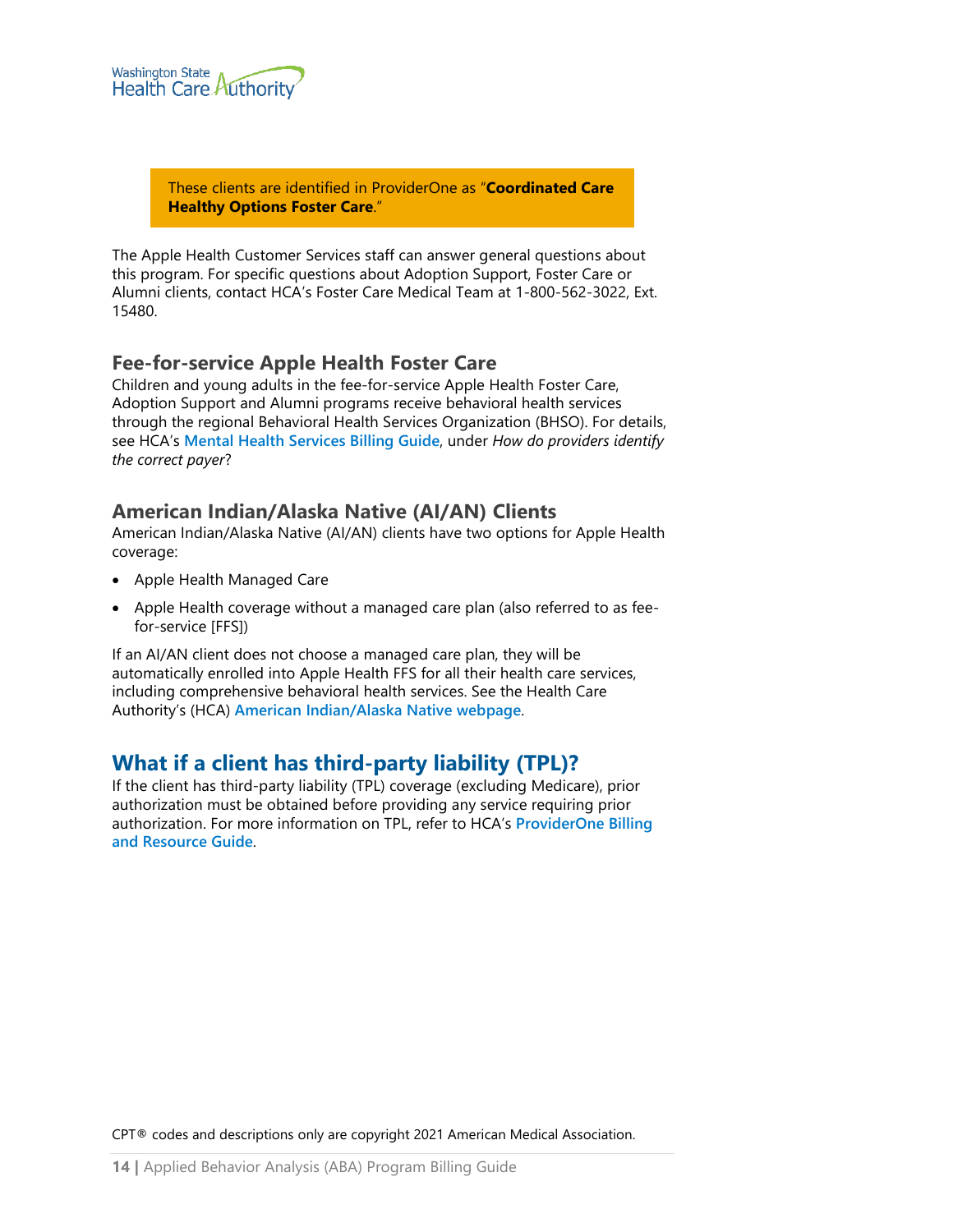

# <span id="page-14-1"></span>**Provider Eligibility**

# <span id="page-14-2"></span>**Who may provide services under the applied behavior analysis (ABA) program?**

Two types of providers deliver services under the ABA program:

- Centers of Excellence (COE)
- Applied behavior analysis (ABA) therapy service providers

# <span id="page-14-3"></span>**What is a Center of Excellence (COE)?**

A COE is a hospital, medical center, or other health care provider that meets or exceeds standards set by HCA for specific treatments or specialty care. In the ABA program, a COE performs the clinical diagnostic evaluation to determine whether ABA services are appropriate and medically necessary for an individual client. The COE provides the required diagnostic documentation, evidence of medical necessity, and an order for ABA services to HCA or the managed care organization (MCO).

# <span id="page-14-0"></span>**What are the qualifications for a COE?**

All COE providers must meet the following qualifications and comply with applicable state laws.

- A COE may be a person or an organization.
- The COE must be enrolled with HCA to receive payment from HCA.
- The COE's evaluating and prescribing providers must function as a multidisciplinary team whether facility-based or practitioner-based.

The COE must either be or employ a person licensed by the Department of Health (DOH) as one of the following:

- A person licensed as one of the following under **[Title 18 RCW](http://app.leg.wa.gov/RCW/default.aspx?cite=18)** who is experienced in the diagnosis and treatment of autism spectrum disorders and qualifies as a COE, whether or not that person is on the COE list:
	- o A developmental pediatrician
	- o A neurologist
	- o A pediatric neurologist
	- o A pediatric psychiatrist
	- o A psychiatrist
	- o A psychologist

(For adults (clients age 21 and over), the COE prescribing provider must be a neurologist, psychiatrist, or psychologist.)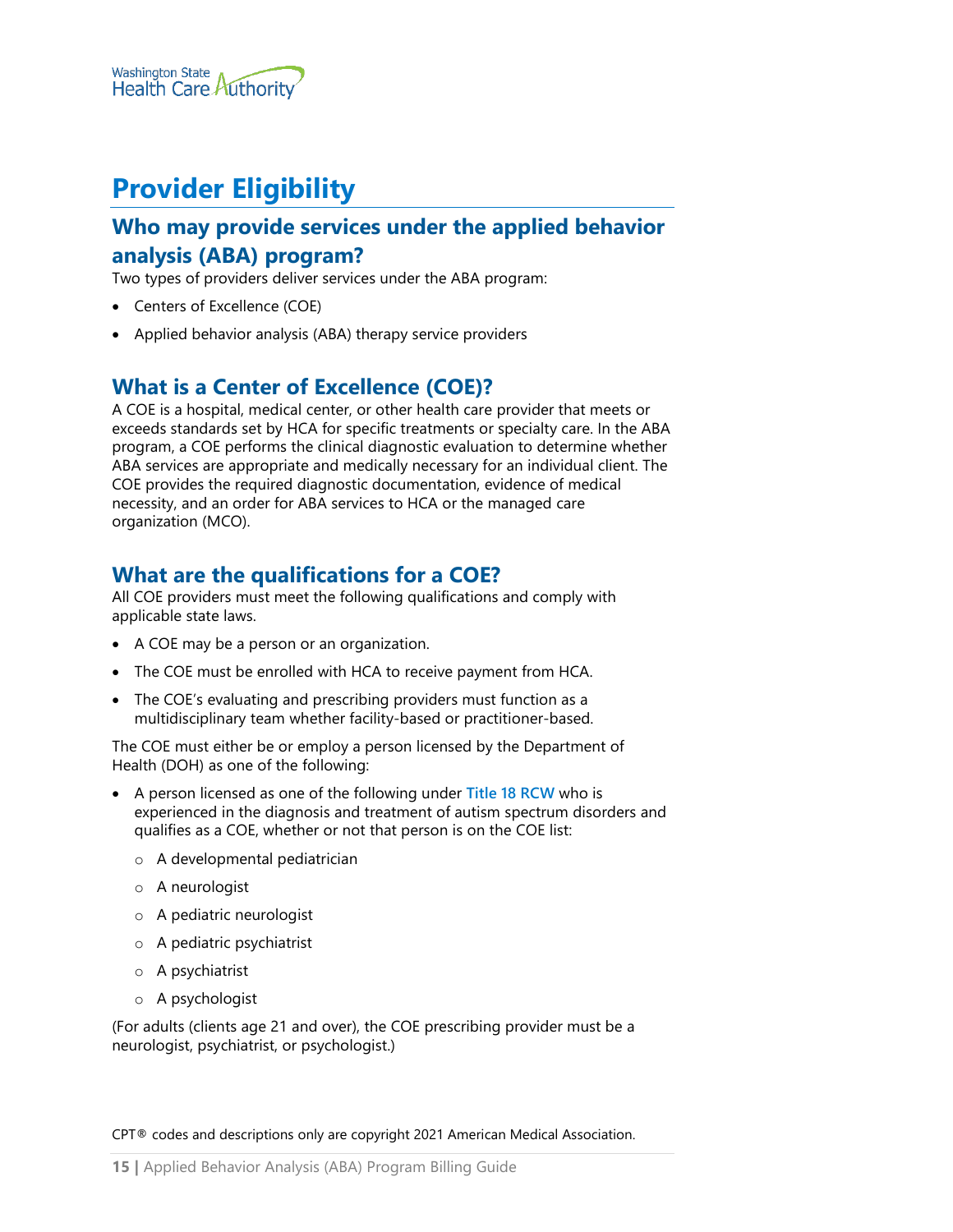#### **Or**

• A qualified medical provider who has been designated by HCA as a COE after completing identified continuing education, including specific COE training offered through Seattle Children's Autism Clinic, (for children only; this does not apply to adults (clients age 21 and over)).

The COE must be prequalified by HCA as meeting or employing people who meet all of the following criteria, whether the client is fee-for-service or enrolled in a managed care organization for physical health services:

- ARNPs and physicians, including naturopaths, must have demonstrated expertise in diagnosing an autism spectrum disorder by doing one of the following:
	- o Using a validated diagnostic tool
	- o Confirming the diagnosis by observing the client's behavior and interviewing family members
	- o Reviewing the documentation available from the client's primary care provider, individualized education plan, or individualized family service plan

#### **AND** must:

- Understand the medically necessary use of ABA services
- Be sufficiently qualified to conduct and document a comprehensive diagnostic evaluation, and develop a multidisciplinary clinical treatment plan under **[WAC](http://app.leg.wa.gov/WAC/default.aspx?cite=182-531A-0500)  [182-531A-0500](http://app.leg.wa.gov/WAC/default.aspx?cite=182-531A-0500)**

# <span id="page-15-0"></span>**How does a provider become recognized as a COE?**

To apply to become a COE, contact the ABA program manager at **[ABA@hca.wa.gov](mailto:ABA@hca.wa.gov)**. To be recognized as a COE by HCA, the provider must submit a signed COE Attestation form, HCA 13-0009, to HCA by email at **[ABA@hca.wa.gov](mailto:ABA@hca.wa.gov)**. (See **[Where can I download HCA](#page-1-1) forms?**)

Training is offered in various locations for physicians, ARNPs and interested community members based on interest and trainer availability. See the **[Washington State Medical Home Partnerships Project webpage](https://medicalhome.org/)** to request COE training or if your region is interested in hosting a COE training.

# <span id="page-15-1"></span>**Will HCA accept an evaluation that was not completed by a COE?**

In limited circumstances HCA may, at its discretion, accept an evaluation from a qualified medical provider who is not a recognized COE. For HCA to consider accepting an evaluation from such a provider, the provider must have performed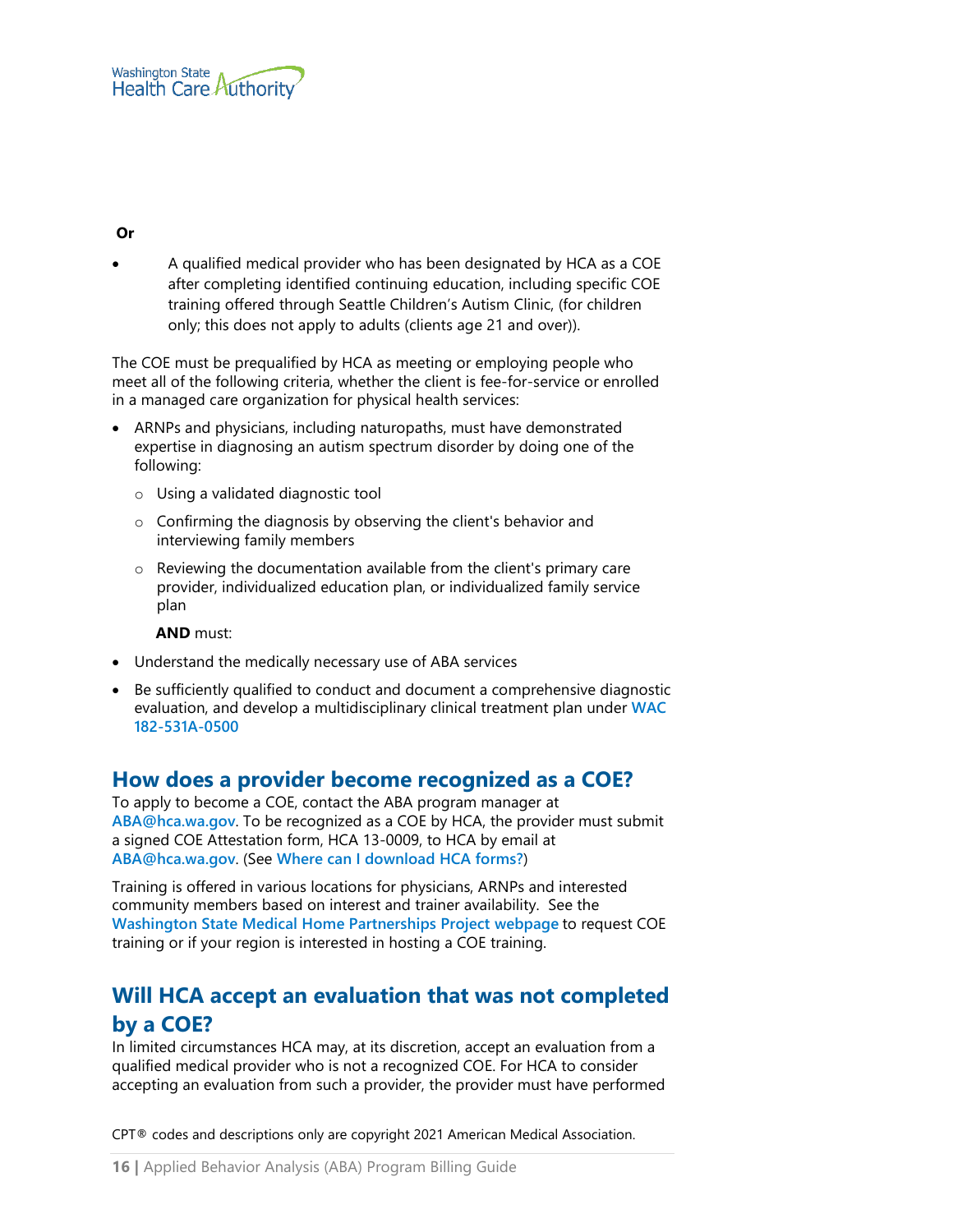

a clinical diagnostic evaluation and agree to provide the **[required documentation](#page-19-1)** to HCA.

**Example:** HCA will consider accepting a recent autism evaluation from a pediatric psychiatrist who evaluated a Medicaid-covered client if the client's primary insurance paid for the autism evaluation but will not pay for ABA therapy services.

#### <span id="page-16-0"></span>**Who can apply to provide ABA services?**

Health care professionals with the following credentials offered through the Department of Health (DOH) are eligible to provide Apple Health-funded ABA services:

- Licensed Behavior Analyst (LBA)
- Licensed Assistant Behavior Analyst (LABA)
- Certified Behavior Technician (CBT)

See **[the DOH ABA credential webpage](http://www.doh.wa.gov/licensespermitsandcertificates/professionsnewreneworupdate/appliedbehavioranalysis)** for qualifications and application process.

# <span id="page-16-1"></span>**Who can enroll with HCA as a lead behavior analysis therapist (LBAT)?**

To be enrolled as an LBAT, an applicant must be free of license restrictions, in good standing with DOH, and be a:

- DOH-licensed behavior analyst (LBA);
- DOH-licensed assistant behavior analyst (LABA) with supervision from a LBA as defined by the BACB standards; or
- DOH-licensed mental health counselor, DOH-licensed marriage and family therapist, DOH-licensed independent clinical social worker, DOH-licensed advanced social worker, or DOH-licensed psychologist and have a signed Applied Behavior Analysis (ABA) Attestation form, HCA 13-0008, regarding certification as a board-certified behavior analyst (BCBA) or a board-certified assistant behavior analyst (BCaBA) on file with HCA.

# <span id="page-16-2"></span>**Additional requirements for LBAT enrollment**

LBATs must meet both of the following:

- Have a signed core provider agreement (CPA) with HCA
- Be authorized to supervise ancillary providers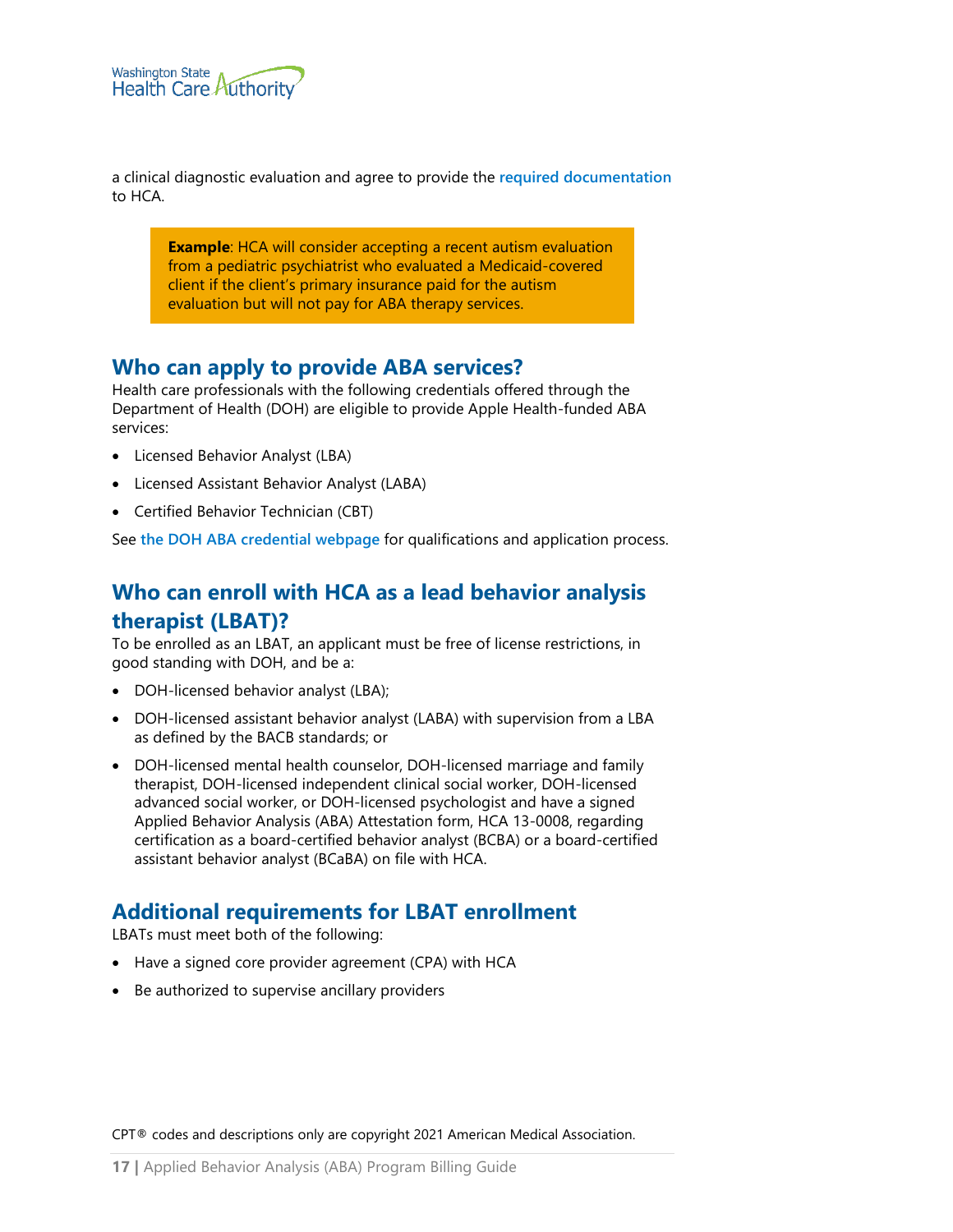

# <span id="page-17-0"></span>**How do providers enroll with HCA as a certified behavior technician (CBT)?**

To enroll with HCA as a CBT, an applicant must be:

- Free of license restrictions; and
- In good standing with DOH.

**AND** one of the following:

- Certified by DOH as a CBT; or
- A DOH-licensed mental health counselor, DOH-licensed marriage and family therapist, DOH-licensed independent clinical social worker, DOH-licensed advanced social worker, or DOH-licensed psychologist and have a signed Applied Behavior Analysis (ABA) Attestation form, HCA 13-0008, regarding ABA training and experience on file with HCA.

# <span id="page-17-1"></span>**Additional requirements for CBT enrollment**

All CBTs must have a core provider agreement (CPA) with HCA.

#### <span id="page-17-2"></span>**Becoming a facility-based day treatment program**

To apply to become an HCA-approved day treatment program, complete and submit the ABA Day Program Capacity Attestation form, HCA 13-0007. (See **[Where can I download HCA](#page-1-1) forms**?). This form is required to evaluate whether applicants meet program guidelines. This form must be completed by a provider in collaboration with HCA upon the initiation and any expansion of day treatment capacity. Send questions and the completed form to **[HCAABA@hca.wa.gov](mailto:HCAABA@hca.wa.gov)**.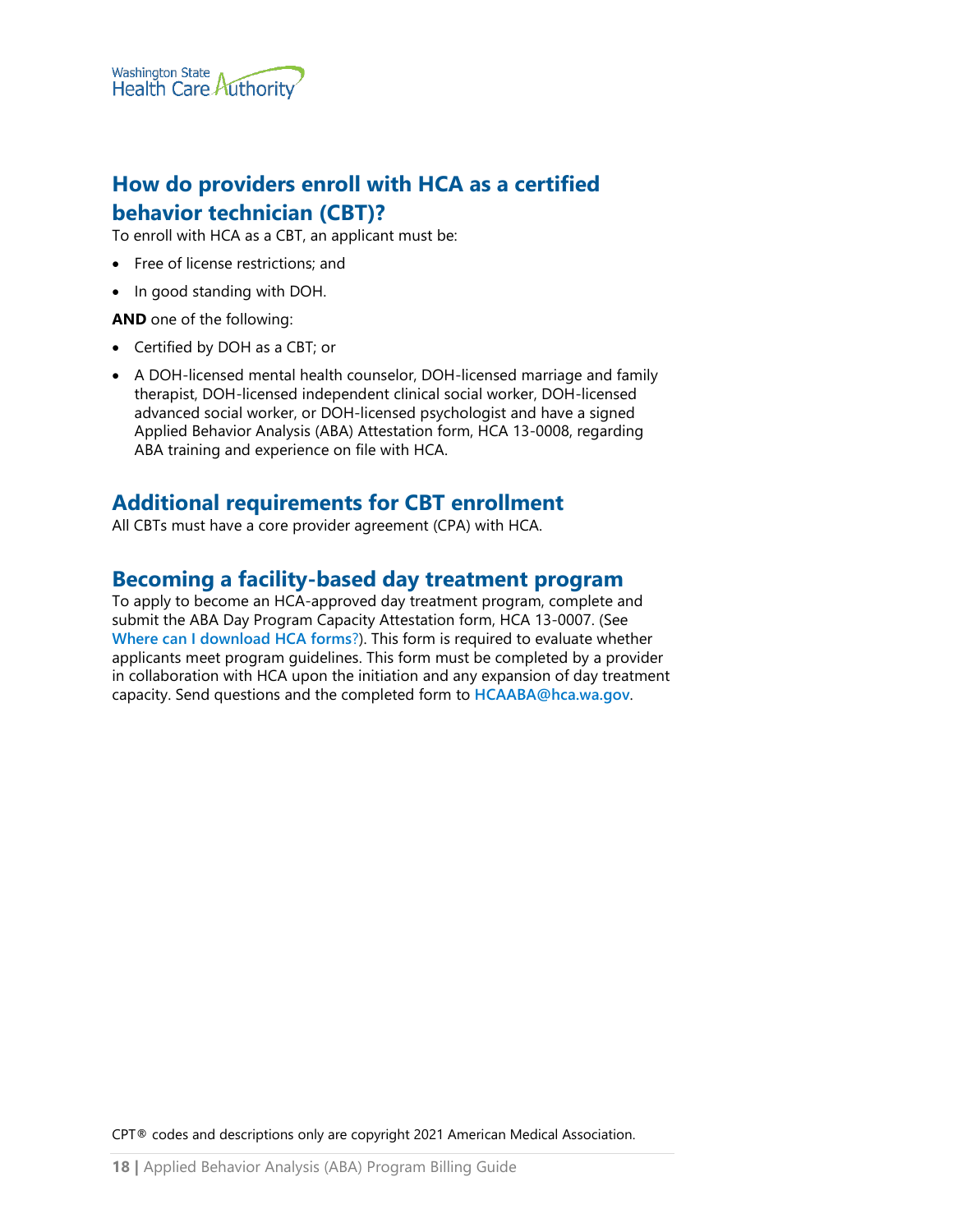

# <span id="page-18-0"></span>**Accessing ABA Services**

# <span id="page-18-1"></span>**What is the applied behavior analysis (ABA) pathway**

#### **to care?**

HCA uses a three-part approach, creating a pathway of care to deliver ABA services for eligible clients. The stages of the pathway of care are:

**Stage one**: Referral to a Center of Excellence (COE) for an evaluation

**Stage two**: If ABA services are ordered, clients or caregivers identify and select an ABA provider. If the client is enrolled in an MCO, clients or caregivers call the MCO and request a case manager.

**Stage three**: Delivery of ABA therapy services

# <span id="page-18-3"></span><span id="page-18-2"></span>**Stage one of the pathway to care**

#### **Referral**

The first stage of the ABA program starts with a referral to a COE for an evaluation. Anyone can refer a client to a COE, including:

- The client's primary care provider.
- Another licensed health care practitioner.
- A school-based health care professional.
- An early intervention health care professional.
- The client, the client's family or the client's caregiver.
- The client's managed care organization, if the client has one.

**Note:** Many COEs require a referral from the client's primary care provider (PCP).

**Note**: COE evaluations for clients who are enrolled in a managed care organization (MCO) may require prior authorization from the MCO.

#### <span id="page-18-4"></span>**What does the COE do?**

Following the referral, the COE provides a comprehensive diagnostic evaluation and develops clinical treatment recommendations that may include an order for ABA. If the COE concludes ABA is an appropriate treatment that will likely benefit the client, the COE will write an order for ABA services. The COE will provide a copy of this order and the supporting documentation to the caregiver, who will then provide it to the selected ABA provider.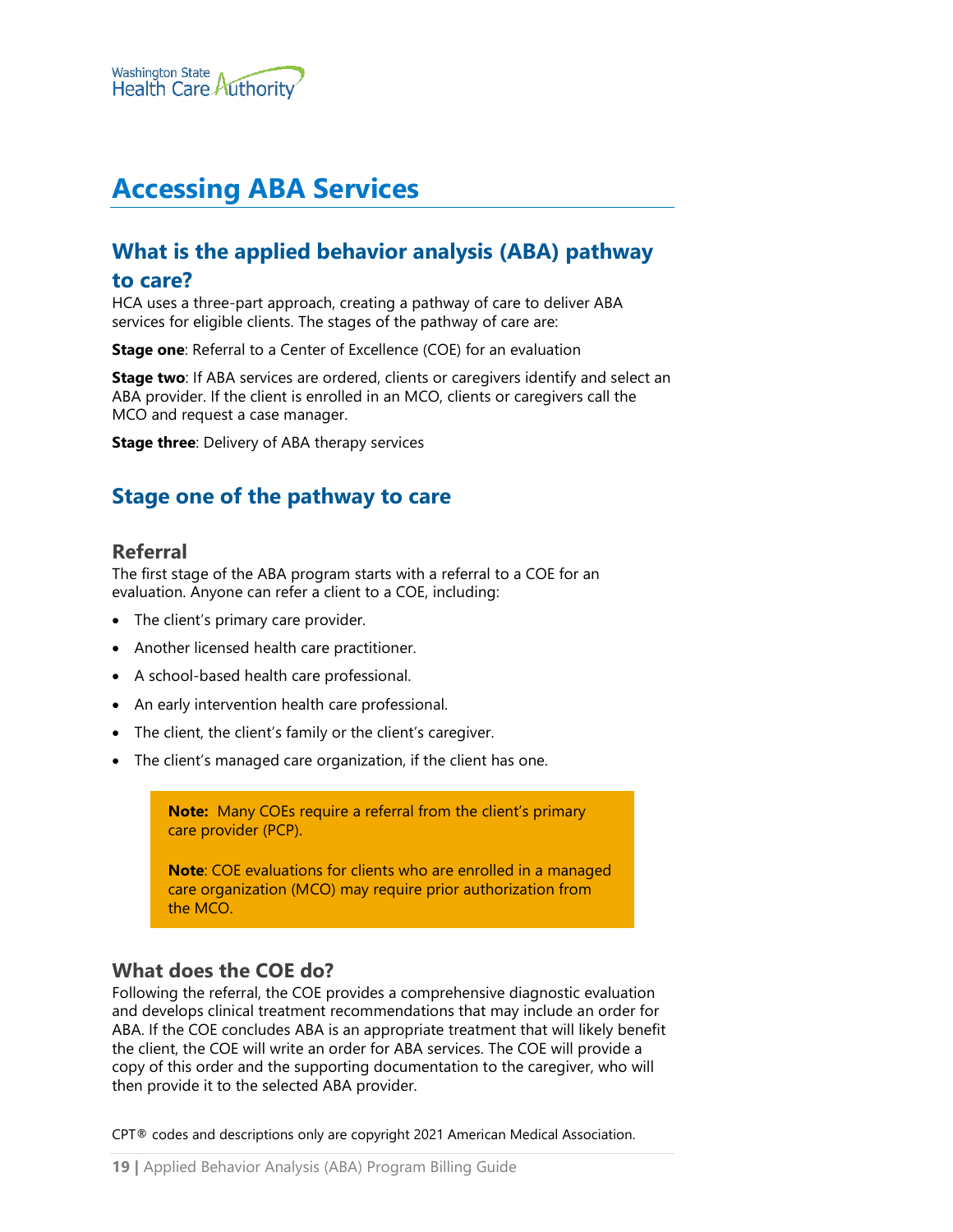

#### <span id="page-19-1"></span>**Required documentation**

HCA requires that the COE provider complete and submit all of the following:

- The report of the comprehensive diagnostic evaluation, including treatment recommendations
- The COE order
- The DSM-5 checklist

#### <span id="page-19-0"></span>**The comprehensive diagnostic evaluation**

The comprehensive diagnostic evaluation must include:

- Results of routine developmental screening performed by the client's primary care provider at well client visits.
- Audiology and vision assessment results, if available, or documentation that vision and hearing were determined to be within normal limits during assessment and not a barrier to completing a valid evaluation.
- The name of the completed autism screening questionnaire, including date completed and significant results, if available.
- Documentation of how the diagnosis was made or confirmed by a COE physician or psychologist that includes one of the following:
	- o Results of formal diagnostic procedures performed by a clinician, including name of measure, dates, and results, as available
	- o Clinical findings and observations used to confirm the diagnosis. The client's health care record may incorporate family member observations establishing the presence of any of the core symptoms of an autism spectrum disorder: Functional impairment; delay in communication, behavior, or social interaction; or repetitive or stereotyped behavior.
- Documentation of a formal cognitive or developmental assessment performed by the COE or another qualified clinician that includes the name of the measure, dates, results, and standardized scores providing verbal, nonverbal, and full-scale scores. This may include school or early childhood education records. Examples of these assessment tools include the current version of the:
	- o Mullen Scales of Early Learning
	- o Wechsler Individual Achievement Test
	- o Bayley Scales of Infant and Toddler Development
- Documentation of a formal adaptive behavior assessment performed by the COE or another qualified clinician, including name of the measure, dates, results, and standardized scores providing scores of each domain. Examples of these assessment tools include the current version of the:
	- o Vineland Adaptive Behavior Scales
	- o Adaptive Behavior Assessment System (ABAS)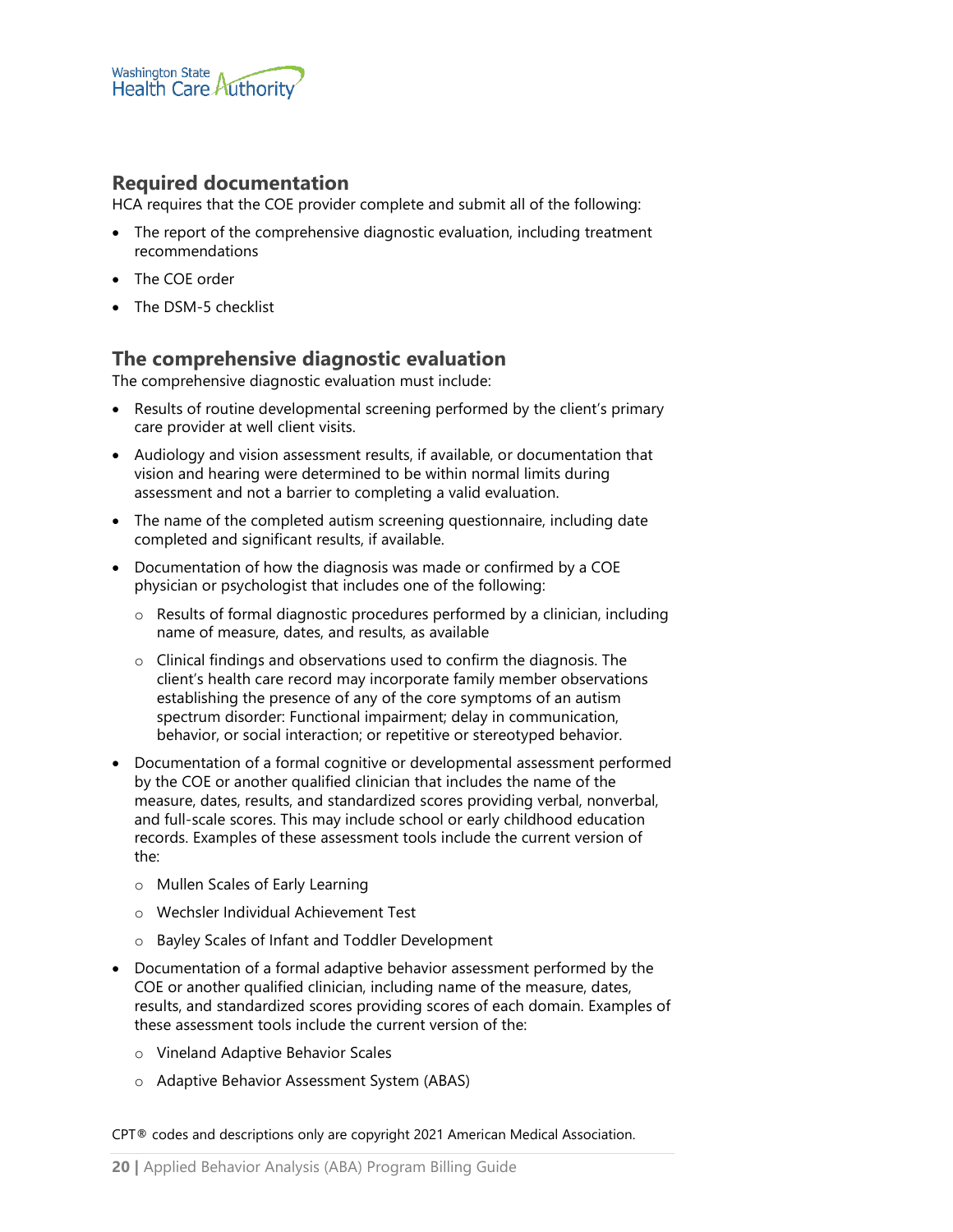

- Expanded laboratory evaluation, if indicated
- Documentation that the client's behaviors or skill deficits are having an adverse impact on development or communication, or demonstrating injurious behavior, so that one of the following applies:
	- $\circ$  The client cannot adequately participate in home, school, or community activities because behavior or skill deficit interferes with these activities.
	- o The client presents a safety risk to self or others. Examples include selfinjury, aggression towards others, and destruction of property, stereotyped or repetitive behaviors, or elopement.
- Documentation that all of the following are met, if ABA services are ordered as part of the multidisciplinary treatment recommendations:
	- o Less intrusive or less intensive behavioral interventions have been tried and were not successful.
	- o There is no equally effective alternative available for reducing interfering behaviors, increasing prosocial behaviors, or maintaining desired behaviors.
	- $\circ$  The full range of autism treatments was considered, with ABA services as a treatment component, if clinically indicated.
	- o The evaluating and prescribing provider believes there is a reasonable calculation that the requested ABA services will result in measurable improvement in the client's behavior or skills.

The COE provider will direct the client, the client's family or the client's caregiver to the online link to find a **[Medicaid-enrolled ABA provider](https://www.hca.wa.gov/assets/billers-and-providers/medicaid-enrolled-aba-providers.pdf)**. The family should contact their HCA-contracted MCO, if enrolled, for providers authorized within their specific plan.

The COE will provide a copy of this order and the supporting documentation to the selected ABA provider.

#### <span id="page-20-1"></span><span id="page-20-0"></span>**Stage two of the pathway to care**

#### **Selecting an ABA provider**

In Stage Two of the ABA pathway to care, the client or the client's caregiver contacts **[Medicaid-enrolled ABA providers](https://www.hca.wa.gov/assets/billers-and-providers/medicaid-enrolled-aba-providers.pdf)**. For clients enrolled in an HCAcontracted MCO, the client or the client's caregiver must contact their plan to identify approved providers for that plan. The parent or guardian should contact as many of these providers as possible because some providers have waitlists. HCA does not choose the client's ABA provider.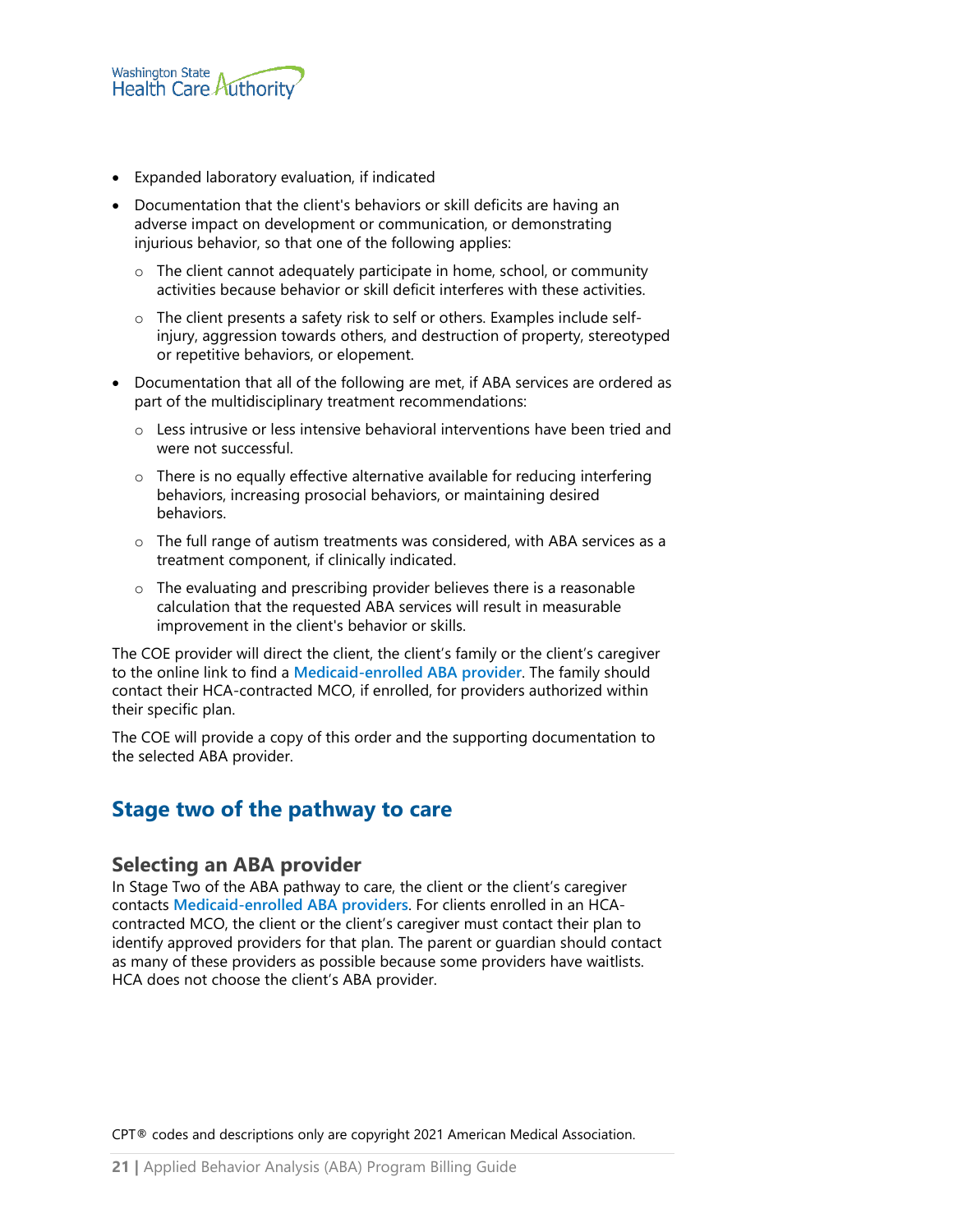

# <span id="page-21-0"></span>**Caregiver training only while the client is on a waitlist for individual ABA services**

- The client meets with the ABA provider with a copy of their COE evaluation and order.
- The LBAT completes an assessment of the client to:
	- o Confirm medical necessity and readiness for treatment; and
	- o Develop a treatment plan. In the case of caregiver training only, the LBAT will complete only the caregiver treatment goals portion of the treatment plan with goals for the caregiver to achieve related to the client's assessment. Contact the specific managed care plan to determine the requirements for preauthorization of parent-only training.

**Note**: All plans have agreed that pre-authorization will not be necessary for caregiver training provided after the client has been approved for the ABA benefit or any ABA services – whether that training is provided during the client's individual treatment or alone after successful completion of ABA Day Treatment.

**Note**: For a list of resources that may assist families with a client on a waitlist, see HCA's **[ABA therapy benefit](http://www.hca.wa.gov/billers-providers/programs-and-services/autism-and-applied-behavior-analysis-aba-therapy)**.

#### <span id="page-21-1"></span>**The ABA assessment and treatment plan**

After a client or the client's caregiver and an ABA provider agree to work together, the LBAT completes a behavioral assessment using the *Assessment and Behavior Change Plan* form, HCA 13-400, or an equivalent form with the same content. See **[Where can I download HCA](#page-1-1) forms?**

Rationale for the treatment plan should be reflected in the body of the assessment and should include:

- Background and history, which must include all of the following:
	- o The client's age, gender, language, race and ethnicity.
	- o Past psychiatric history.
	- o Chief complaint and History of Present Illness (HPI).
	- o Family history.
	- o Social history.
	- o Medical history.
	- o Educational history.
	- o Past and current services.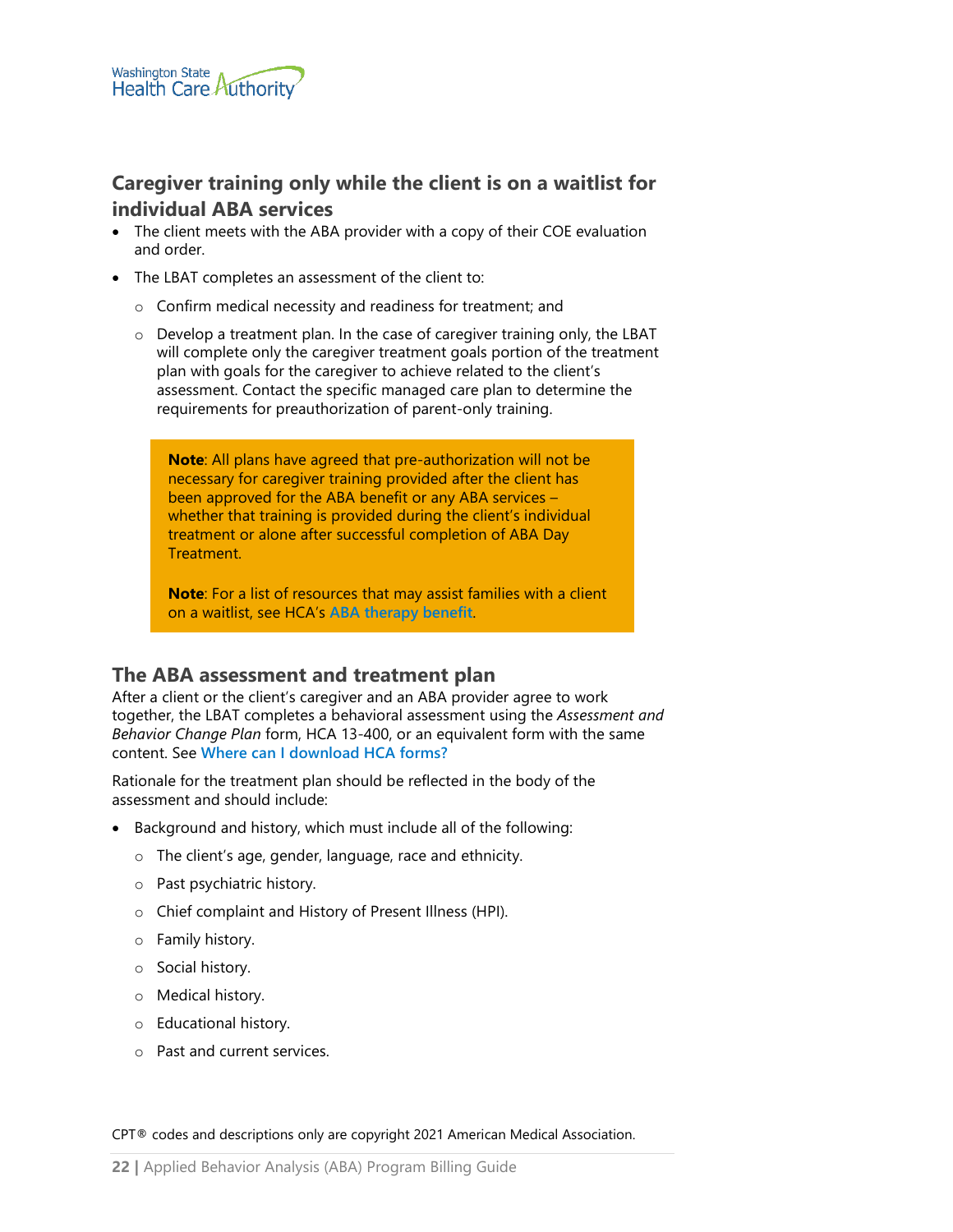

- Assessments completed for evaluation, which must include all of the following:
	- o Measures used.
	- o Evaluation findings.
	- o Functional behavior assessment and analysis findings.
	- o Goal domains derived from assessment.
- A brief overview of the treatment plan, which must include all of the following:
	- o How ABA will be applied to the client (e.g., will include home and community based 1:1 intervention for 20 hours per week to target social, communication, and adaptive goals).
	- o Whether a positive behavior support plan is required to address challenging behaviors.
	- o Specific and measurable goals for the caregiver to achieve.
	- o How the treatment plan will be coordinated with other providers.
- A maintenance, generalization, and discharge plan. This plan must include a statement about how maintenance and generalization will be addressed, how services will be faded, or how the client will be transitioned into other less intensive services (such as school, outpatient). At intake, this statement may be broad, but should become more specific as the client progresses in therapy. The fading plan should be specific, data-driven, and include criterion for discharge.

**Note**: During the discharge planning process, programs should make every effort to involve service providers receiving the client into their care following discharge. When possible, this should be done through face-to-face case conferences.

- For day treatment program clients, the maintenance, generalization, and discharge plan should address all of the following:
	- o Except in certain circumstances, clients will be discharged from the program after 48 service days normally provided within a 12-week period.
	- o Programs should begin discharge planning upon a client's admission in order to minimize the gap in services between programs due to waiting lists.
	- $\circ$  If there will be a gap in services (e.g., due to waiting lists) day treatment programs should attempt to provide follow-up consultation to the family on an outpatient basis, as needed, until community-based services are implemented.
- Goals and objectives for skill acquisition, which must include baseline or progress for each goal.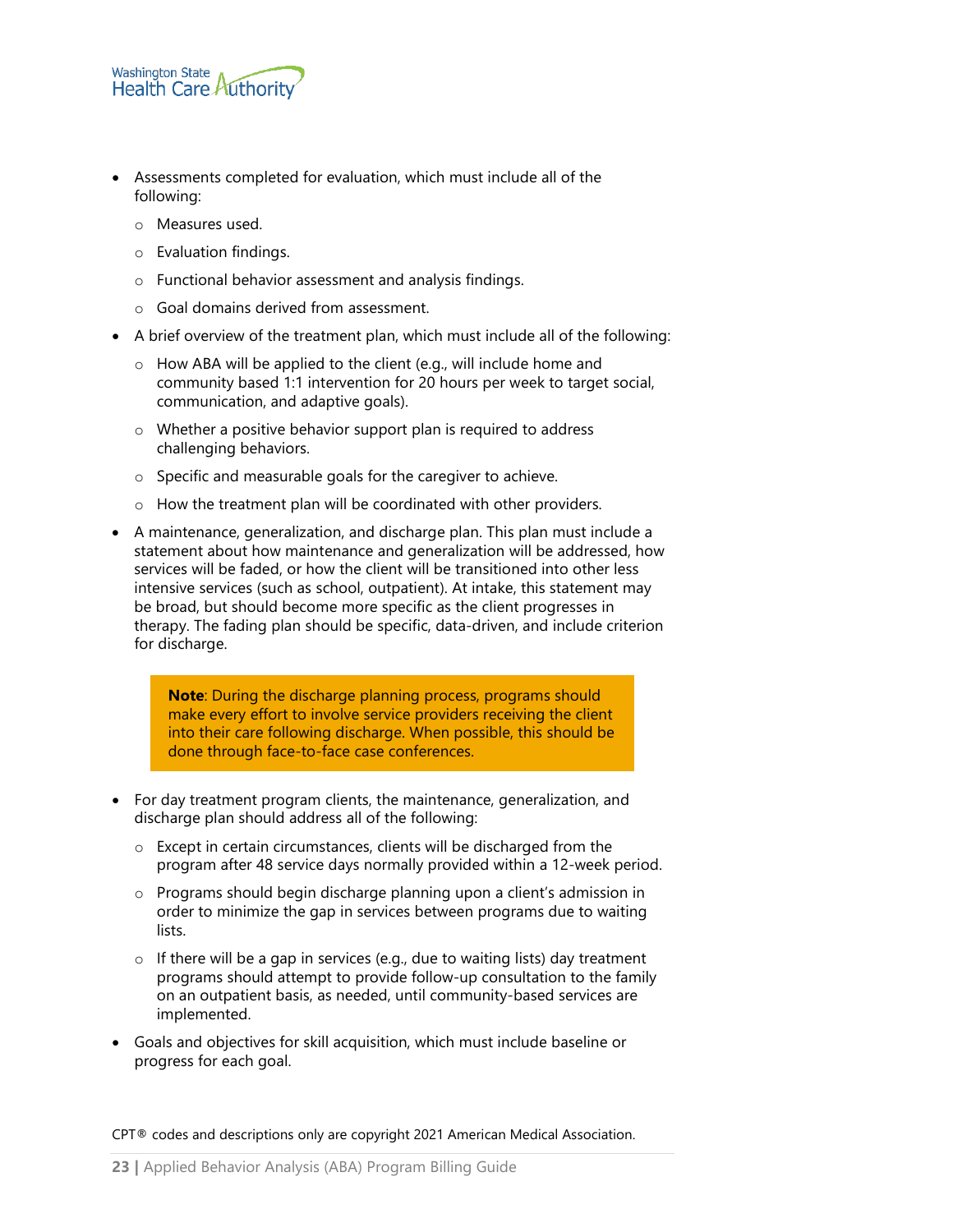

Before starting the ABA therapy described in the treatment plan, the ABA provider must obtain prior authorization (PA) from HCA or an HCA-contracted MCO. The PA request, including the assessment and ABA therapy treatment plan, must be received by HCA within 60 days of the family scheduling the functional assessment. For more information, see the **[Authorization](#page-33-0)** section of this guide. If the client is enrolled in an HCA-contracted MCO, follow the guidelines for the specific MCO. Send copies of the COE evaluation and order with the first prior authorization request.

#### <span id="page-23-0"></span>**Stage three of the pathway to care**

In Stage Three of the ABA pathway to care, ABA services begin. Once the provider receives prior authorization from HCA, the ABA therapy treatment plan is implemented by the lead behavior analysis therapist (LBAT) or a certified behavior technician (CBT), or both, in conjunction with other care team members. The LBAT and the CBT each have a distinct role in providing ABA services.

#### <span id="page-23-1"></span>**LBAT responsibilities**

The LBAT must do all of the following:

- Develop and maintain a comprehensive ABA therapy treatment plan that incorporates treatment being provided by other health care professionals, and states how treatment will be coordinated. The LBAT must sign the treatment plan.
- Share the treatment plan with the client's family and obtain their signed approval.
- Communicate and collaborate with other care team members to assure consistency in approaches to achieve treatment goals.
- Provide required training to parent(s) or caregiver(s).
- Supervise a minimum of five percent of the total direct care per week provided by the CBT (e.g., one hour of supervision per twenty hours of care).

Note: If indicated, the LBAT may also complete all of the responsibilities of the CBT. See **[CBT responsibilities](#page-23-2)**.

#### <span id="page-23-2"></span>**CBT responsibilities**

If a CBT is involved in delivering ABA therapy services, the CBT must do all of the following:

- Be supervised by an LBAT.
- Deliver services according to the ABA therapy treatment plan, whether in an individual or group setting.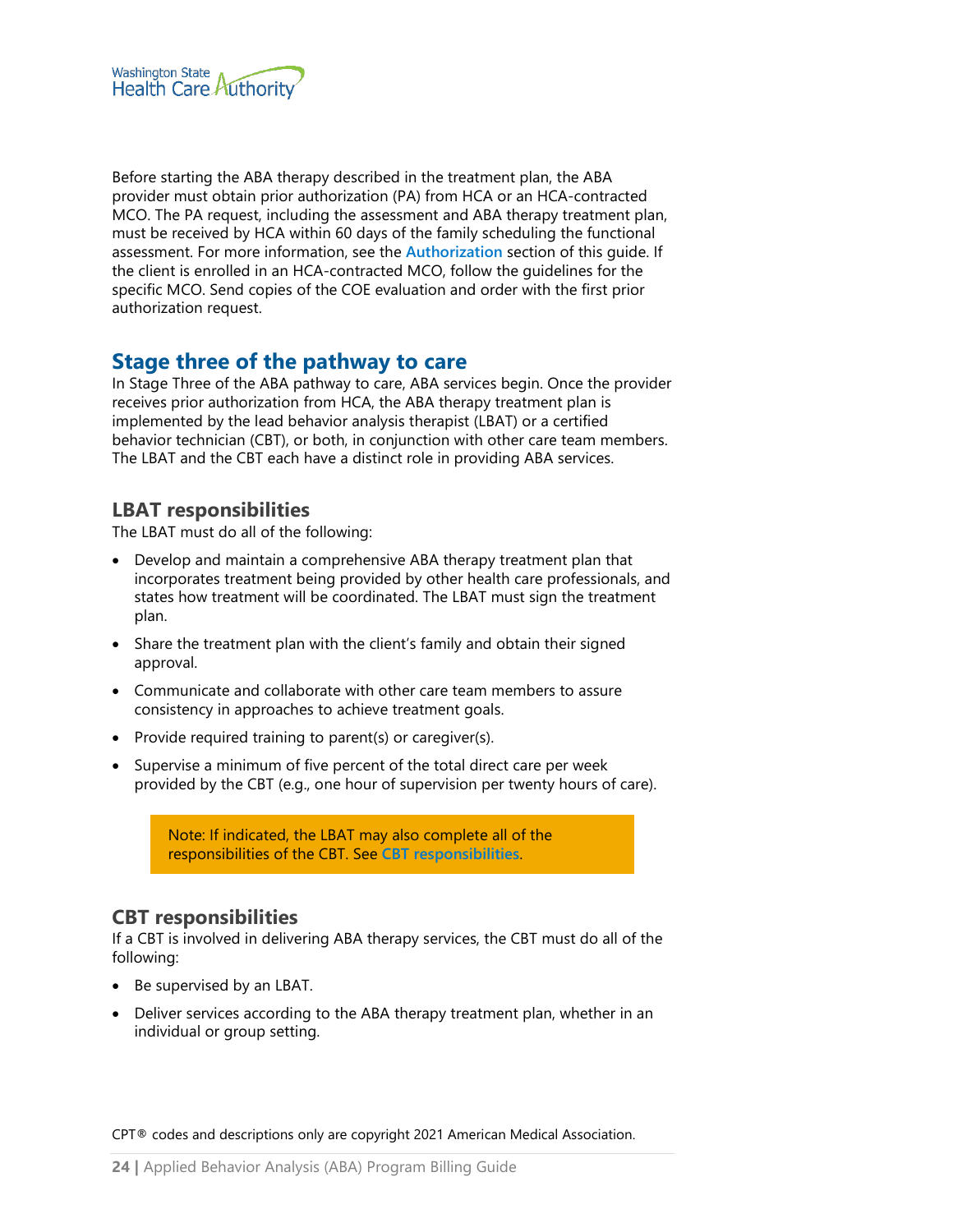

- Encourage family members to use their training to support generalization and maintenance of achieved behaviors.
- Ensure family involvement through modeling and coaching.
- Review the client's progress with the LBAT at least every two weeks to confirm that the ABA therapy treatment plan still meets the client's needs. If changes are clinically indicated, they must be made by the LBAT.
- Consult with the LBAT when considering modification to technique, when barriers and challenges occur that prohibit implementation of plan, and as otherwise clinically indicated.
- Keep documentation of each visit with the client and family to include targeted behavior, interventions, response, modifications in techniques, and a plan for the next visit, along with behavior tracking sheets that record and graph data collected for each visit.
- Maintain signed and dated documentation of family's confirmation that a visit occurred.

#### <span id="page-24-0"></span>**ABA delivery methods and settings**

Although ABA is principally provided one-to-one, the provider may choose to provide treatment in a group setting to accomplish specific goals for each client. ABA services can also be delivered in a variety of settings, depending on the program, the provider, and the client's needs.

ABA services may be home-based, center-based, occur in a community setting, such as a school, a daycare, or a playground, or be delivered in an authorized day treatment program. A provider may even choose to deliver therapy in a combination of these settings to accomplish the treatment goals.

#### <span id="page-24-1"></span>**ABA services:**

- May be used after discharge from a day services program.
- Provide a developmentally appropriate ABA therapy treatment plan for each client.
- Require recertification of medical necessity through continued authorization.
- Include family or guardian education, support, and training.
- Includes interventions designed to promote the client's generalization and maintenance of new skills and behaviors in a variety of settings through training of the circle of support (e.g., teachers, daycare attendants, other service providers, neighbors, friends).

**Note**: Provision of services in community settings (e.g., a school or restaurant) must be included in the ABA therapy treatment plan.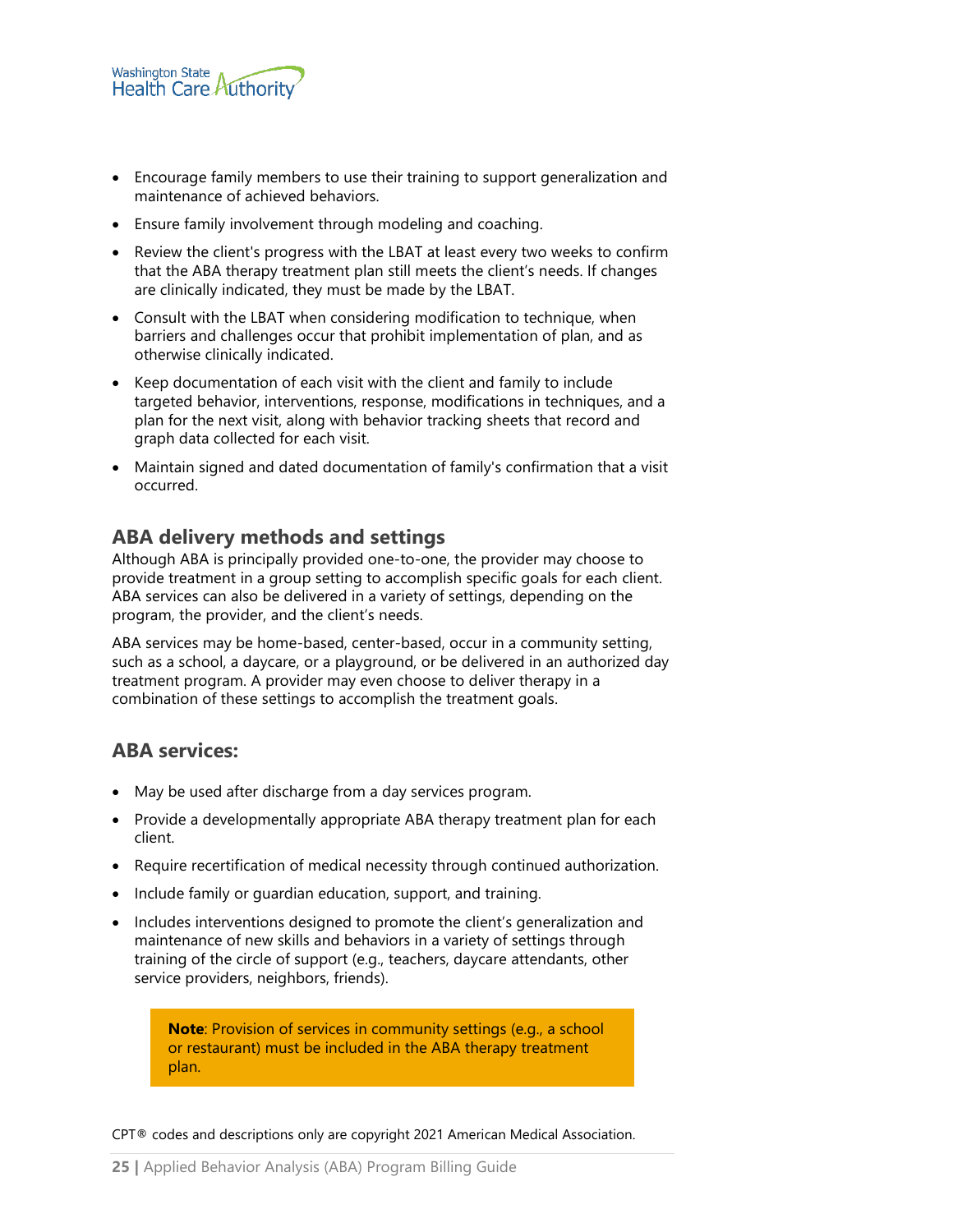

# <span id="page-25-0"></span>**What is the early childhood intensive behavioral intervention day treatment program (day treatment program)?**

The early childhood intensive behavioral intervention day treatment program (day treatment program) is a short-term day program that provides comprehensive and intensive services to young children with autism spectrum disorder and related conditions that are amenable to behavioral interventions (empirical support required for related conditions). Typically, day treatment services are authorized once in 48 days. A limitation extension may be submitted if there is an occasional need to repeat the program due to extenuating circumstances. HCA does not authorize day treatment program services at the same time as adaptive behavior protocol (CPT® 97153).

The program uses empirically-supported behavioral intervention strategies as the primary mode of treatment. A comprehensive multidisciplinary approach is used, so that additional expertise (e.g., speech therapy) is incorporated into the programming as needed. The philosophy of the program is rooted in principles of ABA.

- The program takes a strengths-based approach to individualizing treatment for each child in order to build skills and reduce challenging behaviors.
- The program incorporates a focus on family support and caregiver education.
- The program uses a positive behavior support framework to address disruptive behavior problems.

#### <span id="page-25-1"></span>**Purpose of the day treatment program**

The purpose of the program is to build an initial foundation for supporting continuity of ongoing care through the assessment of a child's needs and targeting treatment goals that will promote the child's participation in other environments. The program focuses on detailed assessment of learning needs, building learning readiness skills and independence, and providing family and caregiver support and education.

Individualized treatment addresses basic skill areas that support participation in other long-term settings, such as:

- Reduction of challenging behaviors.
- Functional communication skills.
- Adaptive skills, such as toilet training.
- Learning readiness skills, such as attending, understanding of contingency, learning appropriate interactions with play and school materials.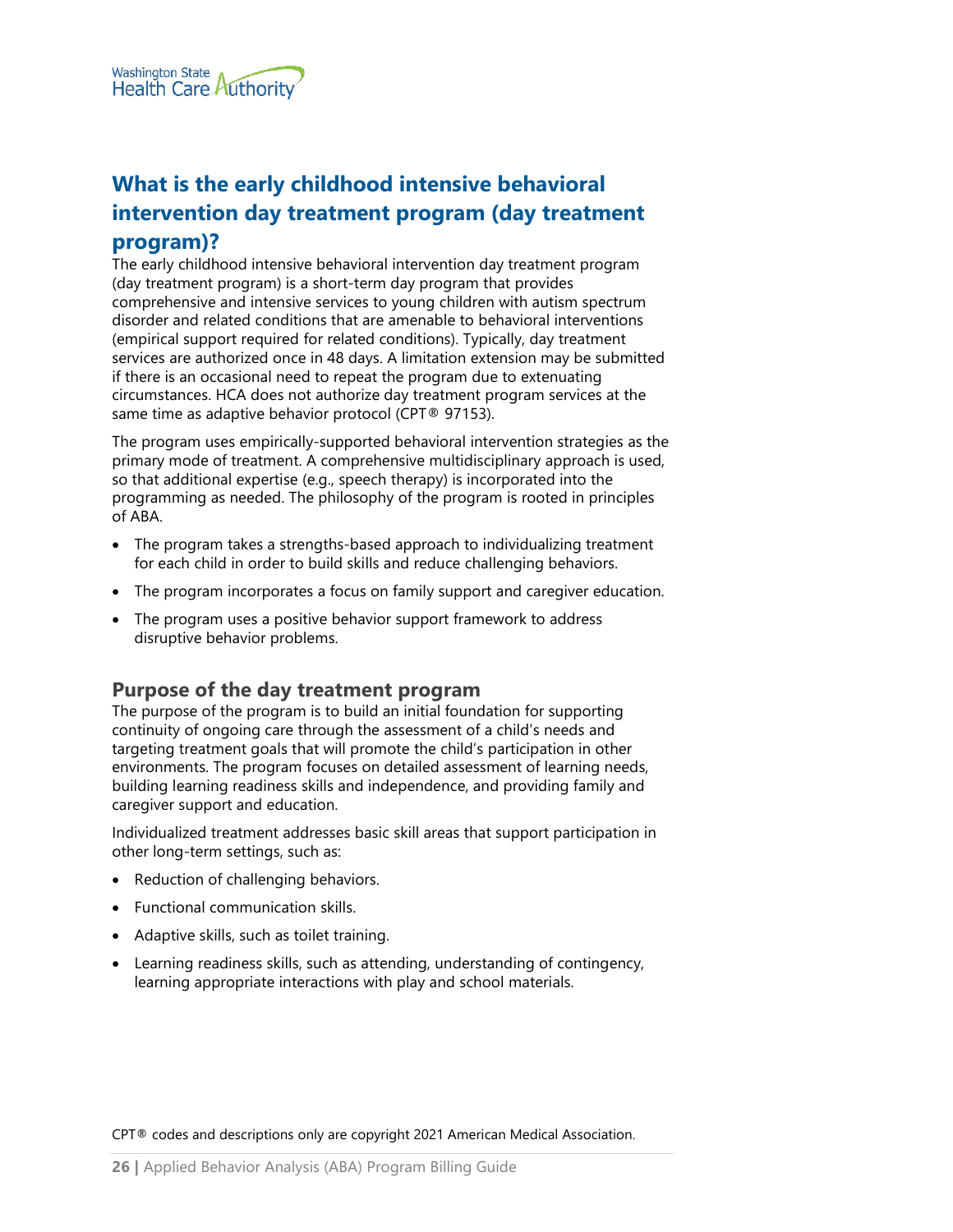

#### <span id="page-26-0"></span>**Providers in the day treatment program**

Providers rendering direct ABA services must meet the qualifications and applicable licensure or certification requirements as described in the **[day](#page-28-1)  [treatment program model](#page-28-1)** below. Other health care professionals serving as members of the multidisciplinary care team in the day treatment program must be licensed or certified under the chapter of **[Title 246 WAC](http://app.leg.wa.gov/wac/default.aspx?cite=246)** that applies to their profession.

#### <span id="page-26-1"></span>**Requirements for the day treatment program**

**Coordination of care and discharge planning**. The day treatment program must:

- Coordinate care, which consists of phone or in-person contact with outside providers for whom the client has signed a release of information form. Documented phone or in-person communications with caregivers that focus on care coordination and records review are also part of care coordination and discharge planning. Care coordination and discharge planning must occur with the appropriate frequency to meet the child's and the family's individualized needs.
- Coordinate care regarding the diagnosis of autism and related disorders with additional medical providers, such as medication managers and others conducting medical workups (e.g., dentists, audiologists, or neurologists), as needed.
- Coordinate care with schools when children are simultaneously receiving services in these settings. A release of information is required.
- Coordinate care with providers outside of the day treatment program, such as mental health providers, speech and language therapists, and occupational therapists, as needed or appropriate, with necessary release forms.
- Coordinate advance discharge planning with providers outside the program who will be receiving the child for future services. Coordination with community-based ABA providers and schools is particularly important, as clients are likely to be returning to care in these settings.
- Coordinate with social workers, Child Protective Services, guardians ad litem, and other court or state involved parties who may also be relevant to care coordination activities.
- Provide a written discharge plan reviewed with the family during a discharge meeting.

#### **Staffing ratios and planning as follows** (see table below):

• **Staffing ratio**: A 1:1 staffing ratio is required. This does not mean every child must have its own certified behavior technician (CBT), but that the overall adult-to-child ratio is 1:1. Programs may have a CBT-to-child ratio of 1:1, but this will depend on what responsibilities other adults (e.g., lead therapist, lead educator, speech and language pathologist (SLP)) in the room have.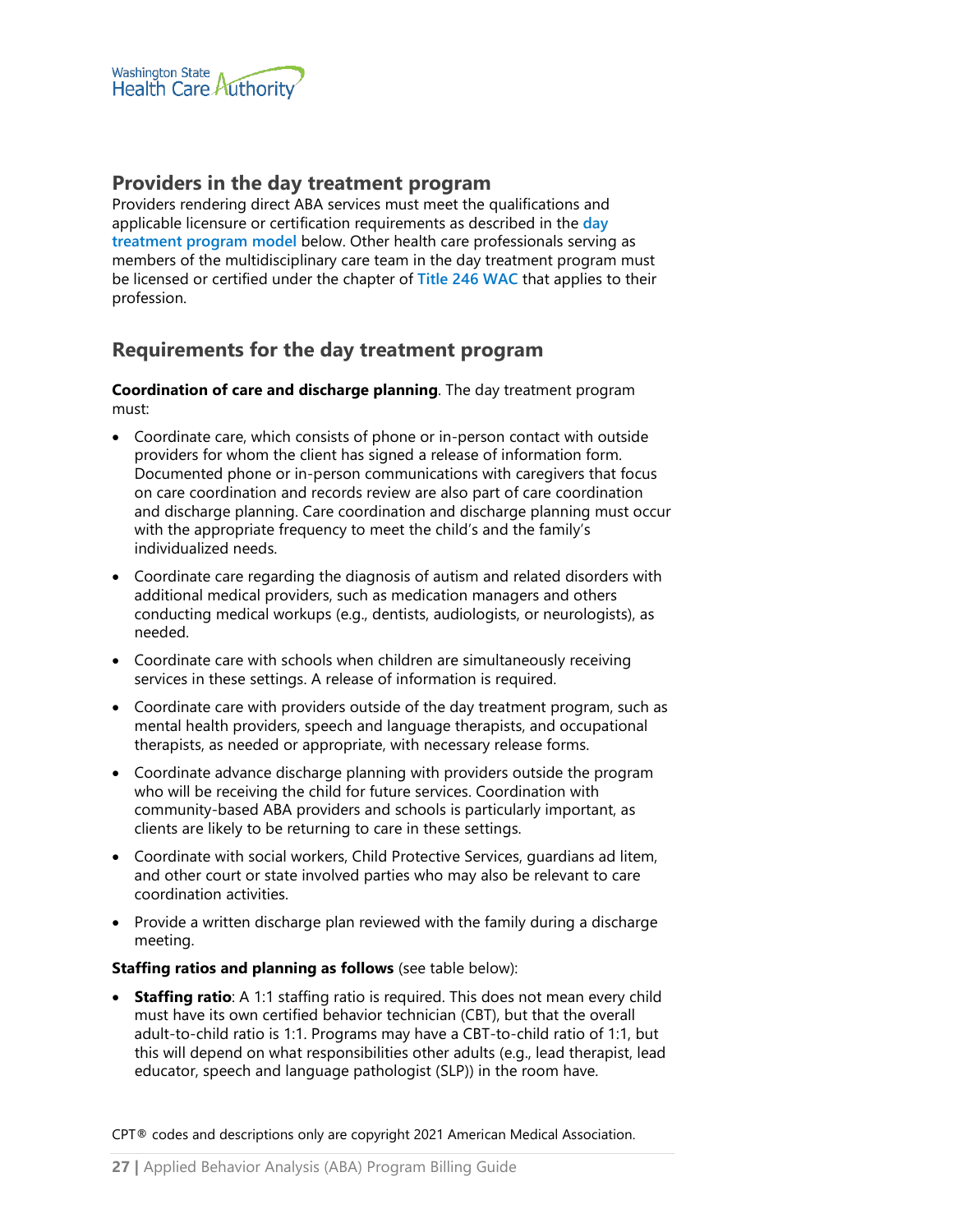- **Staffing plan**: The program must be staffed by at least one lead behavior analysis therapist (LBAT) who meets the requirements of **WAC [182-531A-0800](http://app.leg.wa.gov/wac/default.aspx?cite=182-531A-0800)** . CBTs working in the program must also meet the requirements of WAC 182- 531A-0800.
- **Use of trainees as program staff**: Students and trainees working in the program must be enrolled in a formal academic program and appropriately supervised by the LBAT. Students and trainees may be integrated as paid program staff only if they meet the CBT requirements under **[WAC 182-531A-](http://app.leg.wa.gov/wac/default.aspx?cite=182-531A-0800)[0800](http://app.leg.wa.gov/wac/default.aspx?cite=182-531A-0800)**. Otherwise, students and trainees may provide direct care to clients in the program as part of a supervised training experience; however, their time must not be billed to HCA.

#### **Program hours, teaching format, supervision, and specialty programs:**

- **Program hours**: Children must attend the day treatment program at least more than half of the allotted three hours per day, for enough days to total twelve hours per week, for a total of 48 days.
	- o If a program wishes to serve children five days per week, HCA covers a maximum of 15 hours per week (three hours per day, five days per week).
	- o The day treatment program typically lasts 12 treatment weeks, or 48 service days.
	- o HCA may approve a child to remain in a day treatment program beyond 48 service days in circumstances that may compromise discharge planning (e.g., unresolved serious self-injury or aggression, family crisis, significant safety concerns, etc.).
- **Teaching format**: The day treatment program must have the capacity to individualize the need for 1:1 versus dyadic or group instruction as needed.
- **Supervision**: As required under **[WAC 182-531A-0800](http://app.leg.wa.gov/wac/default.aspx?cite=182-531A-0800)**, an LBAT must supervise CBTs at a minimum of 5% of all therapy hours provided per week, per child. The LBAT must supervise all aspects of the clinic and remain on-site during all hours the day treatment program is in session.

#### • **Specialty services**:

- o Speech therapy: Speech therapy services must be available to support progress toward meaningful communication goals, as needed.
- o Caregiver education and training: Caregiver training must occur a minimum of once per week. Goals, format, and number of recommended hours per week should facilitate achievement of treatment goals and be included with the specific, measurable caregiver goals in the child's individual treatment plan.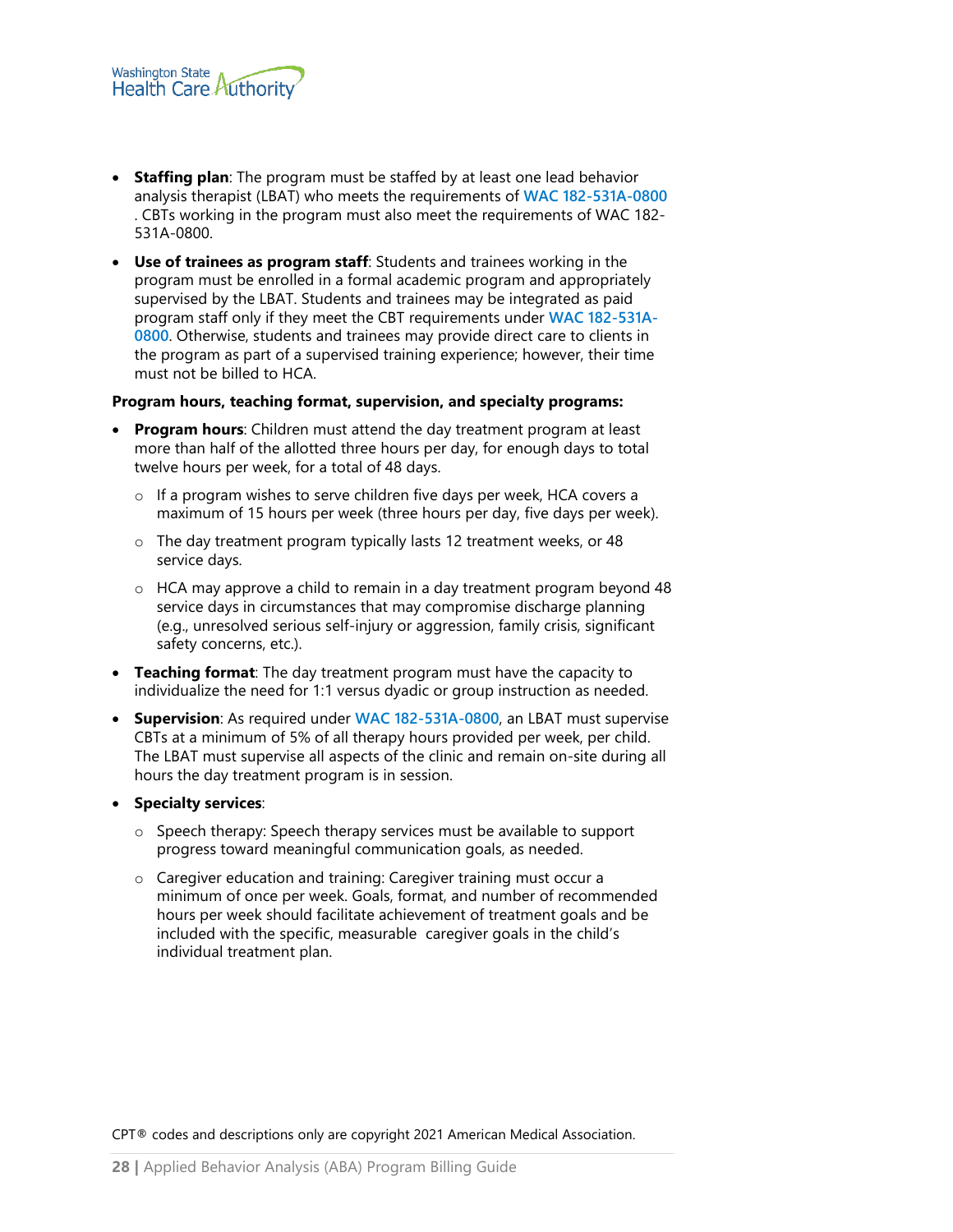#### <span id="page-28-1"></span>**Day Treatment Program Model**

| <b>Provider Type/</b><br><b>Service</b>                           | <b>Details</b>                                                                                                                                                                                                                                                                                                                                                                                                                                                                                                                       |
|-------------------------------------------------------------------|--------------------------------------------------------------------------------------------------------------------------------------------------------------------------------------------------------------------------------------------------------------------------------------------------------------------------------------------------------------------------------------------------------------------------------------------------------------------------------------------------------------------------------------|
| <b>Certified Behavior</b><br><b>Technicians</b>                   | CBTs may be included in the 1:1 adult-to-child ratio for the program. CBTs will<br>also need planning, data analysis, and supervision time. CBTs working in the<br>program must meet the requirements of WAC 182-531A-0800.                                                                                                                                                                                                                                                                                                          |
| <b>Lead Behavior</b><br><b>Analysis Therapist</b>                 | The LBAT must supervise all aspects of the program and remain on-site during all<br>hours the day treatment program is in session. LBAT responsibilities include, but<br>are not limited to, direct supervision of CBTs for a minimum of 5% of therapy<br>hours provided per week to an individual child.                                                                                                                                                                                                                            |
| <b>Speech Therapy</b>                                             | Each child must receive direct, individualized speech therapy with a speech<br>language pathologist (SLP) weekly (12 encounters across 48 treatment days to<br>allow for make-ups), as indicated in the initial assessment.                                                                                                                                                                                                                                                                                                          |
| <b>Caregiver</b><br><b>Training</b>                               | Caregiver training must consist of direct individualized training with an LBAT,<br>which may be conducted in one-on-one, dyadic, or group sessions and must<br>occur an average of once per week or 12 encounters across 48 treatment days to<br>allow for make-ups. The clinic LBA or LABA will provide caregiver training. Guest<br>"caregiver trainers" may be engaged by the LBAT based on the caregiver's needs<br>(e.g., RN, MD, dentist, social worker, community agency resource person, etc.),<br>including the clinic SLP. |
| <b>Functional</b><br><b>Activities for Daily</b><br><b>Living</b> | Common issues seen in children with autism include: sleep disturbances,<br>behavioral challenges, toileting delays, and feeding and meal time challenges.<br>These will all be addressed by the LBAT in development and implementation of<br>the treatment plan                                                                                                                                                                                                                                                                      |
| <b>Coordination of</b><br>Care                                    | The LBAT or other program staff will help families access and integrate outside<br>services as needed, and coordinate discharge and transition services. Care<br>coordination and/or discharge planning must occur a minimum of three times<br>during the 48 treatment days or an average of once per month.                                                                                                                                                                                                                         |

# <span id="page-28-0"></span>**What client files and records does HCA require?**

In addition to the documentation required under **[WAC 182-502-0020](http://app.leg.wa.gov/wac/default.aspx?cite=182-502-0020)**, the ABA therapy services provider must keep the following records for each client:

- The prescription or order for ABA Services
- COE evaluation
- ABA assessments, functional behavior assessments or analysis, and treatment plans
- All collected client data and graphs
- Supervision notes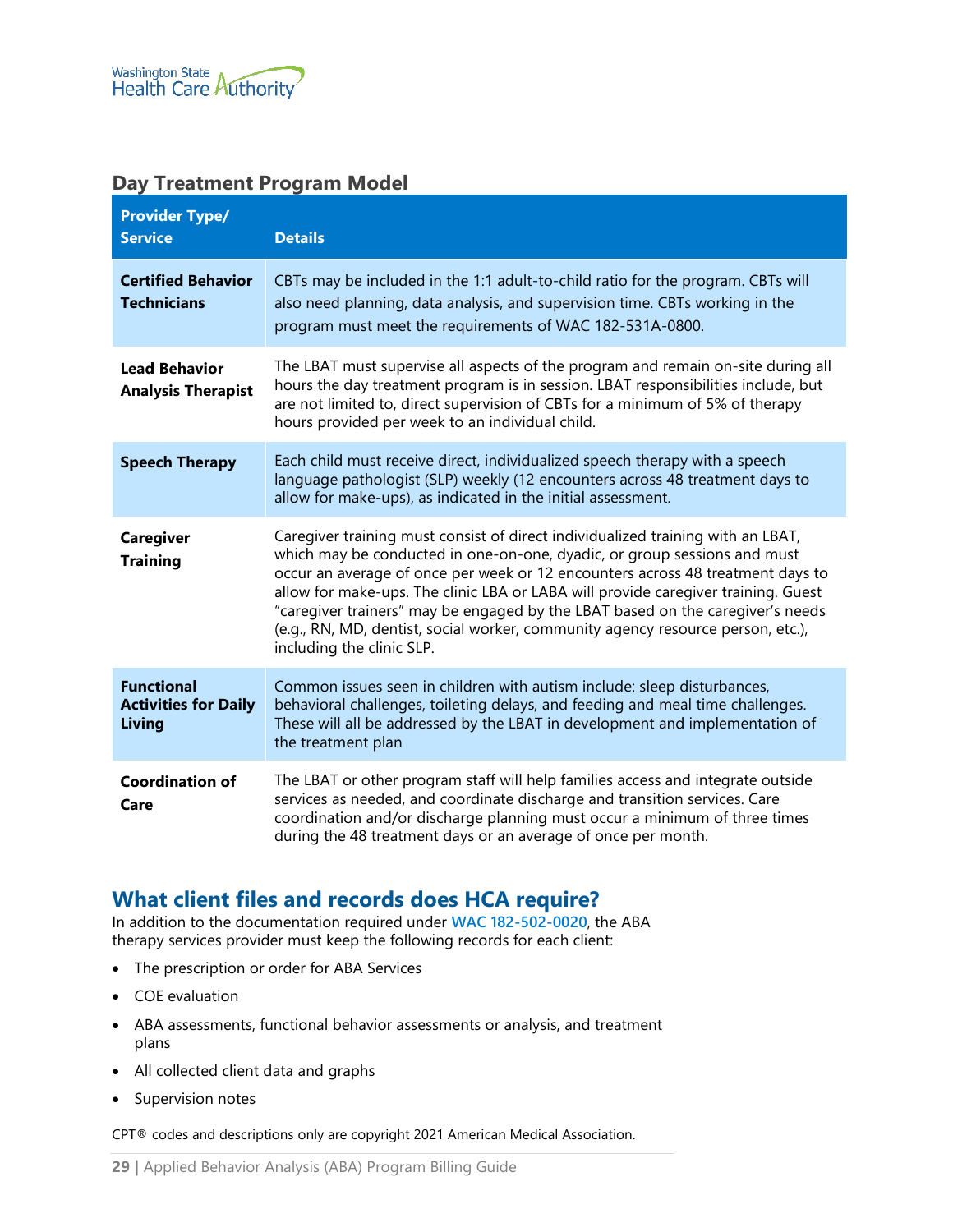

- Service log documenting that services were provided, dates and times of service, type of service, services provided, and location of where the services were provided
- Notes supporting caregiver training, including but not limited to, sign-in sheets if service was provided in a group setting and description of content
- Notes supporting client's participation in group activities and interventions consistent with the treatment plan
- Documentation of coordination of services with other health care providers rendering services to the client or the client's family
- Daily documentation of the client's participation in the program, which must include all the following:
	- o The client's name.
	- o The date of service.
	- o The amount of time the client spent in the program for the day.
	- o Names of clinicians who worked directly with the client.
	- o The goals targeted for the day and strategies used to pursue goals.
	- o The intervention format (for example, individual or group therapy).
	- o Graphed or numeric data that track the client's progress and participation for the day.
	- o The signature, title and credentials of the person completing the daily documentation.

At a minimum, the client's file must contain progress notes that summarize the daily clinical notes. Ideally, the client's file will also include daily clinical notes reporting services provided, including but not limited to, dates and times of service, type of service, services provided, and location of where the services were provided.

Providers who use electronic medical records (EMRs) may summarize hard data to create daily documentation as shown in the example below. Hard data must be maintained in a shadow chart and be available to HCA upon request.

Providers who maintain paper records can set up their daily data sheets to reflect the required information, which will suffice as the day's note.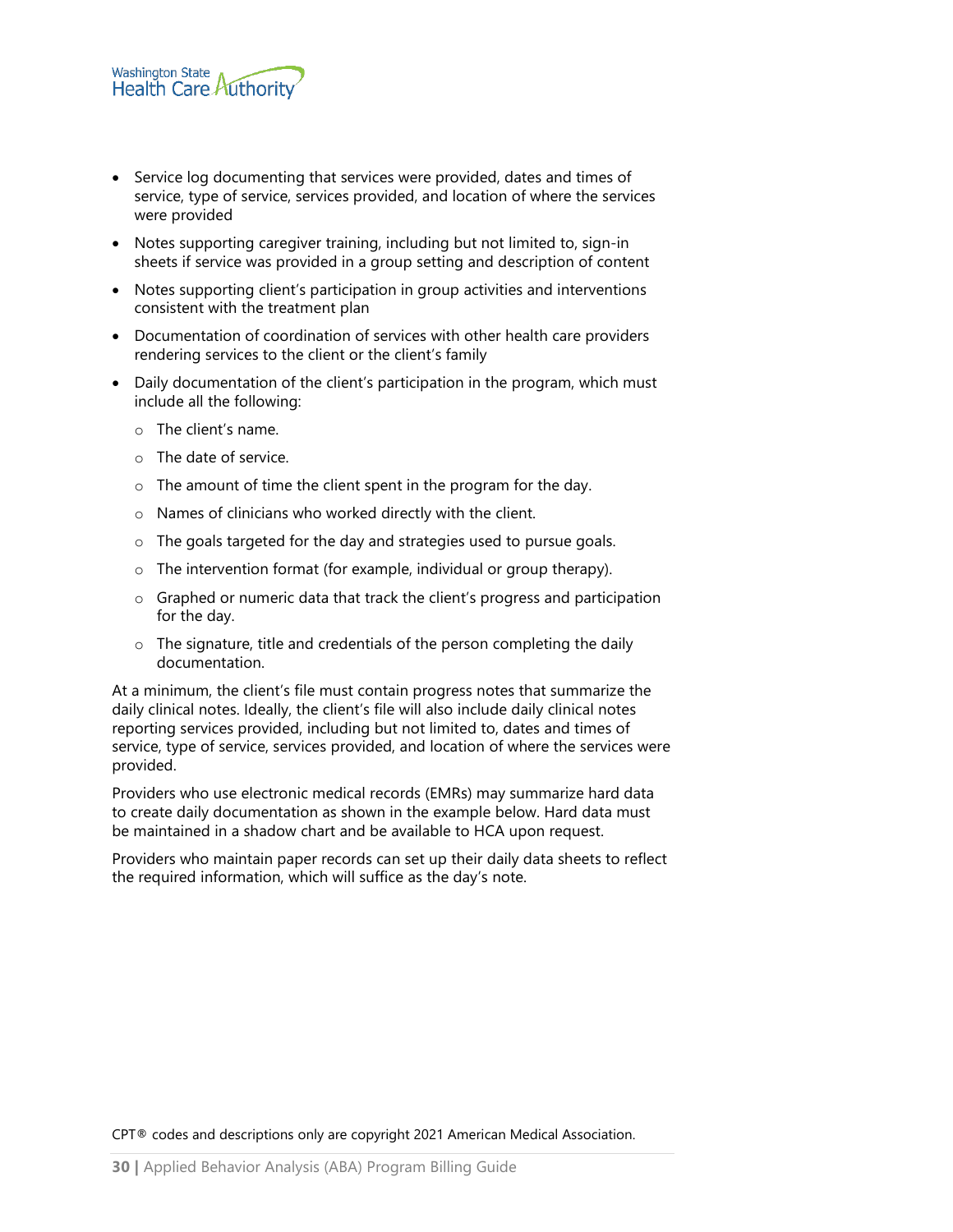

#### **Example:**

**Name**: Susie Smith **Date**: 12/12/13 **Time statement**: 180 minutes **Clinicians**: Sally BCBA, LBAT and Donald LABA

**Goals targeted/intervention format/treatment strategies and progress:** 

Expressive labels targeted during 1-1 DTT instruction (progress: 80% correct response across 3 sets of 10 trials)

Social initiations targeted during dyadic pivotal response treatment (PRT) instruction (progress: 60% correct across 10 prompted trials; 3 spontaneous initiations)

Imitating symbolic play actions targeted during dyadic PRT instruction (progress: 70% correct across 10 prompted trials; no spontaneous)

**Signed**: Sally, BCBA, LBAT, Lead Behavior Therapist.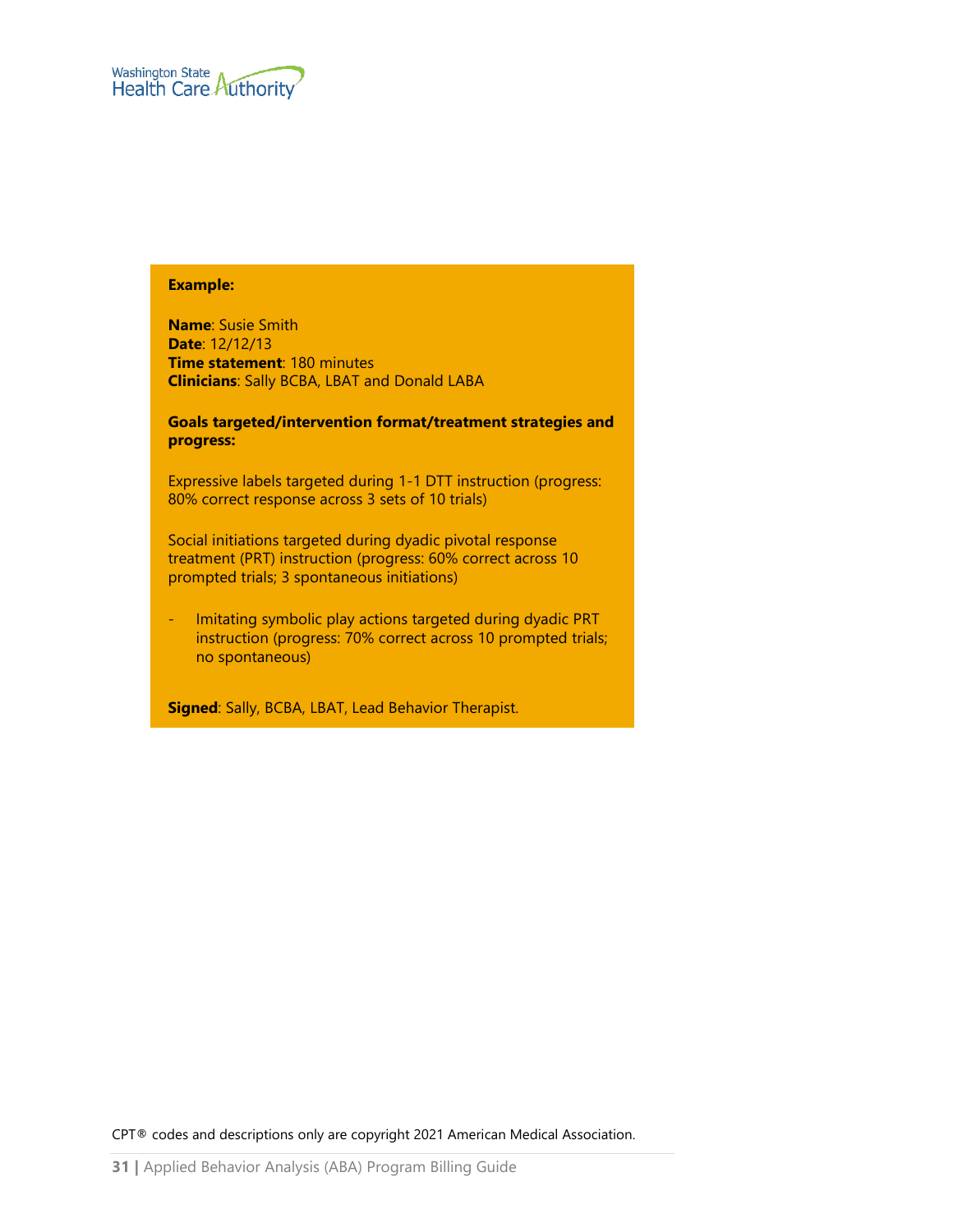

# <span id="page-31-0"></span>**Telemedicine and COVID-19**

# <span id="page-31-1"></span>**What is telemedicine?**

Telemedicine is when a health care practitioner uses HIPAA-compliant interactive real-time audio and video telecommunications (including web-based applications) to deliver covered services within the practitioner's scope of practice to a client at a site other than the site where the provider is located.

Using telemedicine enables the health care practitioner and the client to interact in real-time communication as if they were having a face-to-face session. Telemedicine allows clients, particularly those in medically underserved areas of the state, improved access to essential health care services that may not otherwise be available without traveling long distances.

For updated information regarding COVID-19, see HCA's **[Information about](https://www.hca.wa.gov/assets/billers-and-providers/apple-health-applied-behavior-analysis-policy-and-billing-COVID-19.pdf)  [novel coronavirus \(COVID-19\) webpage](https://www.hca.wa.gov/assets/billers-and-providers/apple-health-applied-behavior-analysis-policy-and-billing-COVID-19.pdf)**.

#### <span id="page-31-2"></span>**Originating site**

As it applies to ABA, the originating site is the location of the CBT with the client (for supervision) or the location of the caregiver (for caregiver training).

#### <span id="page-31-3"></span>**Distant site**

A distant site is the physical location where the LBAT is located during the telemedicine session.

> **Note**: If a separately identifiable service for the client is performed on the same day as the telemedicine service, documentation for both services must be clearly and separately identified in the client's medical record.

# <span id="page-31-4"></span>**Which services may be provided via telemedicine?**

Telemedicine may be used to provide the following services:

- Program supervision when the client is present.
- Family training, which does not require the client's presence.
- Speech language pathologist services during day treatment.

The LBA may use telemedicine to supervise the CBT's delivery of ABA services to the client, the family, or both. LBAs who use telemedicine are responsible for determining if telemedicine can be performed without compromising the quality of the caregiver training, or the outcome of the ABA therapy treatment plan.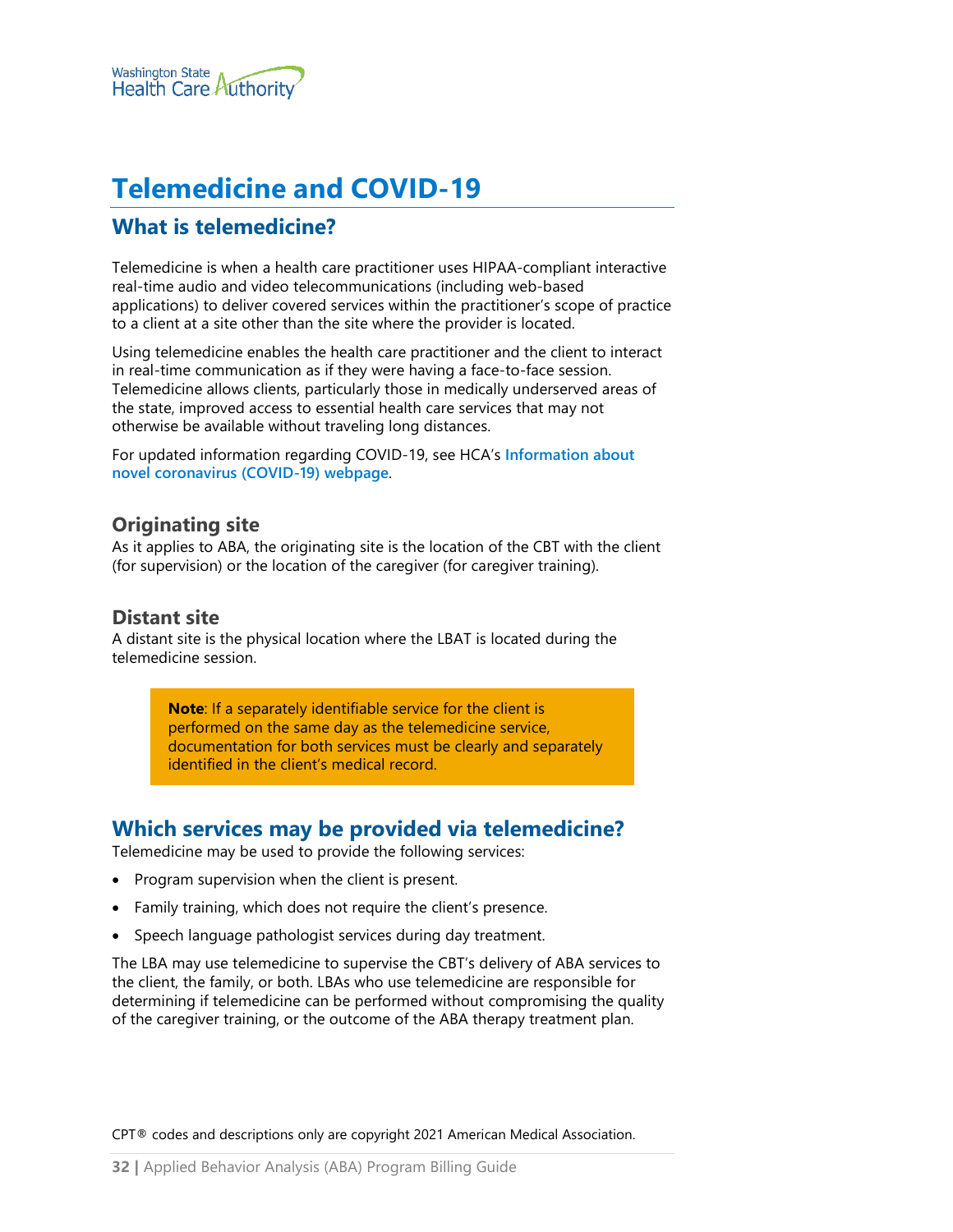

**Note**: While supervision is not a billable service, when telemedicine is used for supervision, providers may bill HCPCs code Q3014 with the CBT's direct service encounter. Providers must have a supervision note written by the supervising LBA in the client's file.

# <span id="page-32-0"></span>**What services are not paid for under telemedicine?**

The following services are **not** paid for as telemedicine:

- Email, telephone, and facsimile transmissions.
- Installation or maintenance of any telecommunication devices or systems.
- Purchase, rental, or repair of telemedicine equipment.
- Home health monitoring.

**Note**: For information on how to bill for telemedicine, see the **[Physician-Related Services/Professional Health Care Services](http://www.hca.wa.gov/node/301)  [Billing Guide](http://www.hca.wa.gov/node/301)**.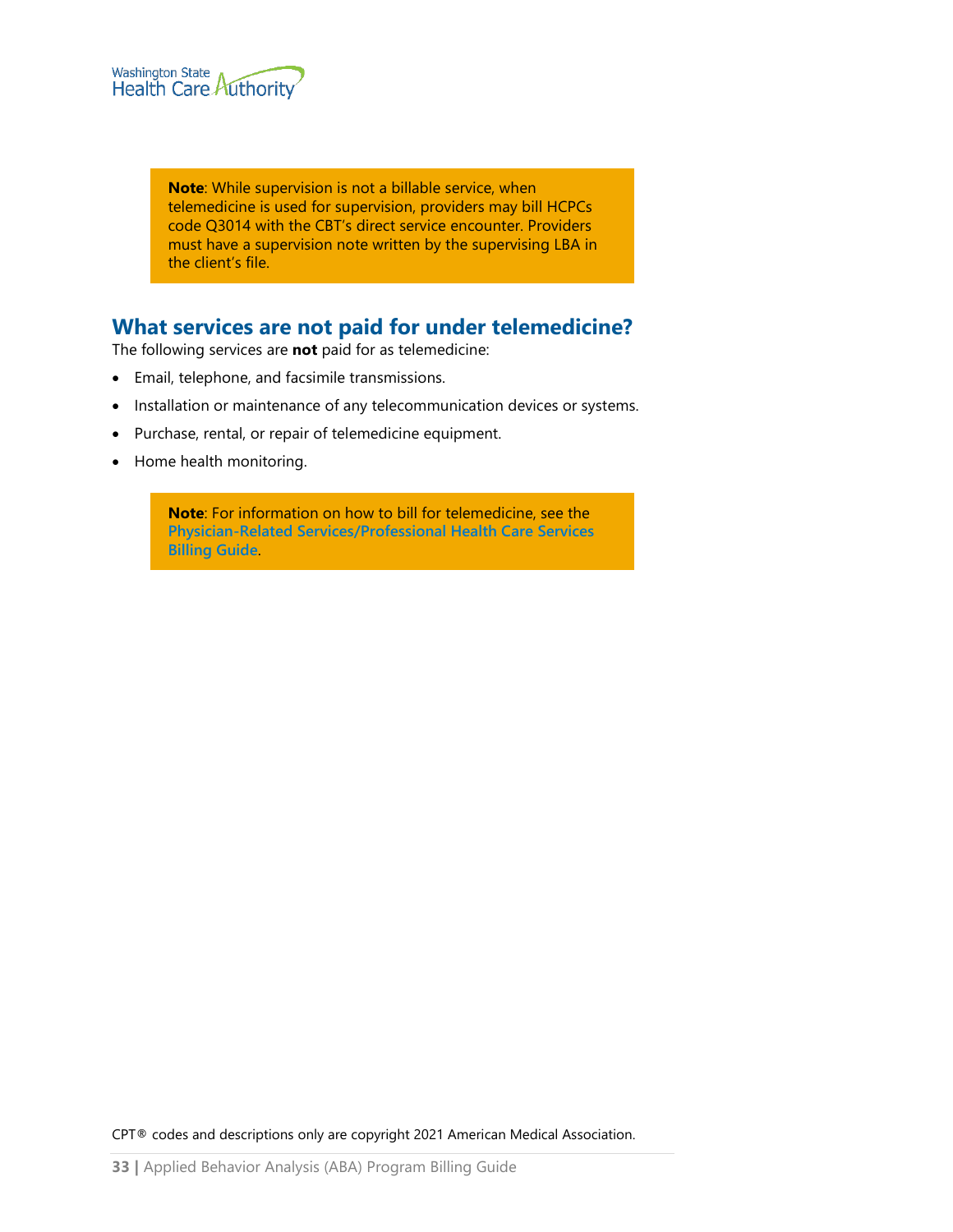

# <span id="page-33-0"></span>**Authorization**

#### <span id="page-33-1"></span>**What is prior authorization (PA)?**

Prior authorization (PA) is HCA's approval for certain medical services, equipment, or supplies, before the services are provided to clients, as a precondition for provider reimbursement.

The **[ProviderOne Billing and Resource Guide](http://www.hca.wa.gov/node/311)** explains how to check the status of a PA request in ProviderOne. Other resources for PA are available as a **[training](http://www.hca.wa.gov/node/126)  [webinar](http://www.hca.wa.gov/node/126)**.

Clients enrolled in an HCA-contracted managed care organization (MCO) must contact their designated MCO for program requirements.

Providers must submit PA for fee-for-service clients at least 15 days before they expect services to begin, or before current authorization expires. See **[WAC 182-](https://app.leg.wa.gov/WAC/default.aspx?cite=182-501-0165) [501-0165](https://app.leg.wa.gov/WAC/default.aspx?cite=182-501-0165)**.

# <span id="page-33-2"></span>**When is PA required?**

PA is required when:

- The client is a Washington Apple Health fee-for-service client or MCO client enrolled in an MCO that requires PA. Providers should be aware of the PA requirements for each MCO they are contracted with and, if necessary, request PA through the client's MCO.
- The client has a private insurance policy that provides a benefit for ABA services, and that benefit has been exhausted.
- The client has private insurance that does not provide a benefit for ABA services.
- The client has Medicare.

**Note:** If the client has a private insurance policy that provides a benefit for ABA services and the benefit has not been exhausted, PA is not required. If Washington Apple Health becomes the primary payer (for example, if the private policy's maximum benefit is reached or the parent loses private insurance), the client must go through HCA's prior authorization review for ABA therapy. Parents with private insurance should consider choosing an ABA provider that is enrolled with both the private insurer and Washington Apple Health.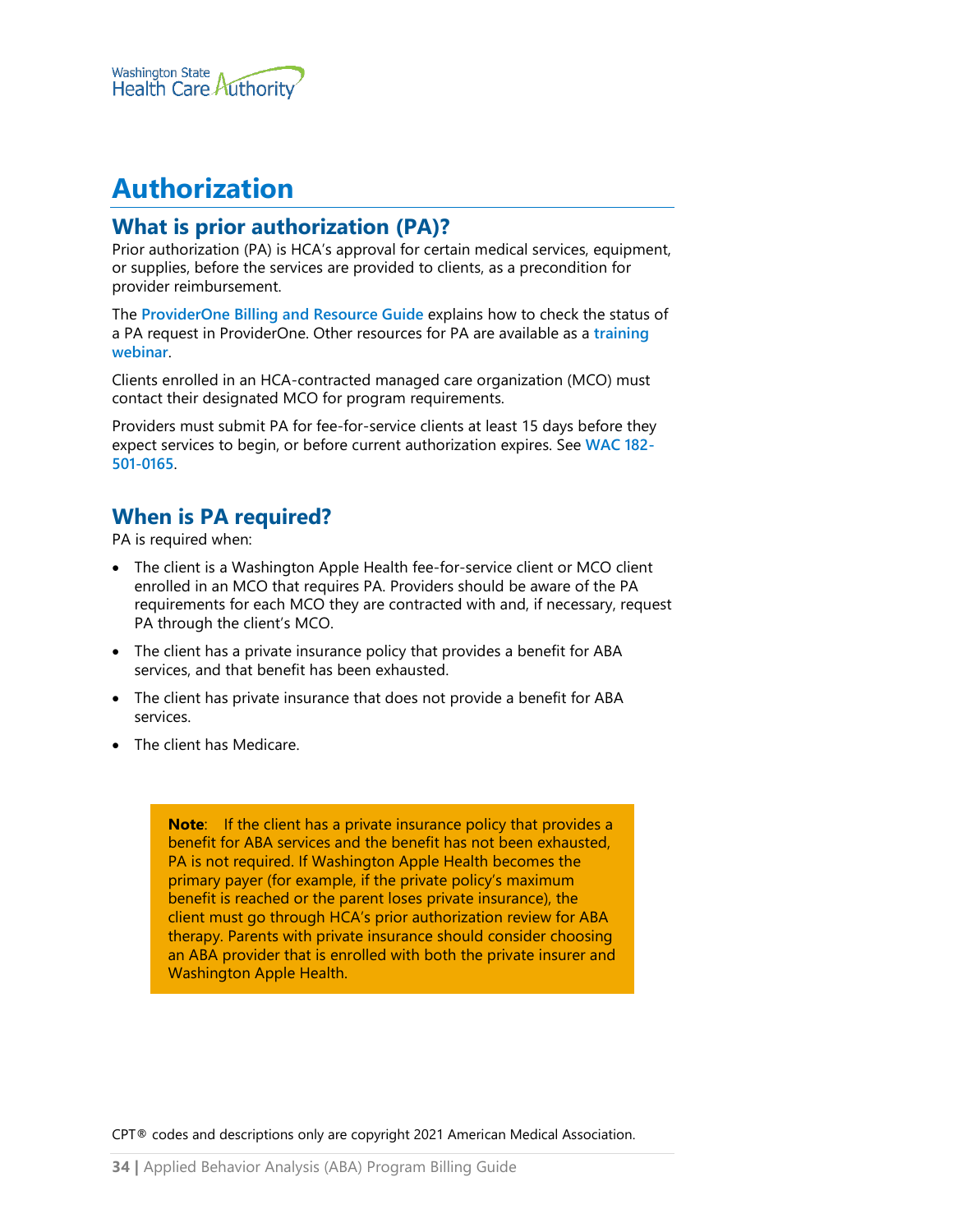

# <span id="page-34-0"></span>**Requesting prior authorization (PA)**

When a procedure's EPA criteria has not been met or the covered procedure requires PA, providers must request PA from HCA. Procedures that require PA are listed in the fee schedule. HCA does not retrospectively authorize any health care services that require PA after they have been provided except when a client has delayed certification of eligibility.

#### <span id="page-34-1"></span>**Online direct data entry into ProviderOne**

Providers may submit a prior authorization request by direct data entry into ProviderOne or by submitting the request in writing (see HCA's **[prior](https://www.hca.wa.gov/billers-providers-partners/prior-authorization-claims-and-billing/prior-authorization-pa)  [authorization webpage](https://www.hca.wa.gov/billers-providers-partners/prior-authorization-claims-and-billing/prior-authorization-pa)** for details).

#### <span id="page-34-2"></span>**Written or Fax**

If providers chose to submit a written or fax PA request, the following must be provided:

- The *General Information for Authorization* form, HCA 13-835. See **[Where can I](#page-1-1)  [download HCA forms?](#page-1-1)** This form must be page one of the mailed/faxed request and must be typed.
- The program form. This form must be attached to the request.
- Charts and justification to support the request for authorization.

#### **Submit written or fax PA requests (with forms and documentation) to**:

- **By Fax**: (866) 668-1214
- **By Mail**: Authorization Services Office, PO Box 45535, Olympia, WA 98504- 5535

For a list of forms and where to send them, see **[requests for PA or LE](#page-7-1)**. Be sure to complete all information requested. HCA returns incomplete requests to the provider.

# <span id="page-34-3"></span>**Does PA for ABA services expire?**

**Yes**. HCA grants authorization in three to six-month increments, or longer at HCA's discretion. Three weeks before the expiration date of the current authorization, the LBAT must recertify authorization to continue services. Check with the MCO for their policy on expiration of PA.

For information on how to request continuation of ABA services, see **[What are](#page-35-1)  [the requirements for recertification of ABA services?](#page-35-1)**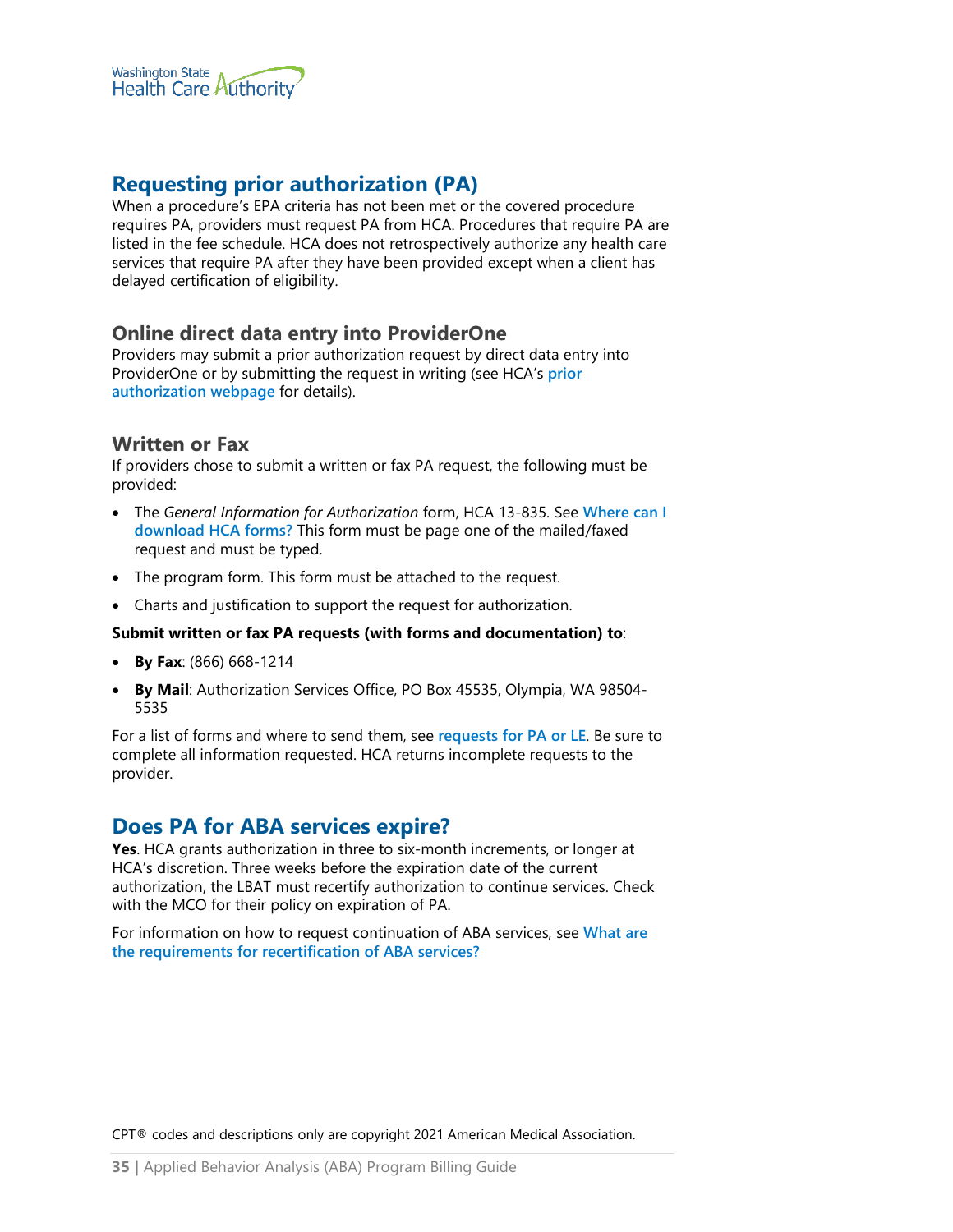

# <span id="page-35-0"></span>**What if additional units of service are needed to continue providing ABA services?**

If during a particular PA period, the client's condition changes and additional units of service are needed to continue providing ABA services, the LBAT must request PA for additional units.

To request authorization for additional units for FFS clients, follow these steps:

- 1. Open HCA's document submission cover sheet **[PA Pend Form](http://www.hca.wa.gov/assets/billers-and-providers/49_pa_pend_forms.pdf)**.
- 2. Enter the 9-digit authorization reference number from HCA's authorization letter; hit return to generate a barcode.
- 3. Click "Print Cover Sheet"
- 4. Fax the PA Pend Form and supporting documents to 1-866-668-1214. Use the PA Pend Form with its unique bar code as the first page of your fax.

**Note**: Do not submit requests for authorization of additional units as a new request.

For clients who are enrolled in an HCA-contracted MCO, follow the guidelines of the MCO for additional units.

# <span id="page-35-1"></span>**What are the requirements for recertification of ABA**

#### **services?**

Continued ABA services require HCA's or MCO's PA. The following are requirements for recertification of ABA services:

- The LBAT must submit a new request for authorization to continue services at least three weeks before the current authorization expires. (See HCA's **[Prior](https://www.hca.wa.gov/billers-providers-partners/prior-authorization-claims-and-billing/prior-authorization-pa)  [Authorization webpage](https://www.hca.wa.gov/billers-providers-partners/prior-authorization-claims-and-billing/prior-authorization-pa)** for details)
- The LBAT must submit a reevaluation and revised ABA treatment plan that documents the client's progress, showing measurable changes in the frequency, intensity, and duration of the targeted behavior or symptoms addressed in the previously authorized ABA treatment plan. Documentation must include all of the following:
	- o Projection of eventual outcome.
	- o Assessment instruments.
	- o Developmental markers of readiness.
	- o Evidence of coordination with providers.
	- o Level of service plan filled out with severe behaviors listed. If there is aggression, it must be classified as physical, verbal, or property.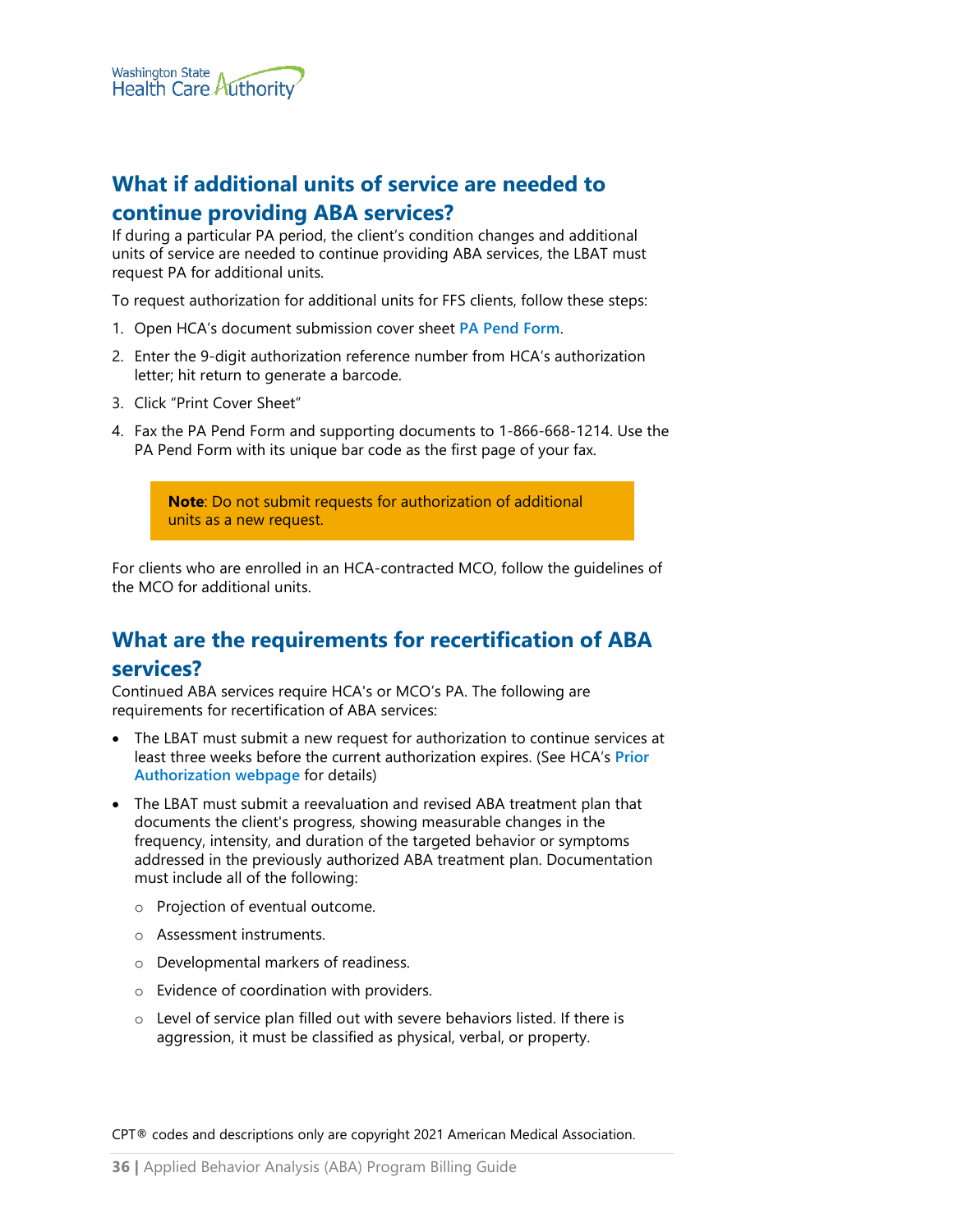

#### <span id="page-36-1"></span>**Additional requirements for recertification of ABA services**

When deciding whether to authorize continued ABA services, HCA may request a review and recommendation by the evaluating and prescribing COE provider.

In these cases, the COE provider must review the ABA treatment data, conduct a face-to-face visit, facilitate a multidisciplinary record review of the client's progress, hold a caregiver conference, or request a second opinion before recommending continued ABA services. Providers must continue services pending recertification.

# <span id="page-36-0"></span>**Why might HCA deny recertification of ABA services?**

The basis for denial of services or reduction of hours includes but is not limited to the following:

- Lack of medical necessity. For example:
	- o The client fails to respond to ABA services, even after encountering different ABA techniques and approaches, if applicable.
	- o There are no meaningful, measurable, functional improvement changes, or progress has plateaued, without documentation of significant interfering events (e.g., serious physical illness, major family disruption, change of residence), if applicable. For changes to be meaningful, they must be all of the following:
		- **Confirmed through data.**
		- **•** Documented in charts and graphs.
		- Durable over time beyond the end of the actual treatment session.
		- Generalizable outside of the treatment setting to the client's residence and the larger community within which the client resides.
- Repeated noncompliance with treatment plan or repeated failure to keep appointments, in spite of intensive interventions with the family.

# <span id="page-36-2"></span>**What is a limitation extension (LE)?**

A limitation extension (LE) is HCA's authorization for a provider to furnish more units of service than are allowed in Washington Administrative Code (WAC) and this guide. The provider must provide justification that the additional units of service are medically necessary.

Examples of additional services for which a provider might request an LE include:

- Behavior identification assessment, treatment plan development (97151).
- Exposure behavioral follow-up assessment (0362T).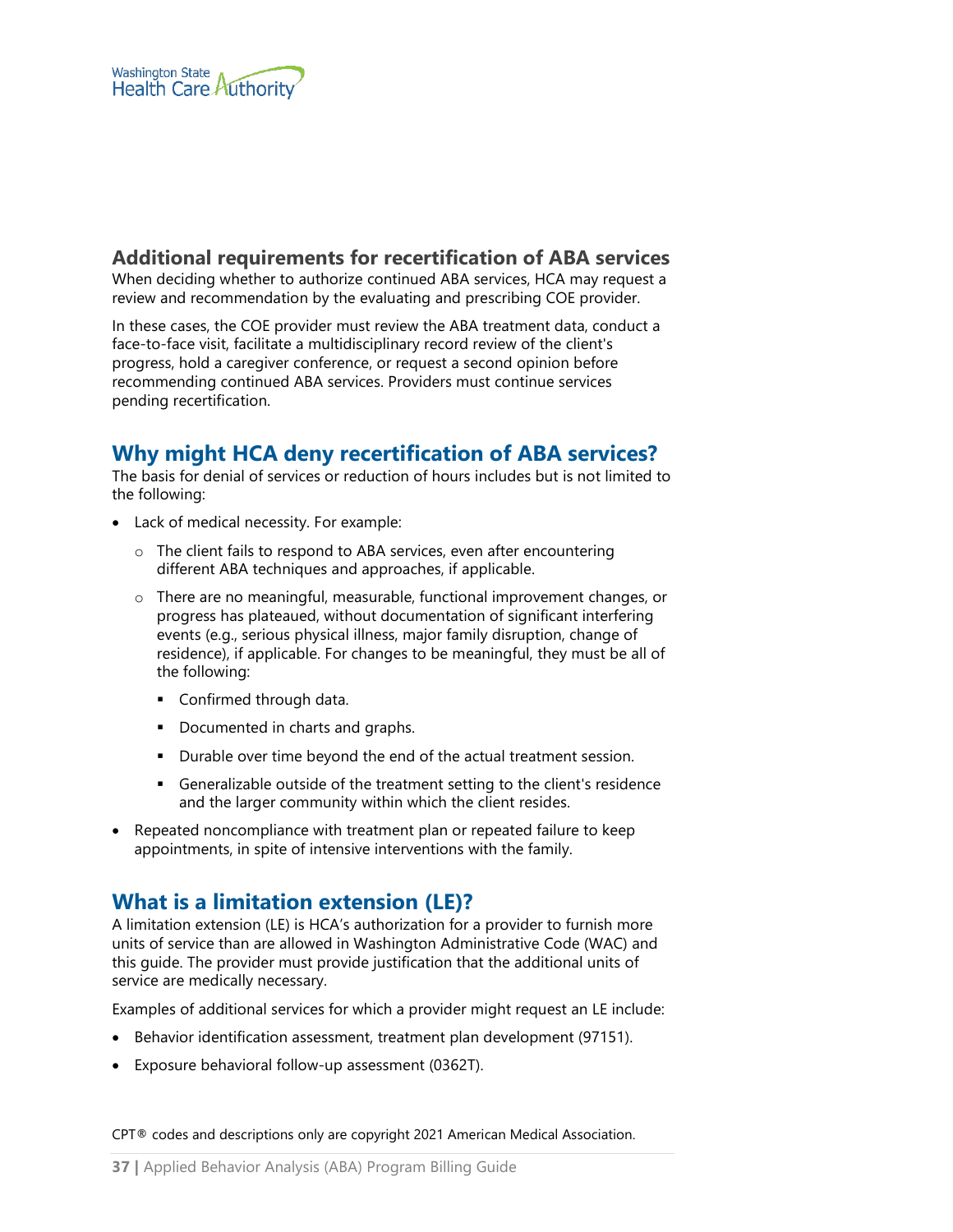

Note: LEs do not override the client's eligibility or program limitations.

#### <span id="page-37-0"></span>**How do I obtain an LE?**

Providers may obtain authorization for an LE request online through direct entry into ProviderOne (see HCA's **[Prior Authorization webpage](https://www.hca.wa.gov/billers-providers-partners/prior-authorization-claims-and-billing/prior-authorization-pa)** for details). See WAC **[182-501-0169](https://apps.leg.wa.gov/wac/default.aspx?cite=182-501-0169)** for information on limitation extensions.

If the provider choses to request an LE by fax to 866-668-1214, all of the following documentation must be submitted:

- A completed, typed *General Information for Authorization* form (HCA 13-835) (See **[Where can I download HCA](#page-1-1) forms?**). The form must be the coversheet for the PA request and include:
	- o Additional units of service needed
	- o Supporting justification of medical necessity
- Description of services provided and outcomes obtained in treatment to date
- Expected outcome of extended services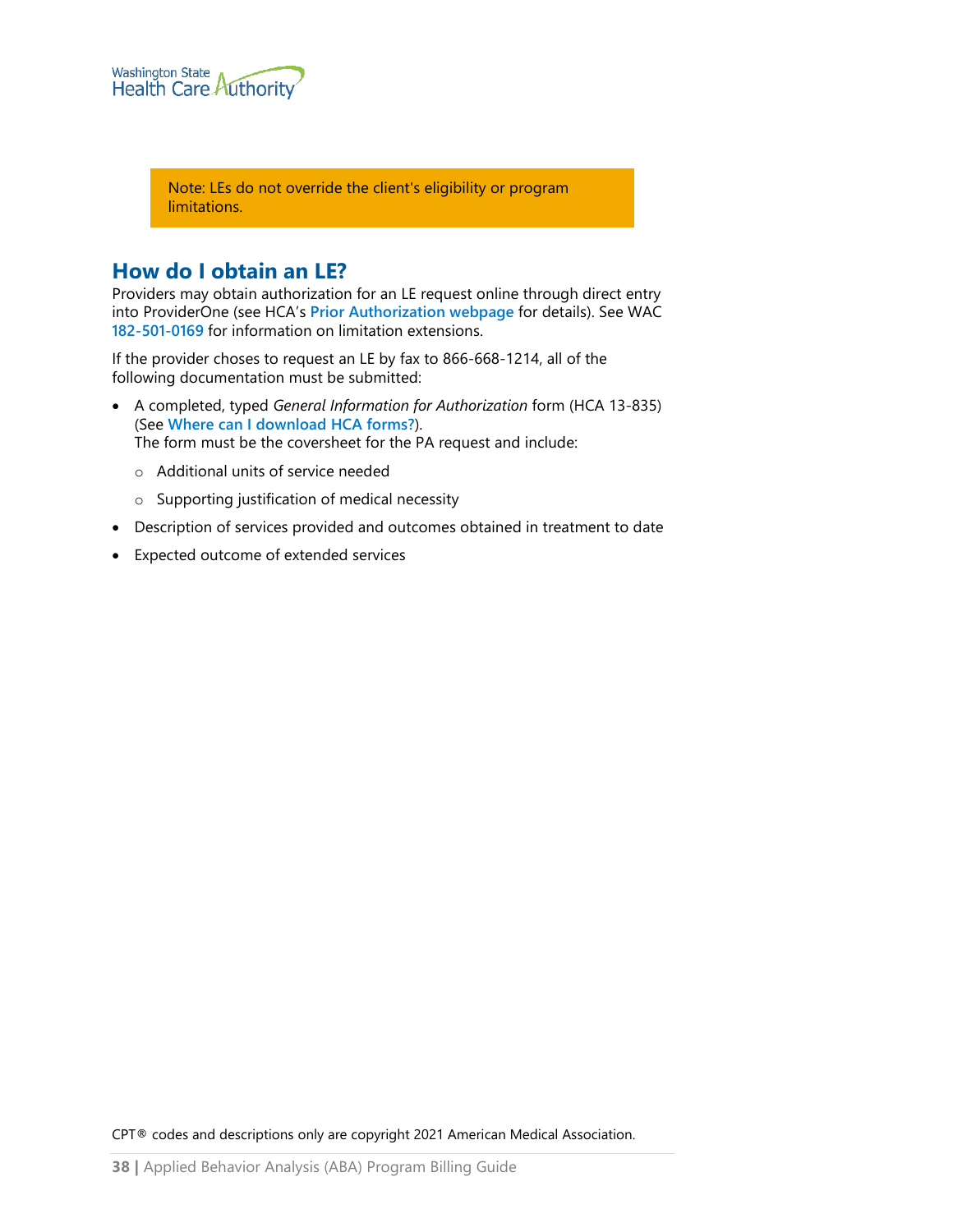

# <span id="page-38-0"></span>**Coverage**

#### <span id="page-38-1"></span>**What is covered?**

HCA covers the following services only in the settings indicated for eligible clients by recognized ABA providers.

# <span id="page-38-3"></span><span id="page-38-2"></span>**ABA treatment – home and community-based settings**

# **Functional Assessment and Analysis/Treatment Plan**

#### **Development**

| <b>CPT® Code</b> | <b>Short Description</b>        | PA? | <b>Comments</b>                                                                   |
|------------------|---------------------------------|-----|-----------------------------------------------------------------------------------|
| 97151            | Bhy id assmt by phys/qhp        | No. | LBAT 15-minute unit<br>28 units per assessment, 2<br>assessments per 365-day year |
| 0362T            | Bhy id suprt assmt ea 15<br>min | No  | LBAT and 2 or more CBT's 15-<br>minute unit                                       |

#### <span id="page-38-4"></span>**Telemedicine**

| <b>HCPCS Code</b> | <b>Short Description</b> | PA? | <b>Comments</b>           |
|-------------------|--------------------------|-----|---------------------------|
| Q3014             | Telehealth facility fee  | No  | Per complete transmission |

#### <span id="page-38-5"></span>**Team Conference**

| <b>CPT® Code</b> | <b>Short Description</b>       | PA? | <b>Comments</b>                                                |
|------------------|--------------------------------|-----|----------------------------------------------------------------|
| 99366            | Team conf w/pat by hc<br>prof  | No. | With client and/or family, face<br>to face, 30 minutes or more |
| 99368            | Team conf w/o pat by hc<br>pro | No  | Without client or family, face<br>to face, 30 minutes or more  |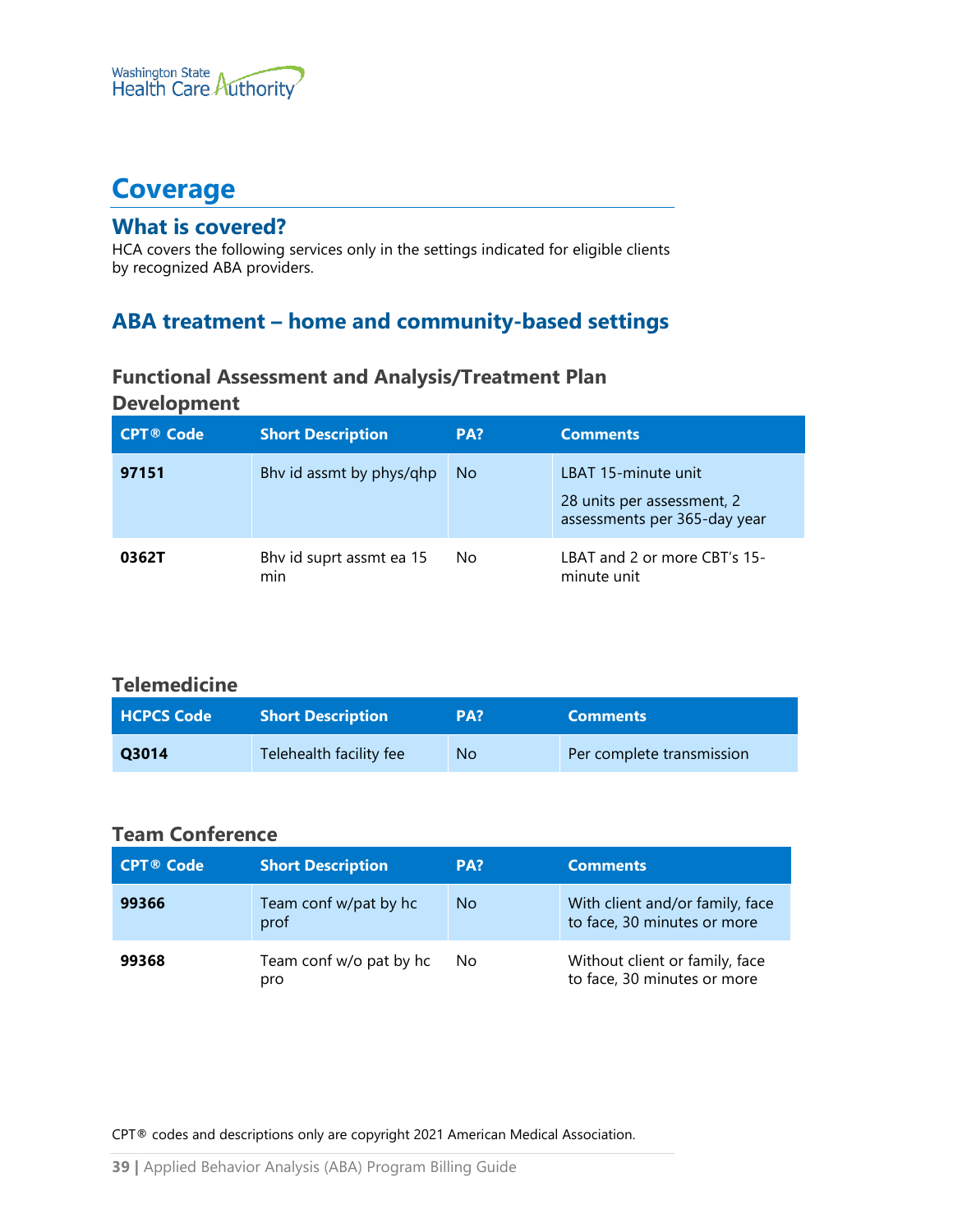#### <span id="page-39-0"></span>**Individual Treatment Codes**

| <b>CPT® Code</b> | <b>Short Description</b>        | PA? | <b>Comments</b>                                                                                                              |
|------------------|---------------------------------|-----|------------------------------------------------------------------------------------------------------------------------------|
| 97153            | Adaptive behavior tx by<br>tech | Yes | CBT, 15-minute units<br>Do not bill at the same time as<br>H <sub>2020</sub>                                                 |
| 0373T            | Adapt bhy tx ea 15 min          | No. | 15-minute unit, LBAT and 2 or<br>more CBT's client exhibits<br>destructive behavior, provided<br>in a customized environment |
| 97155            | Adapt behavior tx<br>phys/ghp   | No  | 15-minute unit LBAT and<br>possible CBT                                                                                      |

#### <span id="page-39-1"></span>**Caregiver Treatment Codes**

| <b>CPT® Code</b> | <b>Short Description</b>        | PA?       | <b>Comments</b>                                            |
|------------------|---------------------------------|-----------|------------------------------------------------------------|
| 97156            | Fam adapt bhy tx gdn<br>phy/qhp | <b>No</b> | 15-minute unit<br><b>LBAT</b>                              |
| 97157            | Mult fam adapt bhy tx<br>gdn    | No        | 15-minute unit<br>LBAT, two or more<br>caregivers/families |

#### <span id="page-39-2"></span>**ABA Group Home and Community-Based Treatment**

| <b>CPT® Code</b> | <b>Short Description</b>       | PA?        | <b>Comments</b>                       |
|------------------|--------------------------------|------------|---------------------------------------|
| 97154            | Grp adapt bhy tx by tech       | <b>Yes</b> | 15-minute unit<br>Two or more clients |
| 97158            | Grp adapt bhy tx by<br>phy/qhp | Yes        | 15-minute unit<br>LBAT                |

# <span id="page-39-3"></span>**ABA Intensive Day Treatment**

| <b>HCPCS Code</b> | <b>Short Description</b> | PA? | <b>Comments</b> |
|-------------------|--------------------------|-----|-----------------|
| H <sub>2020</sub> | Ther behav svc, per diem | Yes | Per diem        |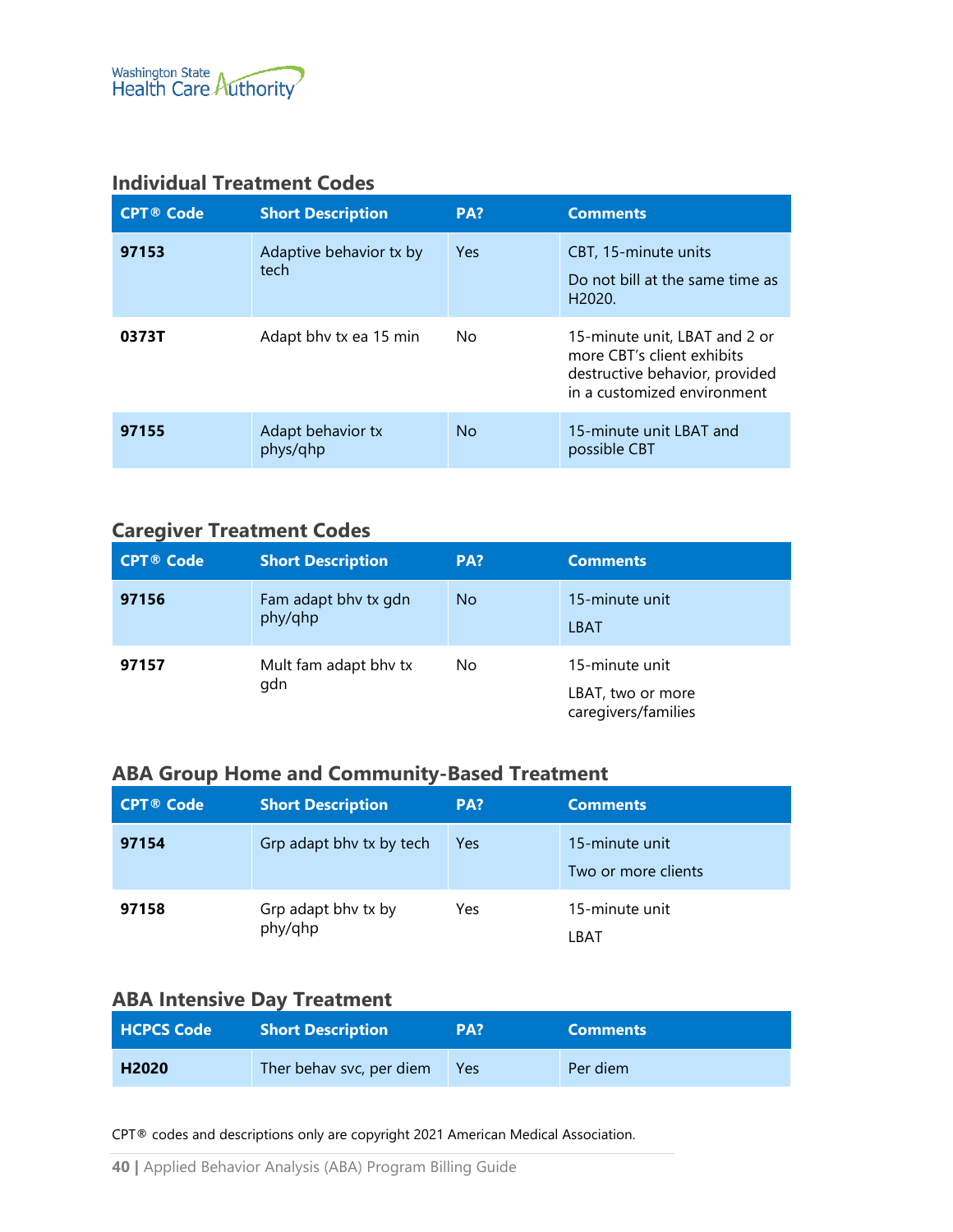# <span id="page-40-1"></span><span id="page-40-0"></span>**ABA treatment – group settings**

| <b>CPT® Code</b> | <b>Modifier</b> | <b>Modifier Short</b><br><b>Description</b> | PA?            | <b>Comments</b> |
|------------------|-----------------|---------------------------------------------|----------------|-----------------|
| 97157            | <b>UN</b>       | Parent training $-2$<br>families            | <b>No</b>      | Per 15 min      |
| 97157            | UP              | Parent training $-3$<br>families            | No.            | Per 15 min      |
| 97157            | <b>UQ</b>       | Parent training $-4$<br>families            | N <sub>o</sub> | Per 15 min      |
| 97157            | UR.             | Parent training $-5$<br>families            | No.            | Per 15 min      |
| 97157            | <b>US</b>       | Parent training $-6+$<br>families           | <b>No</b>      | Per 15 min      |

# **Caregiver Training in a Group Setting\***

# <span id="page-40-2"></span>**ABA Group Treatment in Home and Community-Based Settings\***

| <b>CPT® Code</b> | <b>Modifier</b> | <b>Modifier Short</b><br><b>Description</b> | PA?        | <b>Comments</b> |
|------------------|-----------------|---------------------------------------------|------------|-----------------|
| 97154/97158      | UN.             | Skill train and devel $-$<br>2 clients      | <b>Yes</b> | Per 15 min      |
| 97154/97158      | - UP            | Skill train and devel $-$<br>3 clients      | Yes        | Per 15 min      |
| 97154/97158      | UO.             | Skill train and devel $-$<br>4 clients      | <b>Yes</b> | Per 15 min      |
| 97154/97158      | UR.             | Skill train and devel $-$<br>5 clients      | Yes.       | Per 15 min      |
| 97154/97158      | US.             | Skill train and devel $-$<br>$6+$ clients   | <b>Yes</b> | Per 15 min      |

\* Group fees are included to illustrate the use of modifiers. Providers must bill per client.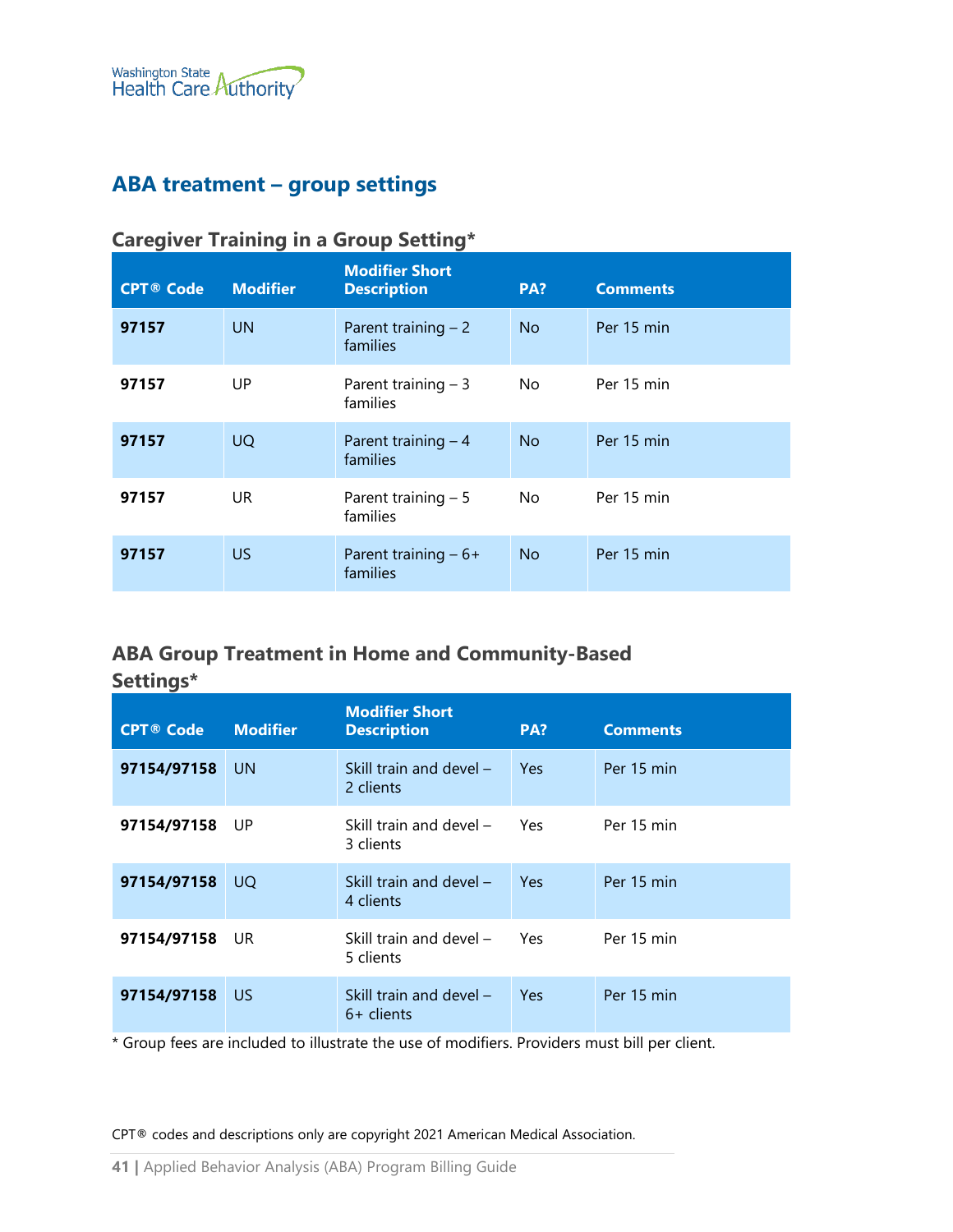

# <span id="page-41-0"></span>**What modifiers do providers bill with?**

Use an appropriate modifier to delineate separate services by different providers at different times on the same day.

When services are provided in a group setting, providers must add the following modifiers to CPT® codes 97154/97158 and 97156/97157:

- UN: Two clients or families
- UP: Three clients or families
- UQ: Four clients or families
- UR: Five clients or families
- US: Six or more clients or families

#### <span id="page-41-1"></span>**What about services covered under other HCA**

#### **programs?**

HCA covers many other services that may be provided in conjunction with ABA services. Examples of these programs include:

- Mental Health Services
- Dental Services
- Early Periodic Screening, Diagnosis and Treatment (EPSDT)
- School-Based Health Care Services
- Neurodevelopmental Centers
- Nondurable Medical Supplies & Equipment (MSE)
- Outpatient Rehabilitation
- Prosthetic & Orthotic Devices
- Wheelchairs, Durable Medical Equipment (DME), and Supplies
- Speech, Occupational, and Physical Therapy

**Note**: HCA does not authorize ABA services if the services are duplicative of services being provided in another setting, or paid for by another state agency. See **[WAC 182-531A-0900](https://apps.leg.wa.gov/wac/default.aspx?cite=182-531A-0900)**.

#### <span id="page-41-2"></span>**Which services are not covered?**

HCA does not cover the following services (this list is not exhaustive):

- Autism camps
- Dolphin therapy
- Equine or Hippo therapy
- Primarily educational services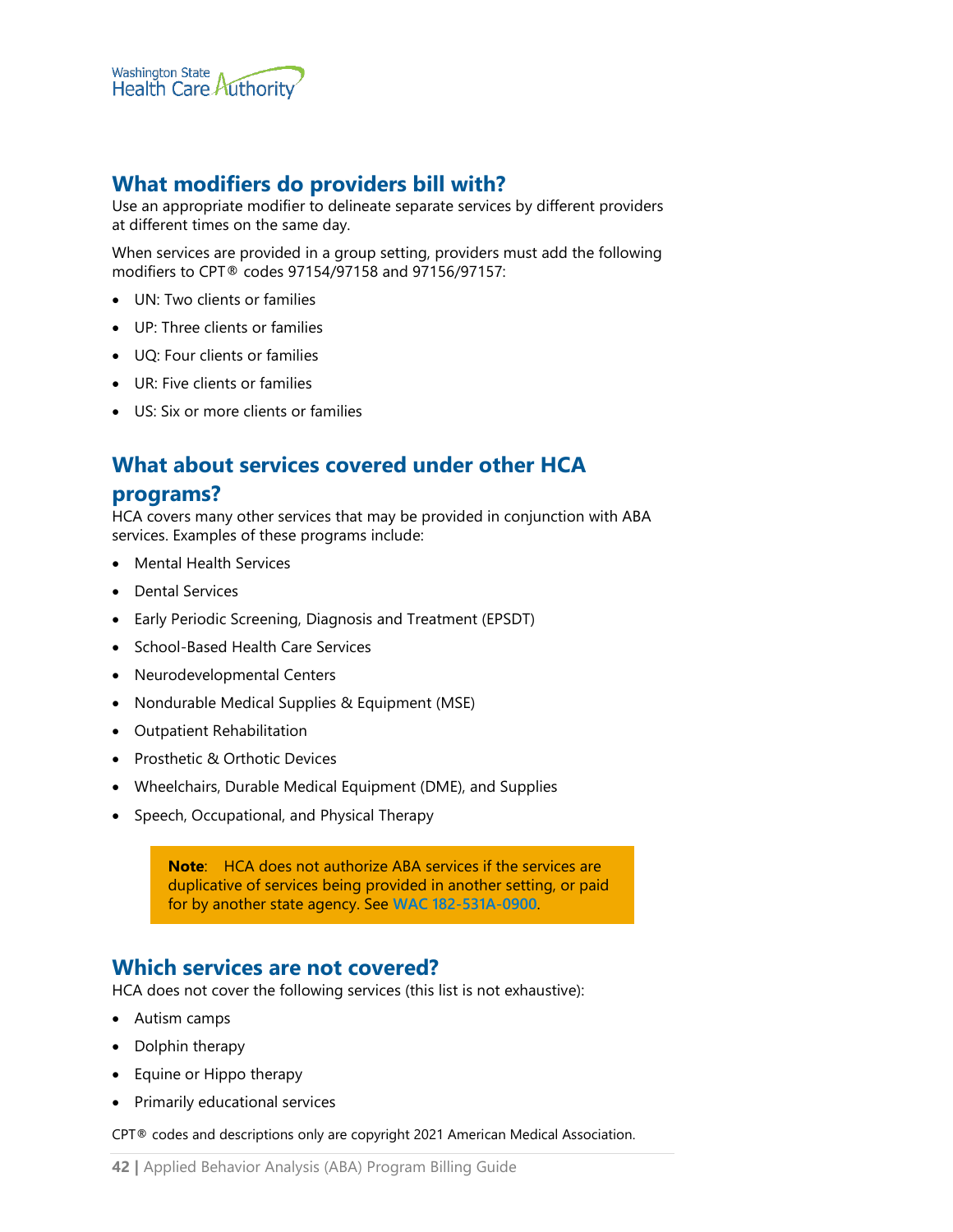

- Recreational therapy
- Respite care
- Safety monitoring services
- School-based health care services or early intervention program-based services under **[WAC 182-531A-0600](http://app.leg.wa.gov/WAC/default.aspx?cite=182-531A-0600)**, unless prior authorized
- Vocational rehabilitation
- Life coaching
- Treatment that is unproven or investigational, (e.g., holding therapy, Higashi, auditory integration therapy, etc.)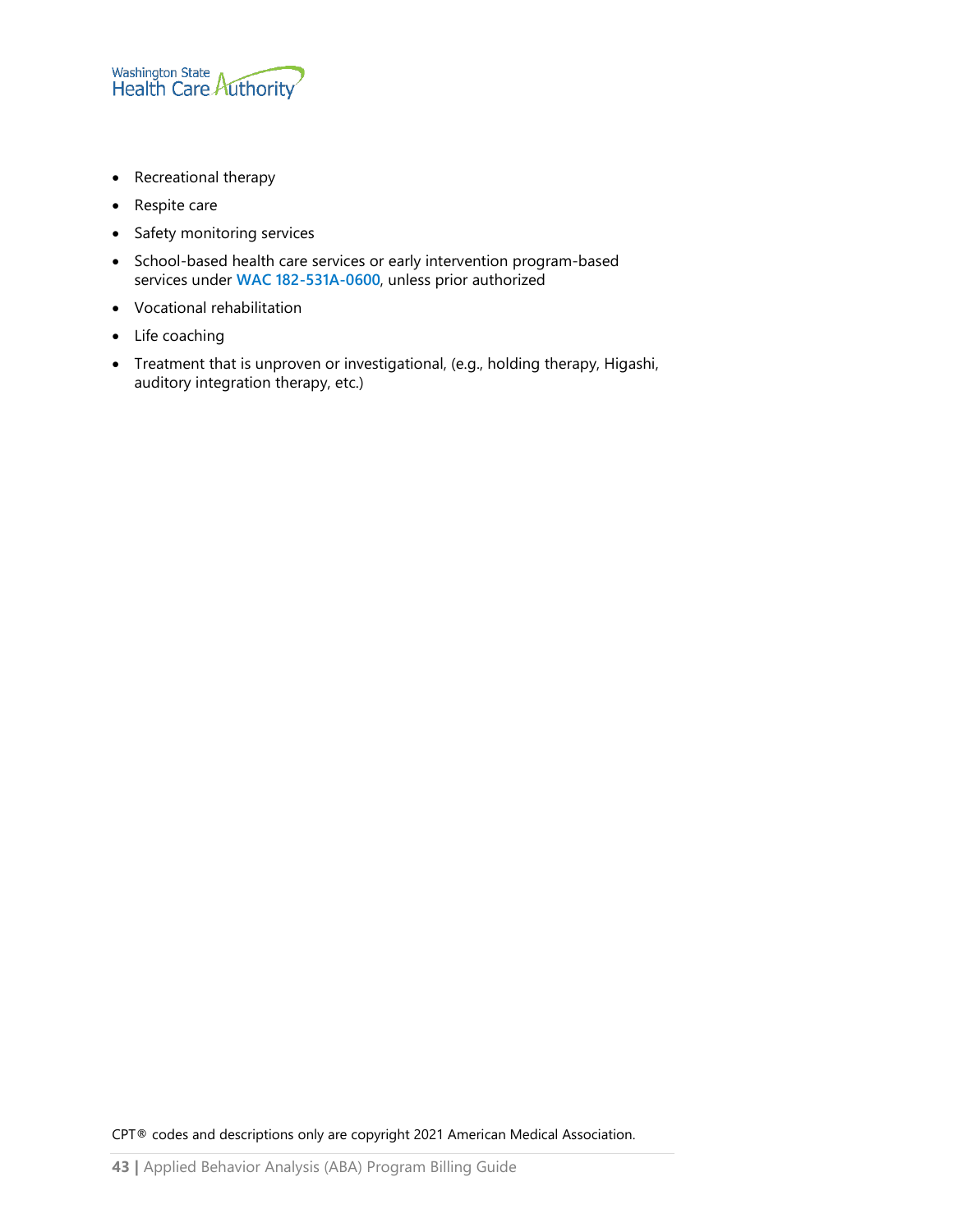# <span id="page-43-0"></span>**Billing**

All claims must be submitted electronically to HCA, except under limited circumstances.

For more information about this policy change, see **[Paperless](http://www.hca.wa.gov/billers-providers/providerone/providerone-billing-and-resource-guide#paperless-billing-at-hca)  [Billing at HCA](http://www.hca.wa.gov/billers-providers/providerone/providerone-billing-and-resource-guide#paperless-billing-at-hca)**.

For providers approved to bill paper claims, see HCA's **[Paper](http://www.hca.wa.gov/assets/billers-and-providers/paper-claim-billing-resource.pdf)  [Claim Billing Resource](http://www.hca.wa.gov/assets/billers-and-providers/paper-claim-billing-resource.pdf)**.

# <span id="page-43-1"></span>**What are the general billing requirements?**

Providers must follow the billing requirements listed in HCA's **[ProviderOne](http://www.hca.wa.gov/node/311)  [Billing and Resource Guide](http://www.hca.wa.gov/node/311)**. The guide explains how to complete electronic claims.

- Providers must provide the authorization number on both the institutional and professional claims.
- The dates of service, procedure codes, modifiers, and units of service must match those authorized on the authorization record to be paid.
- The taxonomy used on the claim submitted to HCA must be loaded on the ProviderOne provider's file.

# <span id="page-43-2"></span>**What codes do day treatment programs use to bill HCA?**

Day treatment programs operating in a clinic setting use an electronic professional claim to bill HCPCS code H2020.

Day treatment programs that bill as an outpatient hospital are able to use an electronic institutional claim. When preparing the claim, the revenue code assigned to this program is 0509 and the HCPCS procedure code assigned to this program is H2020. Refer to HCA's **[Fee Schedule](http://www.hca.wa.gov/node/301)**.

Hospital outpatient providers may access instructions on completing and submitting claims using the **[ProviderOne Billing and Resource Guide](http://www.hca.wa.gov/node/311)**.

# <span id="page-43-3"></span>**How do I bill claims electronically?**

Instructions on how to bill Direct Data Entry (DDE) claims can be found on HCA's **[Billers and Providers](http://hca.wa.gov/billers-providers)** webpage, under **[Webinars](http://www.hca.wa.gov/node/2386)**.

For information about billing Health Insurance Portability and Accountability Act (HIPAA) Electronic Data Interchange (EDI) claims, see the ProviderOne 5010 companion guides on the **[HIPAA Electronic Data Interchange \(EDI\)](http://www.hca.wa.gov/node/2336)** webpage.